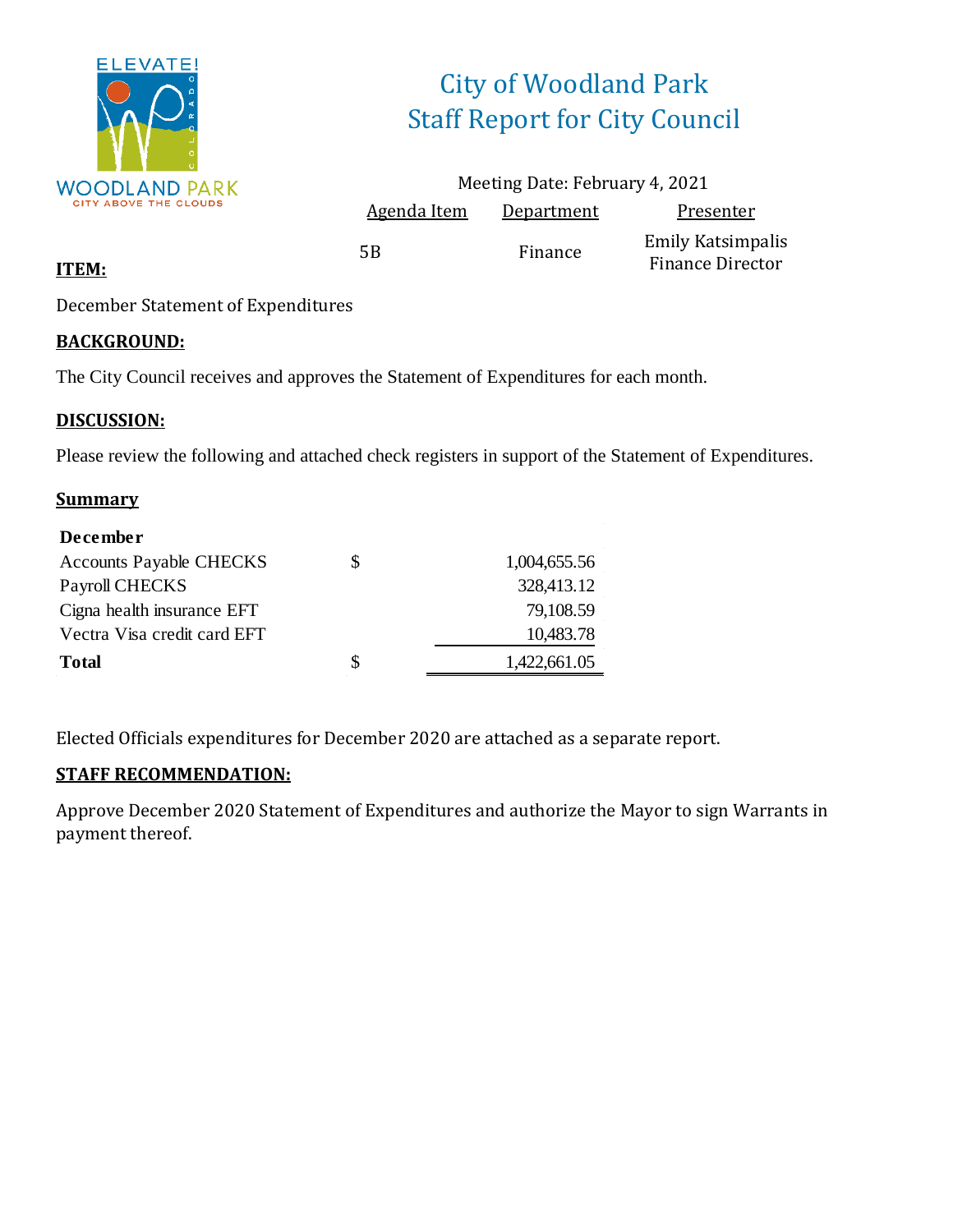**Page 1 of 16 USER: EKAT**

| Payment      |       |              |                                  |              | Num          | Gross                |              |           | Net   Payment        | $_{\rm HP}$ |            |
|--------------|-------|--------------|----------------------------------|--------------|--------------|----------------------|--------------|-----------|----------------------|-------------|------------|
| Number       | Type  | ID           | Name                             | <b>SRC</b>   | INV          | Amount               | Discounts    |           | Pay   Date           |             | Void Batch |
| 111061       | CHK   | Α            | THE LOCK SHOP/LOCKTECH SERVICE 1 |              | 1            | 15,000.00            | 0.00         | 15,000.00 | 12/03/2020           |             | 41232      |
|              |       |              | CVRF BUSINESS RELIEF             | B026         |              | 15,000.00            | 0.00         | 15,000.00 |                      |             |            |
| 111062       | CHK   | $\mathbf{A}$ | MISS PRISS LLC                   | $\mathbf{1}$ | $\mathbf{1}$ | 8,112.84             | 0.00         |           | 8,112.84 12/03/2020  |             | 41232      |
|              |       |              | CVRF BUSINESS RELIEF             | B027         |              | 8,112.84             | 0.00         | 8,112.84  |                      |             |            |
|              |       |              |                                  |              |              |                      |              |           |                      |             |            |
| 111063       | CHK A |              | CARMEN TAPAS & BAR               | $\mathbf{1}$ | $\mathbf{1}$ | 5,000.00             | 0.00         |           | 5,000.00 12/03/2020  |             | 41232      |
|              |       |              | <b>CVRF BUSINESS RELIEF</b>      | B028         |              | 5,000.00             | 0.00         | 5,000.00  |                      |             |            |
|              |       |              |                                  |              |              |                      |              |           |                      |             |            |
| 111064       | CHK   | A            | INTERMOUNTAIN OFFICE SUPPLY      | 1            | $\mathbf{1}$ | 13,008.51            | 0.00         |           | 13,008.51 12/03/2020 |             | 41232      |
|              |       |              | CVRF BUSINESS RELIEF             | B029         |              | 13,008.51            | 0.00         | 13,008.51 |                      |             |            |
|              |       |              |                                  |              |              |                      |              |           |                      |             |            |
| 111065       | CHK A |              | ITRACK CORPORATION               | $\mathbf{1}$ | $\mathbf{1}$ | 15,000.00            | 0.00         |           | 15,000.00 12/03/2020 |             | 41232      |
|              |       |              | CVRF BUSINESS RELIEF             | <b>B030</b>  |              | 15,000.00            | 0.00         | 15,000.00 |                      |             |            |
| 111066       | CHK A |              | CAFE LEO                         | $\mathbf{1}$ | $\mathbf{1}$ | 15,000.00            | 0.00         |           | 15,000.00 12/03/2020 |             | 41232      |
|              |       |              | CVRF BUSINESS RELIEF             | B031         |              | 15,000.00            | 0.00         | 15,000.00 |                      |             |            |
|              |       |              |                                  |              |              |                      |              |           |                      |             |            |
| 111067       | CHK   | $\mathbf{A}$ | <b>REFLECTIONS</b>               | $\mathbf{1}$ | $\mathbf{1}$ | 2,500.00             | 0.00         |           | 2,500.00 12/03/2020  |             | 41232      |
|              |       |              | CVRF BUSINESS RELIEF             | B032         |              | 2,500.00             | 0.00         | 2,500.00  |                      |             |            |
|              |       |              |                                  |              |              |                      |              |           |                      |             |            |
| 111068       | CHK A |              | TELLER COUNTY CHIROPRACTIC       | $\mathbf{1}$ | $\mathbf{1}$ | 15,000.00            | 0.00         |           | 15,000.00 12/03/2020 |             | 41232      |
|              |       |              | <b>CVRF BUSINESS RELIEF</b>      | B033         |              | 15,000.00            | 0.00         | 15,000.00 |                      |             |            |
|              |       |              |                                  |              |              |                      |              |           |                      |             |            |
| 111069       | CHK A |              | PATRICIA KAHLICH HAIR DESIGN     | $\mathbf{1}$ | $\mathbf{1}$ | 12,861.47            | 0.00         |           | 12,861.47 12/03/2020 |             | 41232      |
|              |       |              | CVRF BUSINESS RELIEF             | B034         |              | 12,861.47            | 0.00         | 12,861.47 |                      |             |            |
| 111070       | CHK A |              | RHAPSODY, LLC                    | $\mathbf{1}$ | $\mathbf{1}$ | 15,000.00            | 0.00         |           | 15,000.00 12/03/2020 |             | 41232      |
|              |       |              | CVRF BUSINESS RELIEF             | B035         |              | 15,000.00            | 0.00         | 15,000.00 |                      |             |            |
|              |       |              |                                  |              |              |                      |              |           |                      |             |            |
| 111071       | CHK A |              | SEVENTH BLENDS                   | $\mathbf{1}$ | $\mathbf{1}$ | 11,970.00            | 0.00         |           | 11,970.00 12/03/2020 |             | 41232      |
|              |       |              | CVRF BUSINESS RELIEF             | B036         |              | 11,970.00            | 0.00         | 11,970.00 |                      |             |            |
|              |       |              |                                  |              |              |                      |              |           |                      |             |            |
| 111072       | CHK A |              | THUNDER MOUNTAIN HOLDINGS/STUD 1 |              | $\mathbf{1}$ | 15,000.00            | 0.00         |           | 15,000.00 12/03/2020 |             | 41232      |
|              |       |              | <b>CVRF BUSINESS RELIEF</b>      | B037         |              | 15,000.00            | 0.00         | 15,000.00 |                      |             |            |
|              |       |              |                                  |              |              |                      |              |           |                      |             |            |
| 111073 CHK A |       |              | SPIRIT SOUL AND HAIR SALON       | 1<br>B038    | $\mathbf{1}$ | 9,904.06<br>9,904.06 | 0.00<br>0.00 |           | 9,904.06 12/03/2020  |             | 41232      |
|              |       |              | CVRF BUSINESS RELIEF             |              |              |                      |              | 9,904.06  |                      |             |            |
| 111074 CHK A |       |              | MOUNTAIN VIEW YOGURT PLUS        | $\mathbf{1}$ | $\mathbf{1}$ | 9,000.00             | 0.00         |           | 9,000.00 12/03/2020  |             | 41232      |
|              |       |              | CVRF BUSINESS RELIEF             | B039         |              | 9,000.00             | 0.00         | 9,000.00  |                      |             |            |
|              |       |              |                                  |              |              |                      |              |           |                      |             |            |
| 111075 CHK A |       |              | RICHARD PERKINS                  | $\mathbf{1}$ | $\mathbf{1}$ | 500.00               | 0.00         |           | 500.00 12/03/2020    |             | 41232      |
|              |       |              | CVRF RESIDENT RELIEF             | R013         |              | 500.00               | 0.00         | 500.00    |                      |             |            |
|              |       |              |                                  |              |              |                      |              |           |                      |             |            |
| 111076 CHK A |       |              | DONOVAN TRACY                    | $\mathbf{1}$ | $\mathbf{1}$ | 500.00               | 0.00         |           | 500.00 12/03/2020    |             | 41232      |
|              |       |              | CVRF RESIDENT RELIEF             | R014         |              | 500.00               | 0.00         | 500.00    |                      |             |            |
| 111077 CHK A |       |              | DONNA BROCE                      | $\mathbf{1}$ | $\mathbf{1}$ | 500.00               | 0.00         |           | 500.00 12/03/2020    |             | 41232      |
|              |       |              | CVRF RESIDENT RELIEF             | R015         |              | 500.00               | 0.00         | 500.00    |                      |             |            |
|              |       |              |                                  |              |              |                      |              |           |                      |             |            |
| 111078 CHK A |       |              | TAMMY WHITTLE                    | $\mathbf{1}$ | $\mathbf{1}$ | 500.00               | 0.00         |           | 500.00 12/03/2020    |             | 41232      |
|              |       |              | CVRF RESIDENT RELIEF             | R016         |              | 500.00               | 0.00         | 500.00    |                      |             |            |
|              |       |              |                                  |              |              |                      |              |           |                      |             |            |
| 111079 CHK A |       |              | CRAIG STALNAKER                  | $\mathbf{1}$ | $\mathbf{1}$ | 500.00               | 0.00         |           | 500.00 12/03/2020    |             | 41232      |
|              |       |              | CVRF RESIDENT RELIEF             | R017         |              | 500.00               | 0.00         | 500.00    |                      |             |            |
|              |       |              |                                  |              |              |                      |              |           |                      |             |            |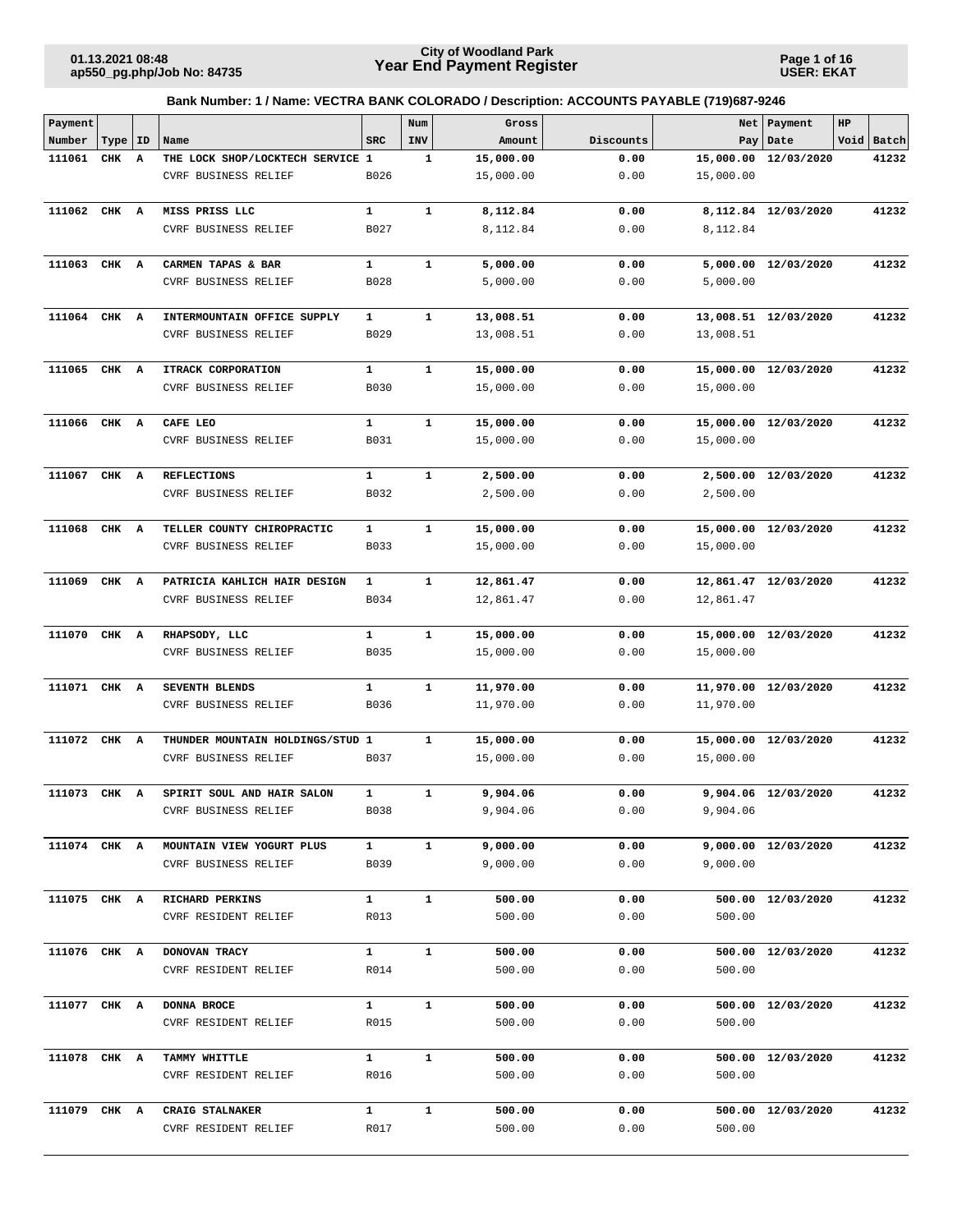**Page 2 of 16 USER: EKAT**

| Payment      |       |    |                                                            |               | Num            | Gross            |              |          | Net   Payment       | $_{\rm HP}$ |            |
|--------------|-------|----|------------------------------------------------------------|---------------|----------------|------------------|--------------|----------|---------------------|-------------|------------|
| Number       | Type  | ID | Name                                                       | <b>SRC</b>    | <b>INV</b>     | Amount           | Discounts    |          | Pay   Date          |             | Void Batch |
| 111080       | CHK   | Α  | JOHN & MELISSA LINDSAY                                     | 1             | 1              | 500.00           | 0.00         | 500.00   | 12/03/2020          |             | 41232      |
|              |       |    | CVRF RESIDENT RELIEF                                       | R018          |                | 500.00           | 0.00         | 500.00   |                     |             |            |
| 111081       | CHK A |    | <b>JANE CAMPBELL</b>                                       | $\mathbf{1}$  | $\mathbf{1}$   | 500.00           | 0.00         | 500.00   | 12/03/2020          |             | 41232      |
|              |       |    | CVRF RESIDENT RELIEF                                       | R019          |                | 500.00           | 0.00         | 500.00   |                     |             |            |
|              |       |    |                                                            |               |                |                  |              |          |                     |             |            |
| 111082       | CHK A |    | NICOLE AGUST                                               | $\mathbf{1}$  | $\mathbf{1}$   | 500.00           | 0.00         | 500.00   | 12/03/2020          |             | 41232      |
|              |       |    | CVRF RESIDENT RELIEF                                       | R020          |                | 500.00           | 0.00         | 500.00   |                     |             |            |
|              |       |    |                                                            |               |                |                  |              |          |                     |             |            |
| 111083       | CHK   | A  | <b>BADGER METER INC</b>                                    | 4278          | 3              | 2,631.35         | 0.00         |          | 2,631.35 12/03/2020 |             | 41233      |
|              |       |    | WASHER $-$ F/S                                             | 1399573       |                | 54.00            | 0.00         | 54.00    |                     |             |            |
|              |       |    | Badger Meter                                               | 1400955       |                | 517.00           | 0.00         | 517.00   |                     |             |            |
|              |       |    | CELLULAR LTE SERVICE UNIT                                  | 80062243      |                | 2,060.35         | 0.00         | 2,060.35 |                     |             |            |
|              |       |    |                                                            |               |                |                  |              |          |                     |             |            |
| 111084 CHK A |       |    | <b>BIRCHAM'S</b>                                           | 75            | $\mathbf{1}$   | 514.70           | 0.00         |          | 514.70 12/03/2020   |             | 41233      |
|              |       |    | HOLE PUNCH UNIT                                            | 321974        |                | 514.70           | 0.00         | 514.70   |                     |             |            |
| 111085 CHK A |       |    | BRIAN E. BUNDY                                             | 5208          | 1              | 777.00           | 0.00         |          | 777.00 12/03/2020   |             | 41233      |
|              |       |    | ACCT. SUPPORT SERVICES                                     | 11272020      |                | 777.00           | 0.00         | 777.00   |                     |             |            |
|              |       |    |                                                            |               |                |                  |              |          |                     |             |            |
| 111086       | CHK A |    | BUSINESS SOLUTIONS GROUP                                   | 2504          | $\overline{a}$ | 706.04           | 0.00         |          | 706.04 12/03/2020   |             | 41233      |
|              |       |    | UTILITY BILLING - POSTCARDS                                | 15466         |                | 706.04           | 0.00         | 458.93   |                     |             |            |
|              |       |    | UTILITY BILLING - POSTCARDS                                | 15466         |                | 706.04           | 0.00         | 247.11   |                     |             |            |
|              |       |    |                                                            |               |                |                  |              |          |                     |             |            |
| 111087 CHK A |       |    | C & A TROPHIES                                             | 114           | $\mathbf{1}$   | 32.00            | 0.00         |          | 32.00 12/03/2020    |             | 41233      |
|              |       |    | EMPLOYEE QTRLY NAME PLATES                                 | 26471         |                | 32.00            | 0.00         | 32.00    |                     |             |            |
| 111088       | CHK   | A  | <b>CCP INDUSTRIES</b>                                      | 4180          | 1              | 414.66           | 0.00         |          | 414.66 12/03/2020   |             | 41233      |
|              |       |    | FIRST AID KIT - WWTP                                       | IN02660328    |                | 414.66           | 0.00         | 414.66   |                     |             |            |
|              |       |    |                                                            |               |                |                  |              |          |                     |             |            |
| 111089       | CHK A |    | CITY OF COLORADO SPRINGS                                   | 1916          | $\mathbf{1}$   | 8,575.82         | 0.00         |          | 8,575.82 12/03/2020 |             | 41233      |
|              |       |    | 2020 PPRCN RADIO USER FEE                                  | PPRCN1145     |                | 8,575.82         | 0.00         | 8,575.82 |                     |             |            |
| 111090       | CHK A |    | CML COLORADO MUNICIPAL LEAGUE                              | 172           | 1              | 6,400.00         | 0.00         |          | 6,400.00 12/03/2020 |             | 41233      |
|              |       |    | 2021 MEMBERSHIP DUES                                       | 3620-2021     |                | 6,400.00         | 0.00         | 6,400.00 |                     |             |            |
|              |       |    |                                                            |               |                |                  |              |          |                     |             |            |
| 111091 CHK A |       |    | CORE & MAIN LP                                             | 4980          | 3              | 2,930.52         | 0.00         |          | 2,930.52 12/03/2020 |             | 41233      |
|              |       |    | METER SETTER - F/S                                         | N076778       |                | 2,894.80         | 0.00         | 2,894.80 |                     |             |            |
|              |       |    | $O RING - F/S$                                             | N313609       |                | 11.00            | 0.00         | 11.00    |                     |             |            |
|              |       |    | $GASKET - F/S$                                             | N313613       |                | 24.72            | 0.00         | 24.72    |                     |             |            |
| 111092 CHK A |       |    |                                                            |               | $\mathbf{1}$   |                  |              |          |                     |             |            |
|              |       |    | EL PASO CTY HEALTH DEPT LAB<br>BACTERIOLOGICAL WATER TESTS | 241<br>103120 |                | 252.00<br>252.00 | 0.00<br>0.00 | 252.00   | 252.00 12/03/2020   |             | 41233      |
|              |       |    |                                                            |               |                |                  |              |          |                     |             |            |
| 111093 CHK A |       |    | GALLS, LLC                                                 | 5221          | $\mathbf{3}$   | 413.96           | 0.00         |          | 413.96 12/03/2020   |             | 41233      |
|              |       |    | UNIFORM - WPPD                                             | 016712134     |                | 11.98            | 0.00         | 11.98    |                     |             |            |
|              |       |    | UNIFORM - WPPD                                             | 016726404     |                | 195.00           | 0.00         | 195.00   |                     |             |            |
|              |       |    | UNIFORM                                                    | 16785991      |                | 206.98           | 0.00         | 206.98   |                     |             |            |
| 111094 CHK A |       |    | HAYNES MECHANICAL SYSTEMS                                  | 3359          | $\mathbf{2}$   | 5,363.00         | 0.00         |          | 5,363.00 12/03/2020 |             | 41233      |
|              |       |    | 12/2020-12--02/2021 AGREEMENT                              |               | SRVCE000089467 | 2,238.00         | 0.00         | 2,238.00 |                     |             |            |
|              |       |    | ENERGY SERVICES                                            |               | SRVCE000089468 | 3,125.00         | 0.00         | 3,125.00 |                     |             |            |
|              |       |    |                                                            |               |                |                  |              |          |                     |             |            |
| 111095 CHK A |       |    | IMAGE BEARERS CLEANING LLC                                 | 5082          | 1              | 1,285.00         | 0.00         |          | 1,285.00 12/03/2020 |             | 41233      |
|              |       |    | SUPPLIES - COVID                                           | 2584          |                | 1,285.00         | 0.00         | 1,285.00 |                     |             |            |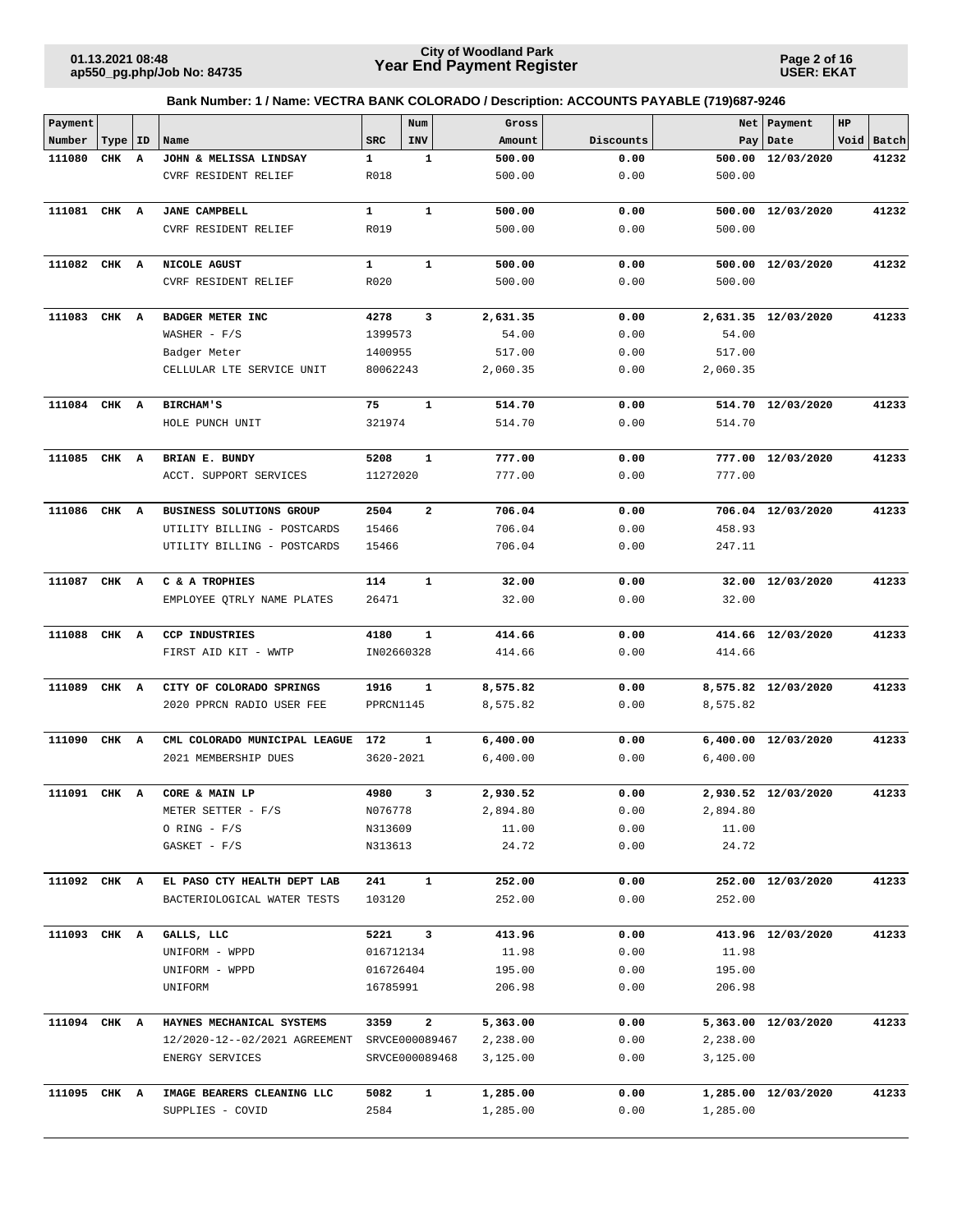**Page 3 of 16 USER: EKAT**

| Payment      |       |    |                                    |              | Num          | Gross                     |           |            | Net Payment           | HP |            |
|--------------|-------|----|------------------------------------|--------------|--------------|---------------------------|-----------|------------|-----------------------|----|------------|
| Number       | Type  | ID | Name                               | <b>SRC</b>   | INV          | Amount                    | Discounts |            | Pay   Date            |    | Void Batch |
| 111096       | CHK A |    | IREA                               | 343          | 2            | 12,153.97                 | 0.00      |            | 12, 153.97 12/03/2020 |    | 41233      |
|              |       |    | 11/2020 ELECTRICAL CHARGES         | 112020       |              | 12,153.97                 | 0.00      | 1,315.83   |                       |    |            |
|              |       |    | 11/2020 ELECTRICAL CHARGES         | 112020       |              | 12, 153.97                | 0.00      | 10,838.14  |                       |    |            |
|              |       |    |                                    |              |              |                           |           |            |                       |    |            |
| 111097 CHK A |       |    | KUBWATER RESOURCES INC             | 4643         | $\mathbf{1}$ | 3,245.21                  | 0.00      |            | 3,245.21 12/03/2020   |    | 41233      |
|              |       |    | COMPOST - WWTP                     | 09937        |              | 3,245.21                  | 0.00      | 3, 245. 21 |                       |    |            |
| 111098       | CHK A |    | L.N. CURTIS & SONS                 | 5123         | $\mathbf{1}$ | 75.70                     | 0.00      |            | 75.70 12/03/2020      |    | 41233      |
|              |       |    | UNIFORM                            | INV440649    |              | 75.70                     | 0.00      | 75.70      |                       |    |            |
| 111099       | CHK A |    | LAWSON PRODUCTS, INC.              | 2935         | 2            | 2,922.86                  | 0.00      |            | 2,922.86 12/03/2020   |    | 41233      |
|              |       |    | BIT SET - WWTP                     | 9307993519   |              | 34.78                     | 0.00      | 34.78      |                       |    |            |
|              |       |    | SANITIZING SUPPLIES & MASKS        | 9308003230   |              | 2,888.08                  | 0.00      | 2,888.08   |                       |    |            |
|              |       |    |                                    |              |              |                           |           |            |                       |    |            |
| 111100       | CHK A |    | LEWAN & ASSOCIATES, INC.           | 398          | $\mathbf{1}$ | 1,318.79                  | 0.00      |            | 1,318.79 12/03/2020   |    | 41233      |
|              |       |    | 11/2020-12/2020 USAGE              | IN1162163    |              | 1,318.79                  | 0.00      | 1,318.79   |                       |    |            |
| 111101 CHK A |       |    | LEXIS NEXIS ACCURINT               | 3379         | $\mathbf{1}$ | 31.00                     | 0.00      |            | 31.00 12/03/2020      |    | 41233      |
|              |       |    | 10/2020 CONTRACT FEES              |              |              | 1209360-20201031<br>31.00 | 0.00      | 31.00      |                       |    |            |
|              |       |    |                                    |              |              |                           |           |            |                       |    |            |
| 111102 CHK A |       |    | WISHING STAR FARM AND PUMPKIN      | 1            | 1            | 385.00                    | 0.00      |            | 385.00 12/03/2020     |    | 41233      |
|              |       |    | PETTING ZOO - MEMORIAL PARK        | 11112020     |              | 385.00                    | 0.00      | 385.00     |                       |    |            |
| 111103 CHK A |       |    | <b>JAMES URBAN</b>                 | $\mathbf{1}$ | $\mathbf{1}$ | 111.81                    | 0.00      |            | 111.81 12/03/2020     |    | 41233      |
|              |       |    | UTILITY REFUND                     | 2121.01      |              | 111.81                    | 0.00      | 111.81     |                       |    |            |
|              |       |    |                                    |              |              |                           |           |            |                       |    |            |
| 111104 CHK A |       |    | ROBYN CLARK                        | $\mathbf{1}$ | $\mathbf{1}$ | 15.72                     | 0.00      |            | 15.72 12/03/2020      |    | 41233      |
|              |       |    | UTILITY DEPOSIT REFUND             | 285.08       |              | 15.72                     | 0.00      | 15.72      |                       |    |            |
|              |       |    |                                    |              |              |                           |           |            |                       |    |            |
| 111105       | CHK A |    | <b>JACOB VANDENBURGH</b>           | $\mathbf{1}$ | $\mathbf{1}$ | 17.66                     | 0.00      |            | 17.66 12/03/2020      |    | 41233      |
|              |       |    | UTILITY REFUND                     | 3014.20      |              | 17.66                     | 0.00      | 17.66      |                       |    |            |
| 111106       | CHK A |    | CAROLYN SYLVESTER                  | $\mathbf{1}$ | $\mathbf{1}$ | 15.20                     | 0.00      |            | 15.20 12/03/2020      |    | 41233      |
|              |       |    | REFUND - WAC                       | 513          |              | 15.20                     | 0.00      | 15.20      |                       |    |            |
|              |       |    |                                    |              |              |                           |           |            |                       |    |            |
| 111107       | CHK A |    | CAROLYN SYLVESTER                  | $\mathbf{1}$ | $\mathbf{1}$ | 41.00                     | 0.00      |            | 41.00 12/03/2020      |    | 41233      |
|              |       |    | REFUND - WAC                       | 514          |              | 41.00                     | 0.00      | 41.00      |                       |    |            |
| 111108       | CHK A |    | MURPHY CONSTRUCTORS                | $\mathbf{1}$ | 1            | 66.11                     | 0.00      |            | 66.11 12/03/2020      |    | 41233      |
|              |       |    | UTILITY REFUND                     | 5859.01      |              | 66.11                     | 0.00      | 66.11      |                       |    |            |
|              |       |    |                                    |              |              |                           |           |            |                       |    |            |
| 111109 CHK A |       |    | AMERICAN CRAFTSMAN HOMES OF WP 1   |              | $\mathbf{1}$ | 615.27                    | 0.00      |            | 615.27 12/03/2020     |    | 41233      |
|              |       |    | USE TAX REFUND                     | M84880       |              | 615.27                    | 0.00      | 615.27     |                       |    |            |
| 111110 CHK A |       |    | MUNIREVS INC                       | 5196         | $\mathbf{1}$ | 1,235.00                  | 0.00      |            | 1,235.00 12/03/2020   |    | 41233      |
|              |       |    | VRBO & LICENSING SYSTEM            | 3002         |              | 1,235.00                  | 0.00      | 1,235.00   |                       |    |            |
|              |       |    |                                    |              |              |                           |           |            |                       |    |            |
| 111111 CHK A |       |    | PEAK INTERNET                      | 3141         | 6            | 19,291.79                 | 0.00      |            | 19,291.79 12/03/2020  |    | 41233      |
|              |       |    | 12/2020 CHARGES                    | 132700       |              | 15,806.36                 | 0.00      | 1,156.48   |                       |    |            |
|              |       |    | 12/2020 CHARGES                    | 132700       |              | 15,806.36                 | 0.00      | 800.00     |                       |    |            |
|              |       |    | 12/2020 CHARGES                    | 132700       |              | 15,806.36                 | 0.00      | 800.00     |                       |    |            |
|              |       |    | 12/2020 CHARGES                    | 132700       |              | 15,806.36                 | 0.00      | 13,049.88  |                       |    |            |
|              |       |    | 12/2020 CHARGES                    | 132701       |              | 3,425.48                  | 0.00      | 3,425.48   |                       |    |            |
|              |       |    | 12/2020 CHARGES                    | 339408       |              | 59.95                     | 0.00      | 59.95      |                       |    |            |
|              |       |    |                                    |              |              |                           |           |            |                       |    |            |
| 111112       | CHK A |    | PIKES PEAK AUTO BODY SPEC, INC 862 |              | 1            | 1,354.60                  | 0.00      |            | 1,354.60 12/03/2020   |    | 41233      |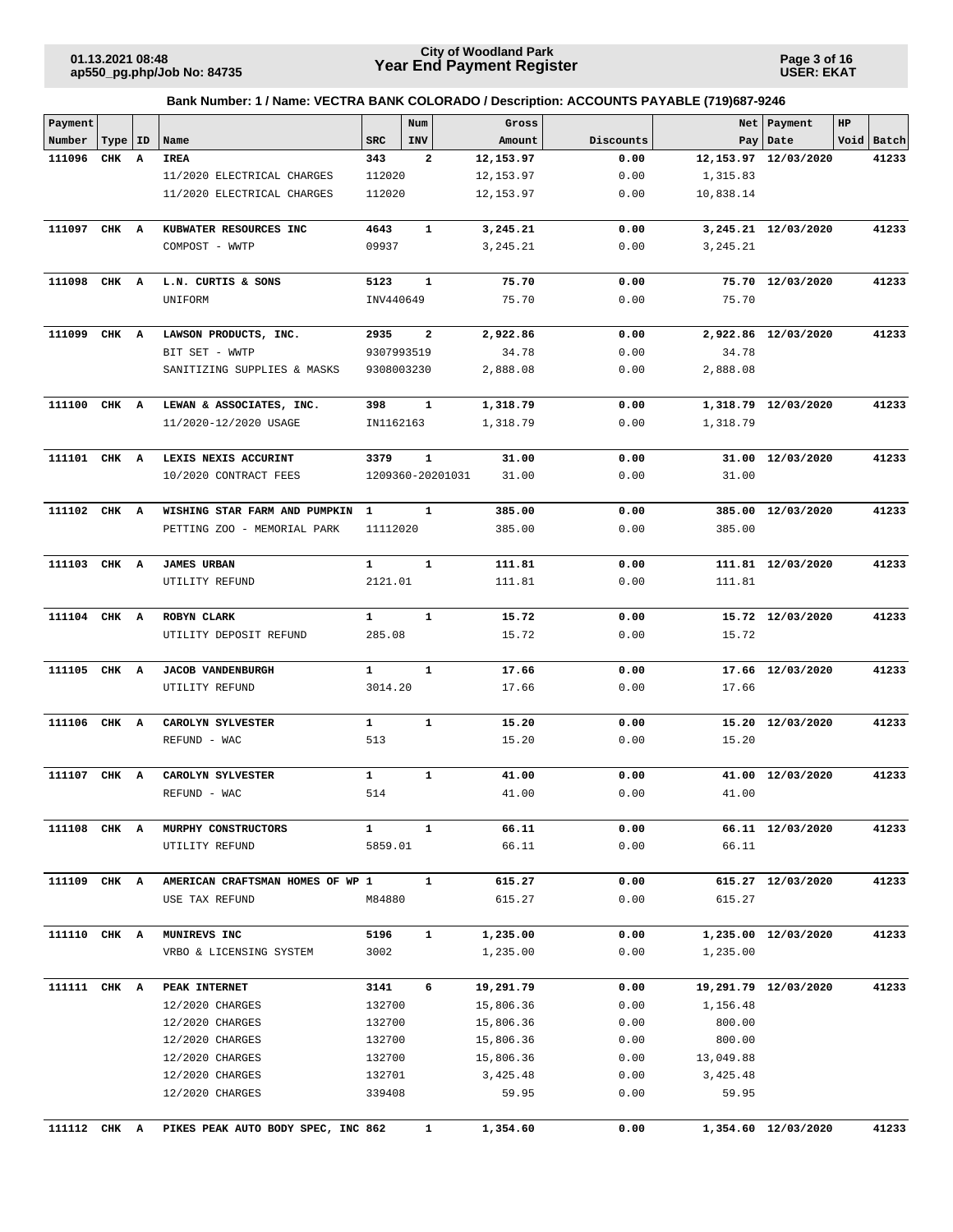**Page 4 of 16 USER: EKAT**

| Payment       |       |                         |                                     |            | Num            | Gross                      |           |            | Net   Payment         | HP |            |
|---------------|-------|-------------------------|-------------------------------------|------------|----------------|----------------------------|-----------|------------|-----------------------|----|------------|
| Number        | Type  | ID                      | Name                                | <b>SRC</b> | INV            | Amount                     | Discounts |            | Pay   Date            |    | Void Batch |
|               |       |                         | REPAIR -UNIT #64                    | 11042020   |                | 1,354.60                   | 0.00      | 1,354.60   |                       |    |            |
| 111113 CHK    |       | $\overline{\mathbf{A}}$ | RED WING BUSINESS ADVANTAGE AC 4982 |            | $\mathbf{1}$   | 215.99                     | 0.00      |            | 215.99 12/03/2020     |    | 41233      |
|               |       |                         | UNIFORM - NORQUIST                  | 865838     |                | 215.99                     | 0.00      | 215.99     |                       |    |            |
| 111114 CHK A  |       |                         | ROSS ELECTRIC-ENTERPRISE, INC       | 3139       | 1              | 12,100.00                  | 0.00      |            | 12,100.00 12/03/2020  |    | 41233      |
|               |       |                         | ELECTRICAL DESIGN - SUNNYWOOD       | 120594     |                | 12,100.00                  | 0.00      | 12,100.00  |                       |    |            |
| 111115        | CHK A |                         | STATUS: CODE 4, INC                 | 5101       | $\mathbf{1}$   | 380.00                     | 0.00      |            | 380.00 12/03/2020     |    | 41233      |
|               |       |                         |                                     |            |                |                            |           |            |                       |    |            |
|               |       |                         | COUNSELING SESSION                  | 40         |                | 380.00                     | 0.00      | 380.00     |                       |    |            |
| 111116        | CHK   | A                       | RED BARON CAR WASH                  | 4191       | $\mathbf{1}$   | 151.92                     | 0.00      |            | 151.92 12/03/2020     |    | 41233      |
|               |       |                         | 10/2020 CHARGES                     | 1748       |                | 151.92                     | 0.00      | 151.92     |                       |    |            |
| 111117        | CHK A |                         | TELLER COUNTY WASTE                 | 4158       | 4              | 612.50                     | 0.00      |            | 612.50 12/03/2020     |    | 41233      |
|               |       |                         | 2020 Teller County Waste            | 11042020   |                | 612.50                     | 0.00      | 13.75      |                       |    |            |
|               |       |                         | 2020 Teller County Waste            | 11042020   |                | 612.50                     | 0.00      | 410.00     |                       |    |            |
|               |       |                         | 2020 Teller County Waste            | 11042020   |                | 612.50                     | 0.00      | 149.75     |                       |    |            |
|               |       |                         | 2020 Teller County Waste            | 11042020   |                | 612.50                     | 0.00      | 39.00      |                       |    |            |
|               |       |                         |                                     |            |                |                            |           |            |                       |    |            |
| 111118        | CHK   | A                       | UNITED REPROGRAPHIC SUPPLY          | 4285       | $\mathbf{1}$   | 98.00                      | 0.00      | 98.00      | 12/03/2020            |    | 41233      |
|               |       |                         | 12/2020 CONTRACT                    | IN249811   |                | 98.00                      | 0.00      | 98.00      |                       |    |            |
| 111119        | CHK A |                         | <b>USA BLUEBOOK</b>                 | 1779       | 2              | 142.18                     | 0.00      |            | 142.18 12/03/2020     |    | 41233      |
|               |       |                         | GLOVES - WWTP                       | 409614     |                | 90.16                      | 0.00      | 90.16      |                       |    |            |
|               |       |                         | GLOVES - WWTP                       | 410217     |                | 52.02                      | 0.00      | 52.02      |                       |    |            |
| 111120        | CHK   | A                       | UTE PASS RENTAL INC.                | 654        | $\overline{a}$ | 102.37                     | 0.00      |            | 102.37 12/03/2020     |    | 41233      |
|               |       |                         | PROPANE - STREETS                   | 18759      |                | 40.77                      | 0.00      | 40.77      |                       |    |            |
|               |       |                         | PROPANE - STREETS                   | 22432      |                | 61.60                      | 0.00      | 61.60      |                       |    |            |
|               |       |                         |                                     |            |                |                            |           |            |                       |    |            |
| 111121        | CHK A |                         | WALMART COMMUNITY                   | 668        | $\mathbf{2}$   | 491.61                     | 0.00      |            | 491.61 12/03/2020     |    | 41233      |
|               |       |                         | 10/2020 CHARGES                     | 111620     |                | 491.61                     | 0.00      | 412.51     |                       |    |            |
|               |       |                         | 10/2020 CHARGES                     | 111620     |                | 491.61                     | 0.00      | 79.10      |                       |    |            |
| 89600070CHK A |       |                         | <b>A-ONE CHIPSEAL</b>               | 4296       | 1              | 28,298.83                  | 0.00      |            | 28, 298.83 12/10/2020 |    | 41275      |
|               |       |                         | 2019 CHIPSEAL PROGRAM               | 10825-RET2 |                | 28, 298.83                 | 0.00      | 28, 298.83 |                       |    |            |
| 89600071CHK A |       |                         | AT&T MOBILITY LLC                   | 5118       | $\mathbf{1}$   | 125.99                     | 0.00      |            | 125.99 12/10/2020     |    | 41275      |
|               |       |                         | WIRELESS CHARGES                    |            |                | 287290137930X1128202125.99 | 0.00      | 125.99     |                       |    |            |
|               |       |                         |                                     |            |                |                            |           |            |                       |    |            |
| 89600072CHK A |       |                         | ATTP TRANSWEST TRUCKS INC           | 631        | $\mathbf{1}$   | 139.74                     | 0.00      |            | 139.74 12/10/2020     |    | 41275      |
|               |       |                         | BELT - REPAIR                       | 008P121659 |                | 139.74                     | 0.00      | 139.74     |                       |    |            |
| 89600073CHK A |       |                         | BADGER METER INC                    | 4278       | $\mathbf{1}$   | 7,650.00                   | 0.00      |            | 7,650.00 12/10/2020   |    | 41275      |
|               |       |                         | Badger Meter                        | 1400503    |                | 7,650.00                   | 0.00      | 7,650.00   |                       |    |            |
| 89600074CHK A |       |                         | BENEDETTI, PAUL C.                  | 4038       | $\mathbf{1}$   | 325.00                     | 0.00      |            | 325.00 12/10/2020     |    | 41275      |
|               |       |                         | LEGAL SERVICES - DDA                | 11302020   |                | 325.00                     | 0.00      | 325.00     |                       |    |            |
| 89600075CHK A |       |                         | <b>BIRCHAM'S</b>                    | 75         | $\mathbf{1}$   | 617.11                     | 0.00      |            | 617.11 12/10/2020     |    | 41275      |
|               |       |                         | 11/2020 USAGE                       | 322587     |                | 617.11                     | 0.00      | 617.11     |                       |    |            |
|               |       |                         |                                     |            |                |                            |           |            |                       |    |            |
| 89600076CHK A |       |                         | BLUETARP FINANCIAL                  | 4474       | $\mathbf{1}$   | 69.98                      | 0.00      |            | 69.98 12/10/2020      |    | 41275      |
|               |       |                         | SUPPLIES - WWTP                     | 46473393   |                | 69.98                      | 0.00      | 69.98      |                       |    |            |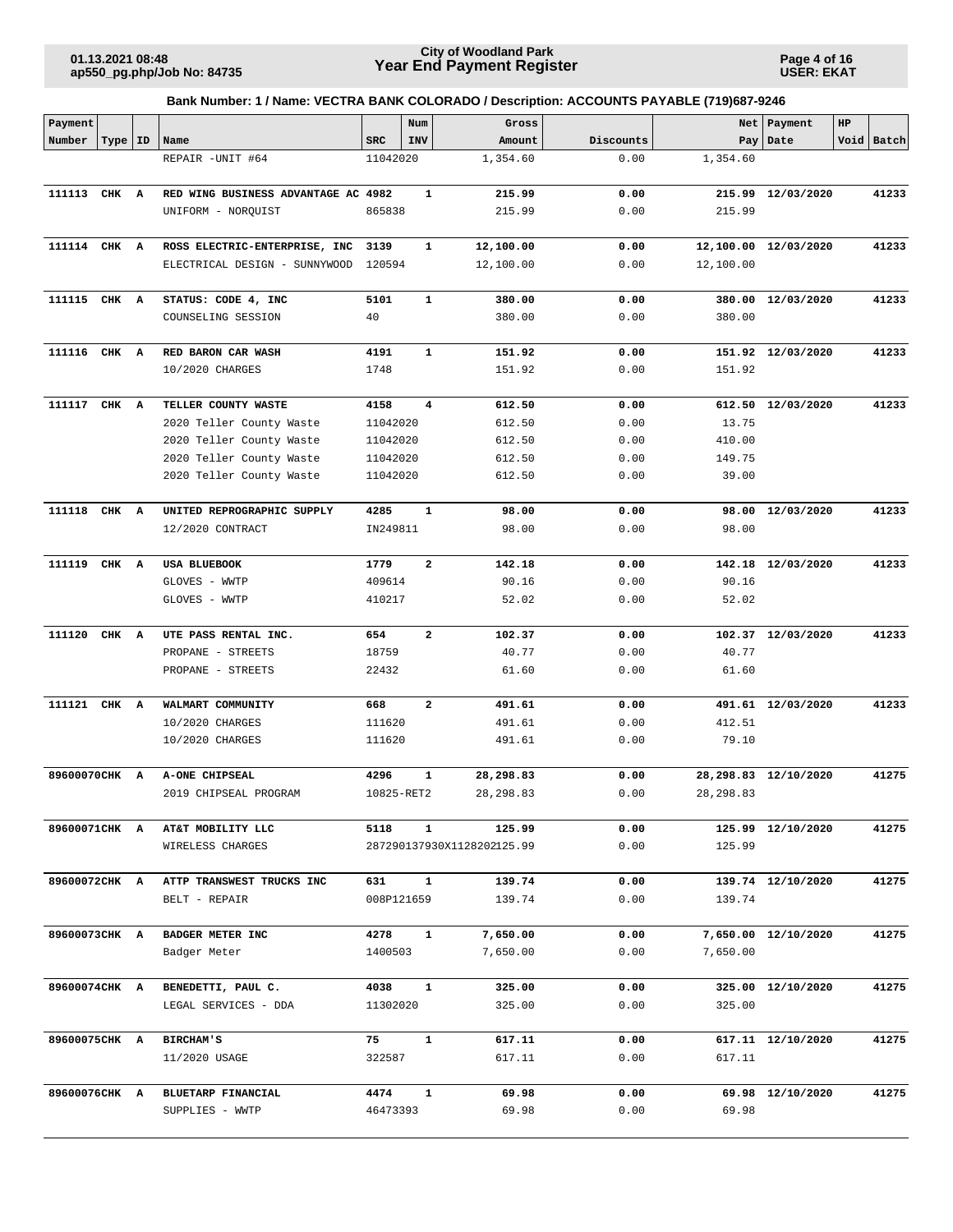**Page 5 of 16 USER: EKAT**

| Payment        |    |                                     |              | Num           | Gross     |           |           | Net   Payment        | HP |            |
|----------------|----|-------------------------------------|--------------|---------------|-----------|-----------|-----------|----------------------|----|------------|
| Number<br>Type | ID | Name                                | <b>SRC</b>   | <b>INV</b>    | Amount    | Discounts |           | Pay   Date           |    | Void Batch |
| 89600077CHK    | A  | BOBCAT OF THE ROCKIES, LLC          | 3724         | 1             | 256.81    | 0.00      |           | 256.81 12/10/2020    |    | 41275      |
|                |    | REPAIR - B&G                        | 13171525     |               | 256.81    | 0.00      | 256.81    |                      |    |            |
| 89600078CHK A  |    | BRUCKNER TRUCK SALES                | 4482         | $\mathbf{1}$  | 494.80    | 0.00      |           | 494.80 12/10/2020    |    | 41275      |
|                |    | REPAIR #35                          | 7732MS       |               | 494.80    | 0.00      | 494.80    |                      |    |            |
| 89600079CHK A  |    | C&C SAND & STONE CO, INC.           | 112          | $\mathbf{1}$  | 392.85    | 0.00      |           | 392.85 12/10/2020    |    | 41275      |
|                |    | REPAIR - PAVILLION - B&G            | 1850869-IN   |               | 392.85    | 0.00      | 392.85    |                      |    |            |
| 89600080CHK A  |    | CENTURYLINK                         | 4342         | 4             | 558.40    | 0.00      |           | 558.40 12/10/2020    |    | 41275      |
|                |    | NOV. CHARGES                        | 112520       |               | 558.40    | 0.00      | 257.30    |                      |    |            |
|                |    | NOV. CHARGES                        | 112520       |               | 558.40    | 0.00      | 49.96     |                      |    |            |
|                |    | NOV. CHARGES                        | 112520       |               | 558.40    | 0.00      | 113.26    |                      |    |            |
|                |    | NOV. CHARGES                        | 112520       |               | 558.40    | 0.00      | 137.88    |                      |    |            |
| 89600081CHK A  |    | CINTAS FIRE PROTECTION              | 3604         | 2             | 3,793.78  | 0.00      |           | 3,793.78 12/10/2020  |    | 41275      |
|                |    | REPAIR - WPPD                       | OF47047108   |               | 2,797.20  | 0.00      | 2,797.20  |                      |    |            |
|                |    | REPAIR - SR. CENTER                 | OF47047162   |               | 996.58    | 0.00      | 996.58    |                      |    |            |
| 89600082CHK A  |    | COGENT, INC                         | 4679         | $\mathbf{1}$  | 2,951.31  | 0.00      |           | 2,951.31 12/10/2020  |    | 41275      |
|                |    | LIFT STATION REPAIR                 | 5488305      |               | 2,951.31  | 0.00      | 2,951.31  |                      |    |            |
| 89600083CHK A  |    | COLO SPRINGS CHRISTIAN SCHOOL       | 3819         | $\mathbf{1}$  | 180.00    | 0.00      |           | 180.00 12/10/2020    |    | 41275      |
|                |    | GYM RENTAL-NOV. 3, 5, 10, 12        | $2020 - 001$ |               | 180.00    | 0.00      | 180.00    |                      |    |            |
| 89600084CHK A  |    | CORE & MAIN LP                      | 4980         | 1             | 888.05    | 0.00      |           | 888.05 12/10/2020    |    | 41275      |
|                |    | METER PARTS - F/S                   | N246121      |               | 888.05    | 0.00      | 888.05    |                      |    |            |
| 89600085CHK A  |    | DISCOVERY BENEFITS                  | 3877         | $\mathbf{1}$  | 168.00    | 0.00      |           | 168.00 12/10/2020    |    | 41275      |
|                |    | 11/2020 COBRA/FSA                   |              | 0001261009-IN | 168.00    | 0.00      | 168.00    |                      |    |            |
| 89600086CHK A  |    | DYEKMAN TROPHIES, INC.              | 232          | $\mathbf{1}$  | 39.95     | 0.00      |           | 39.95 12/10/2020     |    | 41275      |
|                |    | SERVICE AWARDS-SLAUGHTER            | 81570        |               | 39.95     | 0.00      | 39.95     |                      |    |            |
| 89600087CHK A  |    | ENGER, JANE                         | 3876         | 1             | 112.50    | 0.00      |           | 112.50 12/10/2020    |    | 41275      |
|                |    | INSTRUCTOR - P&R                    | 12022020     |               | 112.50    | 0.00      | 112.50    |                      |    |            |
| 89600088CHK A  |    | ESRI, INC.                          | 3034         |               | 1,300.00  | 0.00      |           | 1,300.00 12/10/2020  |    | 41275      |
|                |    | 2021 RENEWAL - SOFTWARE             | 25991160     |               | 1,300.00  | 0.00      | 1,300.00  |                      |    |            |
| 89600089CHK A  |    | GRAINGER INC.                       | 282          | $\mathbf{1}$  | 351.00    | 0.00      |           | 351.00 12/10/2020    |    | 41275      |
|                |    | SUPPLIES - WWTP                     |              | 9726232847    | 351.00    | 0.00      | 351.00    |                      |    |            |
| 89600090CHK A  |    | HARDLINE EQUIPMENT                  | 4295         | 1             | 90,520.00 | 0.00      |           | 90,520.00 12/10/2020 |    | 41275      |
|                |    | Dulevo 850 Mini Sweeper             | 42201883     |               | 90,520.00 | 0.00      | 90,520.00 |                      |    |            |
| 89600091CHK A  |    | <b>IREA</b>                         | 343          | 3             | 8,317.79  | 0.00      |           | 8,317.79 12/10/2020  |    | 41275      |
|                |    | ELECTRICAL CHARGES                  | 120120       |               | 8,317.79  | 0.00      | 7,762.62  |                      |    |            |
|                |    | ELECTRICAL CHARGES                  | 120120       |               | 8,317.79  | 0.00      | 510.42    |                      |    |            |
|                |    | ELECTRICAL CHARGES                  | 120120       |               | 8,317.79  | 0.00      | 44.75     |                      |    |            |
| 89600092CHK A  |    | JACK'S TIRE & OIL MANAGEMENT C 5215 |              | 1             | 580.28    | 0.00      |           | 580.28 12/10/2020    |    | 41275      |
|                |    | TIRES #92                           | 914411-88    |               | 580.28    | 0.00      | 580.28    |                      |    |            |
| 89600093CHK A  |    | JDS - HYDRO CONSULTANTS, INC.       | 2894         | 1             | 3,022.50  | 0.00      |           | 3,022.50 12/10/2020  |    | 41275      |
|                |    | SUNNYWOOD PUMP STATION              | 10916-19     |               | 3,022.50  | 0.00      | 3,022.50  |                      |    |            |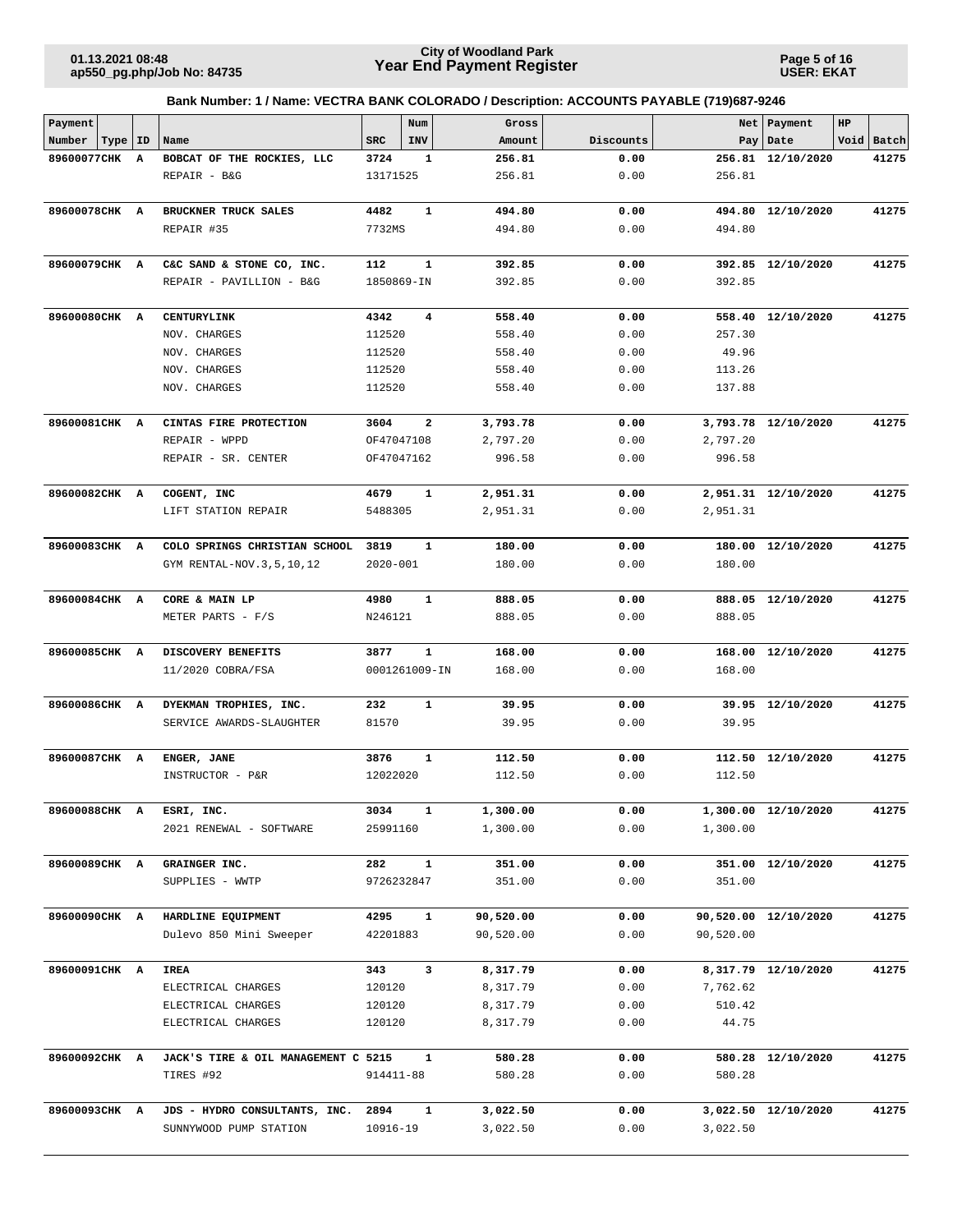**Page 6 of 16 USER: EKAT**

| Payment       |           |   |                                      |              | Num              | Gross     |           |           | Net   Payment        | HP |            |
|---------------|-----------|---|--------------------------------------|--------------|------------------|-----------|-----------|-----------|----------------------|----|------------|
| Number        | Type   ID |   | Name                                 | <b>SRC</b>   | INV              | Amount    | Discounts | Pay       | Date                 |    | Void Batch |
| 89600094CHK   |           | A | <b>JOSUE JIMENEZ</b>                 | 5250         | 1                | 6,459.75  | 0.00      |           | 6,459.75 12/10/2020  |    | 41275      |
|               |           |   | SCAN TOOL - FLEET                    | 4844         |                  | 6,459.75  | 0.00      | 6,459.75  |                      |    |            |
| 89600095CHK A |           |   | KEATING, CINDY                       | 366          | $\mathbf{1}$     | 115.77    | 0.00      |           | 115.77 12/10/2020    |    | 41275      |
|               |           |   | REIMB. PURCHASE                      | 12072020     |                  | 115.77    | 0.00      | 115.77    |                      |    |            |
|               |           |   |                                      |              |                  |           |           |           |                      |    |            |
| 89600096CHK A |           |   | KIEWIT INFRASTRUCTURE CO             | 4850         | 1                | 180.48    | 0.00      |           | 180.48 12/10/2020    |    | 41275      |
|               |           |   | ASPHALT FOR ROAD PATCH               | 9100551627   |                  | 180.48    | 0.00      | 180.48    |                      |    |            |
| 89600097CHK A |           |   | <b>KS STATEBANK</b>                  | 5217         | 1                | 377.98    | 0.00      |           | 377.98 12/10/2020    |    | 41275      |
|               |           |   | KYOCERA COPIER CONTRACT              | 12252020     |                  | 377.98    | 0.00      | 377.98    |                      |    |            |
| 89600098CHK A |           |   | LEXIS NEXIS ACCURINT                 | 3379         | 1                | 30.50     | 0.00      |           | 30.50 12/10/2020     |    | 41275      |
|               |           |   | 11/2020 CONTRACT FEE                 |              | 1209360-20201130 | 30.50     | 0.00      | 30.50     |                      |    |            |
| 89600099CHK A |           |   | MACDOUGALL & WOLDRIDGE, PC           | 1228         | 1                | 33.00     | 0.00      |           | 33.00 12/10/2020     |    | 41275      |
|               |           |   | PROFESSIONAL FEES 2484-30            | 161918       |                  | 33.00     | 0.00      | 33.00     |                      |    |            |
| 89600100CHK A |           |   | <b>MEBULBS</b>                       | 3794         | $\mathbf{1}$     | 745.77    | 0.00      |           | 745.77 12/10/2020    |    | 41275      |
|               |           |   | LIGHTING - B&G                       |              | 33174030-01      | 745.77    | 0.00      | 745.77    |                      |    |            |
| 89600101CHK A |           |   | MEDIA RUSHWORKS, LLC                 | 5245         | $\mathbf{1}$     | 14,694.00 | 0.00      |           | 14,694.00 12/10/2020 |    | 41275      |
|               |           |   | Council Chambers AV Equipment        |              | WOODL110320      | 14,694.00 | 0.00      | 14,694.00 |                      |    |            |
| 89600102CHK A |           |   | LUCAS ELLSWORTH                      | $\mathbf{1}$ | $\mathbf{1}$     | 50.00     | 0.00      |           | 50.00 12/10/2020     |    | 41275      |
|               |           |   | CERTIFICATION TEST FEE REIMB         | 12082020     |                  | 50.00     | 0.00      | 50.00     |                      |    |            |
| 89600103CHK A |           |   | KANDY MCDANIEL                       | $\mathbf{1}$ | $\mathbf{1}$     | 391.32    | 0.00      |           | 391.32 12/10/2020    |    | 41275      |
|               |           |   | REIMB. RAFFLE BASKETS                | 12320        |                  | 391.32    | 0.00      | 391.32    |                      |    |            |
| 89600104CHK A |           |   | NAPA AUTO PARTS                      | 2048         | 3                | 261.59    | 0.00      |           | 261.59 12/10/2020    |    | 41275      |
|               |           |   | 11/2020 CHARGES                      | 113020       |                  | 261.59    | 0.00      | 21.56     |                      |    |            |
|               |           |   | 11/2020 CHARGES                      | 113020       |                  | 261.59    | 0.00      | 1.38      |                      |    |            |
|               |           |   | 11/2020 CHARGES                      | 113020       |                  | 261.59    | 0.00      | 238.65    |                      |    |            |
| 89600105CHK A |           |   | NICK'S ELECTRICAL SERVICES, LLC 5190 |              | 1                | 650.00    | 0.00      | 650.00    | 12/10/2020           |    | 41275      |
|               |           |   | ELECTRICAL WORK-COURTROOM            | 12082020     |                  | 650.00    | 0.00      | 650.00    |                      |    |            |
| 89600106CHK A |           |   | NORTHERN SAFETY & INDUSTRIAL CO 2417 |              | 2                | 178.17    | 0.00      |           | 178.17 12/10/2020    |    | 41275      |
|               |           |   | SAFETY SUPPLIES - F/S                | 904217882    |                  | 178.17    | 0.00      | 115.81    |                      |    |            |
|               |           |   | SAFETY SUPPLIES - F/S                | 904217882    |                  | 178.17    | 0.00      | 62.36     |                      |    |            |
| 89600107CHK A |           |   | NORTHSTAR CHEMICAL CO. INC.          | 2569         | $\mathbf{1}$     | 2,304.73  | 0.00      |           | 2,304.73 12/10/2020  |    | 41275      |
|               |           |   | DISINFECTANT                         | 7899         |                  | 2,304.73  | 0.00      | 2,304.73  |                      |    |            |
| 89600108CHK A |           |   | QUALITY DESIGN, LLC                  | 4921         | $\mathbf{1}$     | 475.00    | 0.00      |           | 475.00 12/10/2020    |    | 41275      |
|               |           |   | REPAIR SIGNAGE                       | 11172020     |                  | 475.00    | 0.00      | 475.00    |                      |    |            |
| 89600109CHK A |           |   | SCHMIDT CONSTRUCTION                 | 559          | $\mathbf{1}$     | 294.00    | 0.00      |           | 294.00 12/10/2020    |    | 41275      |
|               |           |   | ASPHALT - STREETS                    | 2558914      |                  | 294.00    | 0.00      | 294.00    |                      |    |            |
| 89600110CHK A |           |   | <b>SCHUMACHER'S</b>                  | 561          | $\mathbf{2}$     | 84.00     | 0.00      |           | 84.00 12/10/2020     |    | 41275      |
|               |           |   | $REPAIR - F/S$                       | 68612        |                  | 84.00     | 0.00      | 29.40     |                      |    |            |
|               |           |   | $REPAIR - F/S$                       | 68612        |                  | 84.00     | 0.00      | 54.60     |                      |    |            |
| 89600111CHK A |           |   | SHERWIN-WILLIAMS                     | 1890         | 3                | 485.20    | 0.00      |           | 485.20 12/10/2020    |    | 41275      |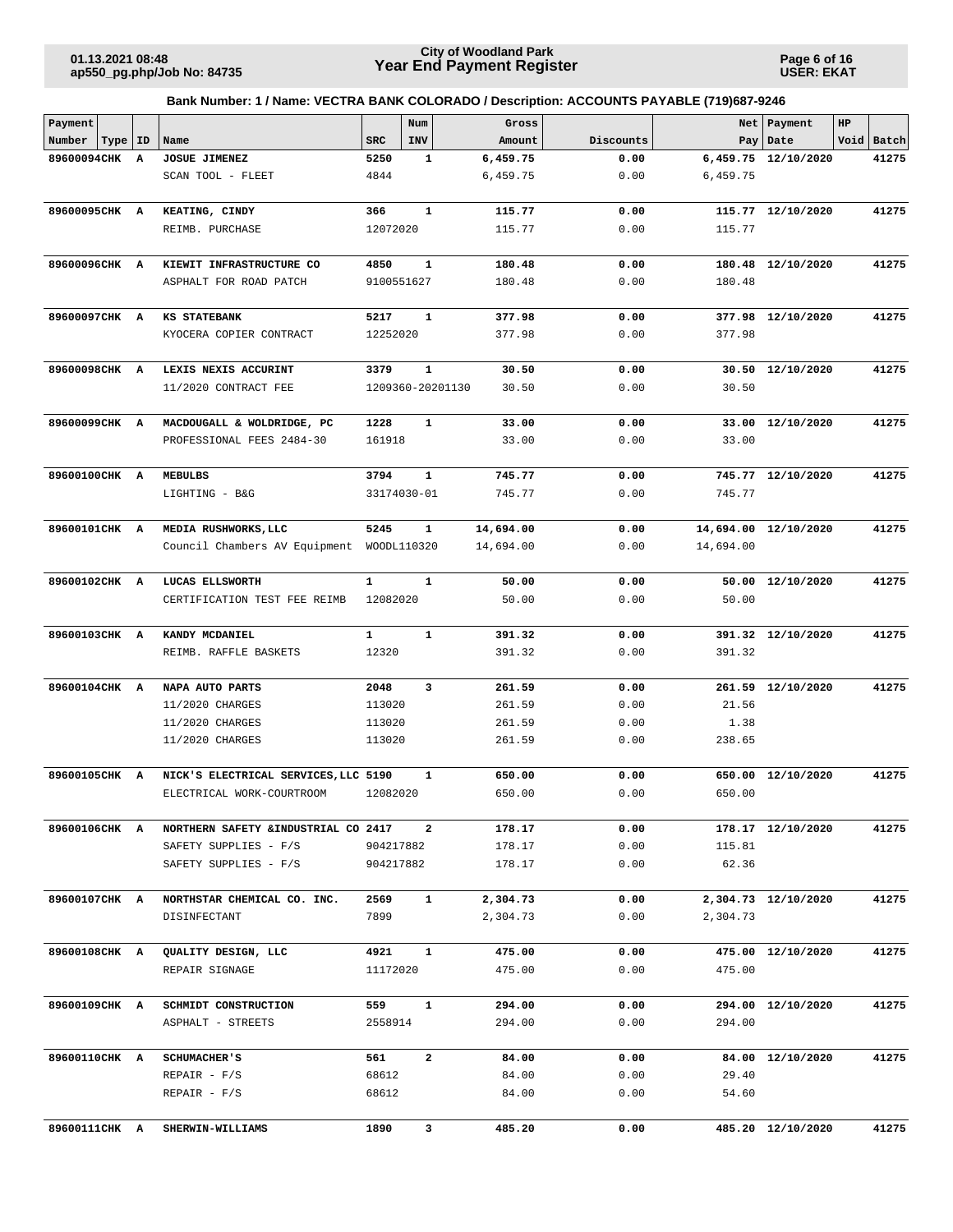**Page 7 of 16 USER: EKAT**

| Payment       |           |                                     |                        | Num            | Gross            |              | Net             | Payment             | HP |            |
|---------------|-----------|-------------------------------------|------------------------|----------------|------------------|--------------|-----------------|---------------------|----|------------|
| Number        | Type   ID | Name                                | <b>SRC</b>             | INV            | Amount           | Discounts    | Pay             | Date                |    | Void Batch |
|               |           | PAINT - B&G                         | $7336 - 0$             |                | 212.39           | 0.00         | 212.39          |                     |    |            |
|               |           | OFFICE RENOVATION                   | $7342 - 8$             |                | 81.42            | 0.00         | 81.42           |                     |    |            |
|               |           | SUPPLIES - OFFICE RENOVATION        | $8958 - 4$             |                | 191.39           | 0.00         | 191.39          |                     |    |            |
| 89600112CHK A |           | SUNSTATE EQUIPMENT                  | 2731                   | $\mathbf{1}$   | 411.75           | 0.00         |                 | 411.75 12/10/2020   |    | 41275      |
|               |           | BOOM LIFT RENTAL - B&G              |                        | 8669713-001    | 411.75           | 0.00         | 411.75          |                     |    |            |
|               |           |                                     |                        |                |                  |              |                 |                     |    |            |
| 89600113CHK A |           | THE LOCK SHOP                       | 2431                   | $\mathbf{1}$   | 611.32           | 0.00         |                 | 611.32 12/10/2020   |    | 41275      |
|               |           | DOOR LOCKS - BERGSTROM PARK         | 000798                 |                | 611.32           | 0.00         | 611.32          |                     |    |            |
| 89600114CHK A |           | TIAA COMMERCIAL FINANCE, INC        | 5175                   | $\mathbf{1}$   | 594.00           | 0.00         |                 | 594.00 12/10/2020   |    | 41275      |
|               |           | KYOCERA RENTAL PAYMENT              | 7751931                |                | 594.00           | 0.00         | 594.00          |                     |    |            |
| 89600115CHK A |           | TRAFFIC SIGNAL CONTROLS             | 2349                   | 1              | 2,650.00         | 0.00         |                 | 2,650.00 12/10/2020 |    | 41275      |
|               |           | SCHOOL ZONE FLASHER - STREETS       | 2864                   |                | 2,650.00         | 0.00         | 2,650.00        |                     |    |            |
|               |           |                                     |                        |                |                  |              |                 |                     |    |            |
| 89600116CHK A |           | UNCC UTILITY NOTIFICATION CNTR 2012 |                        | $\mathbf{2}$   | 180.29           | 0.00         |                 | 180.29 12/10/2020   |    | 41275      |
|               |           | UTILITY LOCATES<br>UTILITY LOCATES  | 220111348<br>220111348 |                | 180.29<br>180.29 | 0.00<br>0.00 | 117.19<br>63.10 |                     |    |            |
|               |           |                                     |                        |                |                  |              |                 |                     |    |            |
| 89600117CHK A |           | US POSTAL SERVICE                   | 516                    | $\mathbf{1}$   | 226.00           | 0.00         |                 | 226.00 12/10/2020   |    | 41275      |
|               |           | 2020 PO BOX9045 RENEWAL             | 12082020               |                | 226.00           | 0.00         | 226.00          |                     |    |            |
| 89600118CHK A |           | <b>VERIZON</b>                      | 3856                   | 5              | 2,922.00         | 0.00         |                 | 2,922.00 12/10/2020 |    | 41275      |
|               |           | 11/2020 CHARGES                     | 9867885820             |                | 2,922.00         | 0.00         | 1,992.22        |                     |    |            |
|               |           | 11/2020 CHARGES                     | 9867885820             |                | 2,922.00         | 0.00         | 293.24          |                     |    |            |
|               |           | 11/2020 CHARGES                     | 9867885820             |                | 2,922.00         | 0.00         | 86.89           |                     |    |            |
|               |           | 11/2020 CHARGES                     | 9867885820             |                | 2,922.00         | 0.00         | 239.49          |                     |    |            |
|               |           | 11/2020 CHARGES                     | 9867885820             |                | 2,922.00         | 0.00         | 310.16          |                     |    |            |
| 89600119CHK A |           | WASTE MANAGEMENT WOODLAND PARK 3004 |                        | $\mathbf{1}$   | 258.68           | 0.00         |                 | 258.68 12/10/2020   |    | 41275      |
|               |           | 12/2020 TRASH SERVICE               |                        | 0685390-2517-8 | 258.68           | 0.00         | 258.68          |                     |    |            |
| 89600120CHK A |           | WIRELESS WATCHDOGS, LLC             | 5102                   | 1              | 264.00           | 0.00         |                 | 264.00 12/10/2020   |    | 41275      |
|               |           | 10/2020 MAINTENANCE                 | IN0079319              |                | 264.00           | 0.00         | 264.00          |                     |    |            |
| 89600121CHK A |           | WOODLAND PARK MAIN STREET           | 5014                   | 1              | 5,000.00         | 0.00         |                 | 5,000.00 12/10/2020 |    | 41275      |
|               |           | REIMB. 2020 MINI-GRANT FUNDS        | 2025                   |                | 5,000.00         | 0.00         | 5,000.00        |                     |    |            |
|               |           |                                     |                        |                |                  |              |                 |                     |    |            |
| 89600122CHK A |           | WOODLAND PUMP & SUPPLY CO INC. 699  |                        | $\mathbf{1}$   | 240.00           | 0.00         |                 | 240.00 12/10/2020   |    | 41275      |
|               |           | PUMP REPAIR - WTP                   | 13333                  |                | 240.00           | 0.00         | 240.00          |                     |    |            |
| 111124 CHK A  |           | BRIAN E. BUNDY                      | 5208                   | $\mathbf{1}$   | 840.00           | 0.00         |                 | 840.00 12/17/2020   |    | 41294      |
|               |           | ACCOUNTING SERVICES                 | 12112020               |                | 840.00           | 0.00         | 840.00          |                     |    |            |
| 111125 CHK A  |           | BRUCKNER TRUCK SALES                | 4482                   | $\mathbf{1}$   | 162.28           | 0.00         |                 | 162.28 12/17/2020   |    | 41294      |
|               |           | REPAIR #35                          | 47345M                 |                | 162.28           | 0.00         | 162.28          |                     |    |            |
|               |           |                                     |                        |                |                  |              |                 |                     |    |            |
| 111126 CHK A  |           | CHAD MILDBRANDT                     | 5159                   | $\mathbf{1}$   | 72.00            | 0.00         |                 | 72.00 12/17/2020    |    | 41294      |
|               |           | BARTENDING - UPCC                   | 12162020               |                | 72.00            | 0.00         | 72.00           |                     |    |            |
| 111127 CHK A  |           | CINTAS FIRE PROTECTION              | 3604                   | $\mathbf{1}$   | 170.00           | 0.00         |                 | 170.00 12/17/2020   |    | 41294      |
|               |           | INSPECTION - WWTP                   | OF47557236             |                | 170.00           | 0.00         | 170.00          |                     |    |            |
| 111128 CHK A  |           | CIRSA                               | 144                    | 1              | 3,470.00         | 0.00         |                 | 3,470.00 12/17/2020 |    | 41294      |
|               |           | CLAIMS DEDUCTIBLE                   | 201947                 |                | 3,470.00         | 0.00         | 3,470.00        |                     |    |            |
|               |           |                                     |                        |                |                  |              |                 |                     |    |            |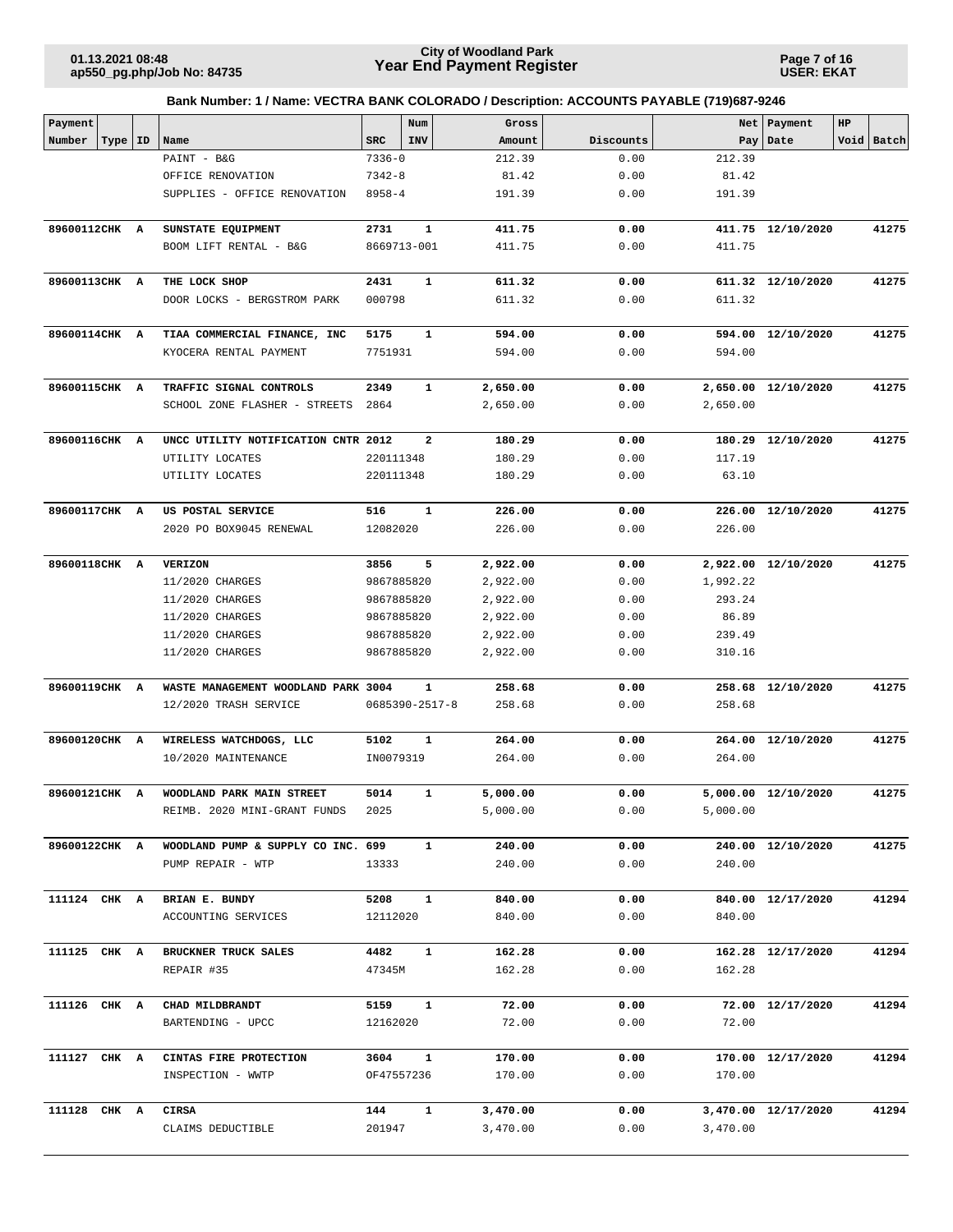**Page 8 of 16 USER: EKAT**

| Payment      |       |              |                                     |                        | Num          | Gross     |           | Net       | Payment              | HP |            |
|--------------|-------|--------------|-------------------------------------|------------------------|--------------|-----------|-----------|-----------|----------------------|----|------------|
| Number       | Type  | ID           | Name                                | <b>SRC</b>             | INV          | Amount    | Discounts |           | Pay   Date           |    | Void Batch |
| 111129       | CHK A |              | CORE & MAIN LP                      | 4980                   | 1            | 131.19    | 0.00      |           | 131.19 12/17/2020    |    | 41294      |
|              |       |              | METER PARTS - F/S                   | N377574                |              | 131.19    | 0.00      | 131.19    |                      |    |            |
| 111130       | CHK A |              | EL PASO CTY HEALTH DEPT LAB         | 241                    | $\mathbf{1}$ | 252.00    | 0.00      |           | 252.00 12/17/2020    |    | 41294      |
|              |       |              | 12-BACTERIOLOGICAL TESTS            | 113020                 |              | 252.00    | 0.00      | 252.00    |                      |    |            |
| 111131       | CHK A |              | FIRST GENERAL SERVICES FRONT R 5238 |                        | 1            | 56,278.85 | 0.00      |           | 56,278.85 12/17/2020 |    | 41294      |
|              |       |              | ANNUAL CONCRETE REPLACEMENT         | 8531911377#2           |              | 56,278.85 | 0.00      | 56,278.85 |                      |    |            |
| 111132 CHK A |       |              | FOXWORTH-GALBRAITH LUMBER CO        | 96                     | 3            | 1,335.32  | 0.00      |           | 1,335.32 12/17/2020  |    | 41294      |
|              |       |              | 11/2020 CHARGES                     | 11302020               |              | 1,335.32  | 0.00      | 14.44     |                      |    |            |
|              |       |              | 11/2020 CHARGES                     | 11302020               |              | 1,335.32  | 0.00      | 1,294.06  |                      |    |            |
|              |       |              | 11/2020 CHARGES                     | 11302020               |              | 1,335.32  | 0.00      | 26.82     |                      |    |            |
|              |       |              |                                     |                        |              |           |           |           |                      |    |            |
| 111133       | CHK A |              | GRAINGER INC.                       | 282                    | $\mathbf{2}$ | 155.41    | 0.00      |           | 155.41 12/17/2020    |    | 41294      |
|              |       |              | SUPPLIES - WWTP                     | 9729078023             |              | 59.50     | 0.00      | 59.50     |                      |    |            |
|              |       |              | SUPPLIES - WWTP                     | 9730940443             |              | 95.91     | 0.00      | 95.91     |                      |    |            |
| 111134 CHK A |       |              | HACH COMPANY                        | 291                    | $\mathbf{1}$ | 166.79    | 0.00      |           | 166.79 12/17/2020    |    | 41294      |
|              |       |              | LAB SUPPLIES - WTP                  | 12226323               |              | 166.79    | 0.00      | 166.79    |                      |    |            |
| 111135 CHK A |       |              | HOME DEPOT CREDIT SERVICES          | 1758                   | 1            | 1,384.14  | 0.00      |           | 1,384.14 12/17/2020  |    | 41294      |
|              |       |              | 11/2020 CHARGES                     | 112720                 |              | 1,384.14  | 0.00      | 1,384.14  |                      |    |            |
|              |       |              |                                     |                        |              |           |           |           |                      |    |            |
| 111136       | CHK   | A            | IMAGE BEARERS CLEANING LLC          | 5082                   | $\mathbf{2}$ | 3,884.70  | 0.00      |           | 3,884.70 12/17/2020  |    | 41294      |
|              |       |              | REIMBURSEMENT - COVID               | 2472469                |              | 6.50      | 0.00      | 6.50      |                      |    |            |
|              |       |              | Cleaning Contract                   | 2625                   |              | 3,878.20  | 0.00      | 3,878.20  |                      |    |            |
| 111137       | CHK A |              | JACK'S TIRE & OIL MANAGEMENT C 5215 |                        | 3            | 4,635.18  | 0.00      |           | 4,635.18 12/17/2020  |    | 41294      |
|              |       |              | TIRES - STREETS #55                 | 904159-88              |              | 1,331.30  | 0.00      | 1,331.30  |                      |    |            |
|              |       |              | TIRES                               | 910632-88              |              | 2,042.00  | 0.00      | 2,042.00  |                      |    |            |
|              |       |              | TIRES - STREETS #41                 | 913480-88              |              | 1,261.88  | 0.00      | 1,261.88  |                      |    |            |
| 111138       | CHK   | $\mathbf{A}$ | KORY T. KATSIMPALIS                 | 5157                   | 3            | 740.00    | 0.00      | 740.00    | 12/17/2020           |    | 41294      |
|              |       |              | 07/2020 ADMIN SERVICES              | 07312020               |              | 330.00    | 0.00      | 330.00    |                      |    |            |
|              |       |              | 10-2020 ADMIN. SERVICES             | 10302020               |              | 220.00    | 0.00      | 220.00    |                      |    |            |
|              |       |              | 11/2020 ADMIN. SERVICES             | 11302020               |              | 190.00    | 0.00      | 190.00    |                      |    |            |
|              |       |              |                                     |                        |              |           |           |           |                      |    |            |
| 111139 CHK A |       |              | LOWE'S BUSINESS ACCOUNT             | 2842                   | $\mathbf{1}$ | 133.57    | 0.00      |           | 133.57 12/17/2020    |    | 41294      |
|              |       |              | 11/2020 CHARGES                     | 120220                 |              | 133.57    | 0.00      | 133.57    |                      |    |            |
| 111140 CHK A |       |              | MEBULBS                             | 3794                   | $\mathbf{1}$ | 197.36    | 0.00      |           | 197.36 12/17/2020    |    | 41294      |
|              |       |              | BULBS - UPCC                        | 33275307-01            |              | 197.36    | 0.00      | 197.36    |                      |    |            |
| 111141 CHK A |       |              | MATT ZIMMERMAN                      | $\mathbf{1}$           | $\mathbf{1}$ | 31.56     | 0.00      |           | 31.56 12/17/2020     |    | 41294      |
|              |       |              | UNIFORM REIMBURSEMENT               | 112120                 |              | 31.56     | 0.00      | 31.56     |                      |    |            |
|              |       |              |                                     |                        |              |           |           |           |                      |    |            |
| 111142 CHK A |       |              | <b>JASON MEYERS</b>                 | $\mathbf{1}$           | $\mathbf{1}$ | 200.00    | 0.00      |           | 200.00 12/17/2020    |    | 41294      |
|              |       |              | CELL PHONE REIMBURSEMENT            | 12022020               |              | 200.00    | 0.00      | 200.00    |                      |    |            |
| 111143 CHK A |       |              | LUCAS ELLSWORTH                     | $\mathbf{1}$           | $\mathbf{1}$ | 100.00    | 0.00      |           | 100.00 12/17/2020    |    | 41294      |
|              |       |              | REIMB. TESTING FEE                  | 12112020               |              | 100.00    | 0.00      | 100.00    |                      |    |            |
|              |       |              |                                     |                        | $\mathbf{1}$ |           |           |           |                      |    |            |
| 111144 CHK A |       |              | GEFFREY GIDDENS                     | $1 \quad \blacksquare$ |              | 159.99    | 0.00      |           | 159.99 12/17/2020    |    | 41294      |
|              |       |              | UNIFORM REIMBURSEMENT               | 121320                 |              | 159.99    | 0.00      | 159.99    |                      |    |            |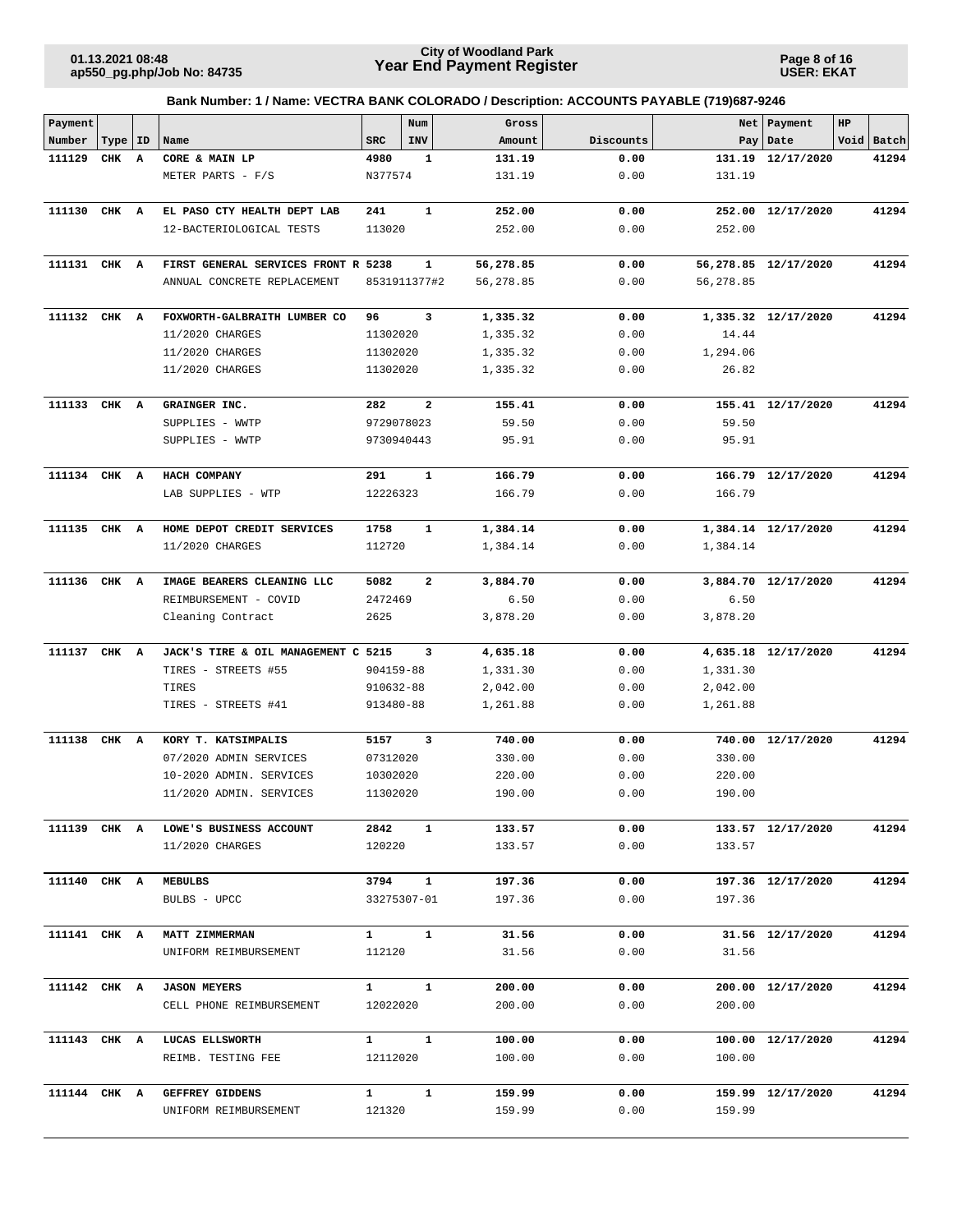**Page 9 of 16 USER: EKAT**

| Payment      |           |   |                                                        |                 | Num           | Gross                |              |           | Net   Payment        | HP |            |
|--------------|-----------|---|--------------------------------------------------------|-----------------|---------------|----------------------|--------------|-----------|----------------------|----|------------|
| Number       | Type   ID |   | Name                                                   | <b>SRC</b>      | INV           | Amount               | Discounts    |           | Pay   Date           |    | Void Batch |
| 111145       | CHK       | A | <b>JOE WAGNER</b>                                      | 1               | 1             | 195.94               | 0.00         |           | 195.94 12/17/2020    |    | 41294      |
|              |           |   | UNIFORM REIMBURSEMENT                                  | 12162020        |               | 195.94               | 0.00         | 195.94    |                      |    |            |
| 111146       | CHK A     |   | ROSA TILTON                                            | $\mathbf{1}$    | $\mathbf{1}$  | 140.00               | 0.00         |           | 140.00 12/17/2020    |    | 41294      |
|              |           |   | Refund Dbl payment 20tr741                             | 121720          |               | 140.00               | 0.00         | 140.00    |                      |    |            |
|              |           |   |                                                        |                 |               |                      |              |           |                      |    |            |
| 111147 CHK A |           |   | EFFECTIVE COMMUMICATIONS INC                           | $\mathbf{1}$    | $\mathbf{1}$  | 515.00               | 0.00         |           | 515.00 12/17/2020    |    | 41294      |
|              |           |   | SOCIAL MEDIA TRAINING                                  | 29              |               | 515.00               | 0.00         | 515.00    |                      |    |            |
|              |           |   |                                                        |                 |               |                      |              |           |                      |    |            |
| 111148       | CHK A     |   | <b>STEVE VARNER</b>                                    | $\mathbf{1}$    | $\mathbf{1}$  | 189.99               | 0.00         |           | 189.99 12/17/2020    |    | 41294      |
|              |           |   | UNIFORM REIMBURSEMENT                                  | 50820           |               | 189.99               | 0.00         | 189.99    |                      |    |            |
|              |           |   |                                                        |                 |               |                      |              |           |                      |    |            |
| 111149       | CHK A     |   | FRONTIER ENVIORMENTAL SERVICE, 1                       |                 | $\mathbf{1}$  | 200.00               | 0.00         |           | 200.00 12/17/2020    |    | 41294      |
|              |           |   | UTILITY REFUND                                         | 6039.01         |               | 200.00               | 0.00         | 200.00    |                      |    |            |
| 111150       | CHK A     |   | PREMIERE COPIER INC                                    | $\mathbf{1}$    | $\mathbf{1}$  | 21.49                | 0.00         |           | 21.49 12/17/2020     |    | 41294      |
|              |           |   | COPIES - WAC                                           | 65830           |               | 21.49                | 0.00         | 21.49     |                      |    |            |
|              |           |   |                                                        |                 |               |                      |              |           |                      |    |            |
| 111151 CHK A |           |   | PREMIERE COPIER INC.                                   | $\mathbf{1}$    | $\mathbf{1}$  | 26.47                | 0.00         |           | 26.47 12/17/2020     |    | 41294      |
|              |           |   | COPIES - WAC                                           | 66594           |               | 26.47                | 0.00         | 26.47     |                      |    |            |
|              |           |   |                                                        |                 |               |                      |              |           |                      |    |            |
| 111152 CHK A |           |   | ROBERT ZULUAGA                                         | 1               | $\mathbf{1}$  | 116.35               | 0.00         |           | 116.35 12/17/2020    |    | 41294      |
|              |           |   | FOX IT PHANTOM PDF BUS. 10                             |                 | OL20113007169 | 116.35               | 0.00         | 116.35    |                      |    |            |
|              |           |   |                                                        |                 |               |                      |              |           |                      |    |            |
| 111153 CHK A |           |   | MUNICIPAL CODE CORPORATION                             | 3345            | $\mathbf{1}$  | 275.00               | 0.00         |           | 275.00 12/17/2020    |    | 41294      |
|              |           |   | 12/2020-11/2020 SUPPORT FEE                            | 00352139        |               | 275.00               | 0.00         | 275.00    |                      |    |            |
|              |           |   |                                                        |                 | $\mathbf{1}$  |                      |              |           |                      |    | 41294      |
| 111154 CHK A |           |   | NORTHSTAR CHEMICAL CO. INC.<br>CLEANING SUPPLIES       | 2569<br>7925    |               | 114.78<br>114.78     | 0.00<br>0.00 | 114.78    | 114.78 12/17/2020    |    |            |
|              |           |   |                                                        |                 |               |                      |              |           |                      |    |            |
| 111155       | CHK       | A | O'REILLY AUTOMOTIVE STORES, IN 4531                    |                 | 2             | 48.15                | 0.00         |           | 48.15 12/17/2020     |    | 41294      |
|              |           |   | 11/2020 CHARGES                                        | 11302020        |               | 48.15                | 0.00         | 33.47     |                      |    |            |
|              |           |   | 11/2020 CHARGES                                        | 11302020        |               | 48.15                | 0.00         | 14.68     |                      |    |            |
|              |           |   |                                                        |                 |               |                      |              |           |                      |    |            |
| 111156 CHK A |           |   | PIKES PEAK TELEVISION, INC                             | 4663            | 1             | 1,620.00             | 0.00         |           | 1,620.00 12/17/2020  |    | 41294      |
|              |           |   | ADVERTISING - GIVEAWAYS                                | 542057-1        |               | 1,620.00             | 0.00         | 1,620.00  |                      |    |            |
|              |           |   |                                                        |                 |               |                      |              |           |                      |    |            |
| 111157 CHK A |           |   | PITNEY BOWES GLOBAL FINANCIAL 2479                     |                 |               | 90.00                | 0.00         |           | 90.00 12/17/2020     |    | 41294      |
|              |           |   | 12/2020 POSTAGE METER REFILL                           | 3312453702      |               | 90.00                | 0.00         | 90.00     |                      |    |            |
| 111158 CHK A |           |   | QUADIENT FINANCE USA, INC                              | 5204            | $\mathbf{1}$  | 2,000.00             | 0.00         |           | 2,000.00 12/17/2020  |    | 41294      |
|              |           |   | POSTAGE METER REFILL                                   | 11272020        |               | 2,000.00             | 0.00         | 2,000.00  |                      |    |            |
|              |           |   |                                                        |                 |               |                      |              |           |                      |    |            |
| 111159 CHK A |           |   | RAMPART SURVEYS, LLC                                   | 1501            | $\mathbf{1}$  | 650.00               | 0.00         |           | 650.00 12/17/2020    |    | 41294      |
|              |           |   | LOY CREEK DAM MONITORING                               | 3408            |               | 650.00               | 0.00         | 650.00    |                      |    |            |
|              |           |   |                                                        |                 |               |                      |              |           |                      |    |            |
| 111160 CHK A |           |   | RYDER M JAMES                                          | 5247            | $\mathbf{1}$  | 48.00                | 0.00         |           | 48.00 12/17/2020     |    | 41294      |
|              |           |   | OFFICIAL - P&R                                         | 12142020        |               | 48.00                | 0.00         | 48.00     |                      |    |            |
|              |           |   |                                                        |                 |               |                      |              |           |                      |    |            |
| 111161 CHK A |           |   | SAFETY-KLEEN SYSTEMS, INC.<br>TRASH DISPOSAL - STREETS | 555<br>84576223 | 3             | 1,200.00<br>1,200.00 | 0.00<br>0.00 | 162.00    | 1,200.00 12/17/2020  |    | 41294      |
|              |           |   | TRASH DISPOSAL - STREETS                               | 84576223        |               | 1,200.00             | 0.00         | 522.00    |                      |    |            |
|              |           |   | TRASH DISPOSAL - STREETS                               | 84576223        |               | 1,200.00             | 0.00         | 516.00    |                      |    |            |
|              |           |   |                                                        |                 |               |                      |              |           |                      |    |            |
| 111162 CHK A |           |   | TELLER CNTY CLERK & RECORDER                           | 609             | 1             | 14,170.50            | 0.00         |           | 14,170.50 12/17/2020 |    | 41294      |
|              |           |   | ELECTION COSTS - 2020                                  | 12012020        |               | 14,170.50            | 0.00         | 14,170.50 |                      |    |            |
|              |           |   |                                                        |                 |               |                      |              |           |                      |    |            |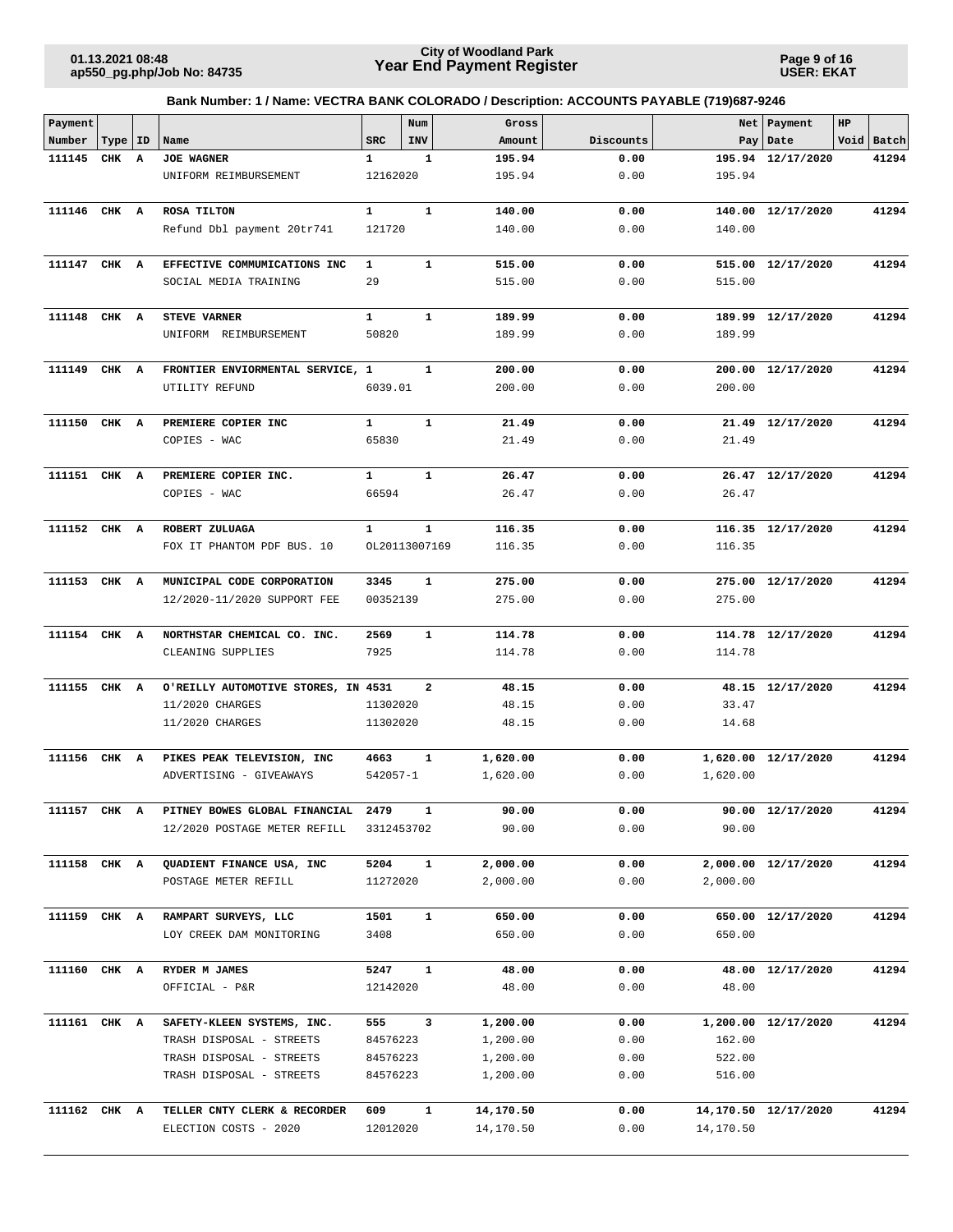**Page 10 of 16 USER: EKAT**

| Payment      |           |   |                                       |            | Num          | Gross      |           |            | Net   Payment         | HP |            |
|--------------|-----------|---|---------------------------------------|------------|--------------|------------|-----------|------------|-----------------------|----|------------|
| Number       | Type   ID |   | Name                                  | <b>SRC</b> | INV          | Amount     | Discounts |            | Pay Date              |    | Void Batch |
| 111163       | CHK       | A | TRACTOR SUPPLY COMPANY                | 4753       | 1            | 64.98      | 0.00      |            | 64.98 12/17/2020      |    | 41294      |
|              |           |   | 11/2020 CHARGES                       | 112920     |              | 64.98      | 0.00      | 64.98      |                       |    |            |
|              |           |   |                                       |            |              |            |           |            |                       |    |            |
| 111164       | CHK A     |   | UPS STORE #1374                       | 416        | 3            | 157.55     | 0.00      |            | 157.55 12/17/2020     |    | 41294      |
|              |           |   | 11/2020 CHARGES                       | 113020     |              | 157.55     | 0.00      | 25.29      |                       |    |            |
|              |           |   | 11/2020 CHARGES                       | 113020     |              | 157.55     | 0.00      | 99.15      |                       |    |            |
|              |           |   | 11/2020 CHARGES                       | 113020     |              | 157.55     | 0.00      | 33.11      |                       |    |            |
|              |           |   |                                       |            |              |            |           |            |                       |    |            |
| 111165       | CHK A     |   | WAXIE SANITARY SUPPLY                 | 4189       | 1            | 80.13      | 0.00      |            | 80.13 12/17/2020      |    | 41294      |
|              |           |   | CUSTODIAL SUPPLIES - WAC              | 79661636   |              | 80.13      | 0.00      | 80.13      |                       |    |            |
|              |           |   |                                       |            |              |            |           |            |                       |    |            |
| 111166       | CHK A     |   | WILLIAMS EQUIPMENT CO.                | 1044       | $\mathbf{1}$ | 59.80      | 0.00      |            | 59.80 12/17/2020      |    | 41294      |
|              |           |   | VACON PARTS - F/S                     | 21693      |              | 59.80      | 0.00      | 59.80      |                       |    |            |
|              |           |   |                                       |            |              |            |           |            |                       |    |            |
| 111167       | CHK A     |   | WOODLAND HARDWARE & RENTAL            | 2739       | 3            | 678.92     | 0.00      |            | 678.92 12/17/2020     |    | 41294      |
|              |           |   | 11/2020 CHARGES                       | 113020     |              | 678.92     | 0.00      | 167.76     |                       |    |            |
|              |           |   | 11/2020 CHARGES                       | 113020     |              | 678.92     | 0.00      | 101.35     |                       |    |            |
|              |           |   | 11/2020 CHARGES                       | 113020     |              | 678.92     | 0.00      | 409.81     |                       |    |            |
|              |           |   |                                       |            |              |            |           |            |                       |    |            |
| 111168       | CHK A     |   | WOODLAND PARK SCHOOL DIST RE-2 1262   |            | 1            | 209,653.93 | 0.00      |            | 209,653.93 12/17/2020 |    | 41294      |
|              |           |   | 10/2020 SALES TAX                     | 12142020   |              | 209,653.93 | 0.00      | 209,653.93 |                       |    |            |
|              |           |   |                                       |            |              |            |           |            |                       |    |            |
| 111171 CHK A |           |   | ARCHIVESOCIAL, INC                    | 5255       | $\mathbf{1}$ | 4,788.00   | 0.00      |            | 4,788.00 12/30/2020   |    | 41302      |
|              |           |   | Archive Services                      | 13702      |              | 4,788.00   | 0.00      | 4,788.00   |                       |    |            |
|              |           |   |                                       |            |              |            |           |            |                       |    |            |
| 111172 CHK A |           |   | ATTP TRANSWEST TRUCKS INC             | 631        | 1            | 25.88      | 0.00      |            | 25.88 12/30/2020      |    | 41302      |
|              |           |   | Repair                                | 008P123071 |              | 25.88      | 0.00      | 25.88      |                       |    |            |
|              |           |   |                                       |            |              |            |           |            |                       |    |            |
| 111173       | CHK       | A | BADGER METER INC                      | 4278       | 3            | 3,262.91   | 0.00      |            | 3,262.91 12/30/2020   |    | 41302      |
|              |           |   | Cellular LTE SERV Unit                | 1404386    |              | 1,068.00   | 0.00      | 1,068.00   |                       |    |            |
|              |           |   | Installation Kit                      | 1405777    |              | 130.11     | 0.00      | 130.11     |                       |    |            |
|              |           |   | Cellular LTE Service Unit-NOV         | 80063909   |              | 2,064.80   | 0.00      | 2,064.80   |                       |    |            |
|              |           |   |                                       |            |              |            |           |            |                       |    |            |
| 111174 CHK A |           |   | BRIAN E. BUNDY                        | 5208       | 1            | 420.00     | 0.00      |            | 420.00 12/30/2020     |    | 41302      |
|              |           |   | Acct. Support Service                 | 12182020   |              | 420.00     | 0.00      | 420.00     |                       |    |            |
|              |           |   |                                       |            |              |            |           |            |                       |    |            |
| 111175 CHK A |           |   | BRUCKNER TRUCK SALES                  | 4482       | $\mathbf{1}$ | 328.32     | 0.00      |            | 328.32 12/30/2020     |    | 41302      |
|              |           |   | Repair                                | 7721MS     |              | 328.32     | 0.00      | 328.32     |                       |    |            |
|              |           |   |                                       |            |              |            |           |            |                       |    |            |
| 111176 CHK A |           |   | BUZZSAWBUSBY, LLC                     | 5256       | $\mathbf{1}$ | 1,000.00   | 0.00      |            | 1,000.00 12/30/2020   |    | 41302      |
|              |           |   | Wood Carving in Memorial Park 122120  |            |              | 1,000.00   | 0.00      | 1,000.00   |                       |    |            |
| 111177 CHK A |           |   | CASELLE INC                           | 2356       | 4            | 698.00     | 0.00      |            |                       |    | 41302      |
|              |           |   | 01/21 Contract                        | 106152     |              | 498.00     | 0.00      | 174.30     | 698.00 12/30/2020     |    |            |
|              |           |   | 01/21 Contract                        | 106152     |              | 498.00     | 0.00      | 323.70     |                       |    |            |
|              |           |   | 01/21-12/21 Source Code Escrow 106576 |            |              | 200.00     | 0.00      | 130.00     |                       |    |            |
|              |           |   |                                       |            |              | 200.00     |           | 70.00      |                       |    |            |
|              |           |   | 01/21-12/21 Source Code Escrow 106576 |            |              |            | 0.00      |            |                       |    |            |
| 111178 CHK A |           |   | CHAD MILDBRANDT                       | 5159       | $\mathbf{1}$ | 90.00      | 0.00      |            | 90.00 12/30/2020      |    | 41302      |
|              |           |   | Bartending                            | 122820     |              | 90.00      | 0.00      | 90.00      |                       |    |            |
|              |           |   |                                       |            |              |            |           |            |                       |    |            |
| 111179 CHK A |           |   | CHANGE AND INNOVATION AGENCY L 5254   |            | 1            | 3,500.00   | 0.00      |            | 3,500.00 12/30/2020   |    | 41302      |
|              |           |   | Full Innovation Academy               | 8012593    |              | 3,500.00   | 0.00      | 3,500.00   |                       |    |            |
|              |           |   |                                       |            |              |            |           |            |                       |    |            |
| 111180       | CHK A     |   | CINTAS CORPORATION NO 2               | 4977       | 6            | 403.80     | 0.00      |            | 403.80 12/30/2020     |    | 41302      |
|              |           |   | Uniforms-Fleet                        | 4066561609 |              | 61.80      | 0.00      | 61.80      |                       |    |            |
|              |           |   |                                       |            |              |            |           |            |                       |    |            |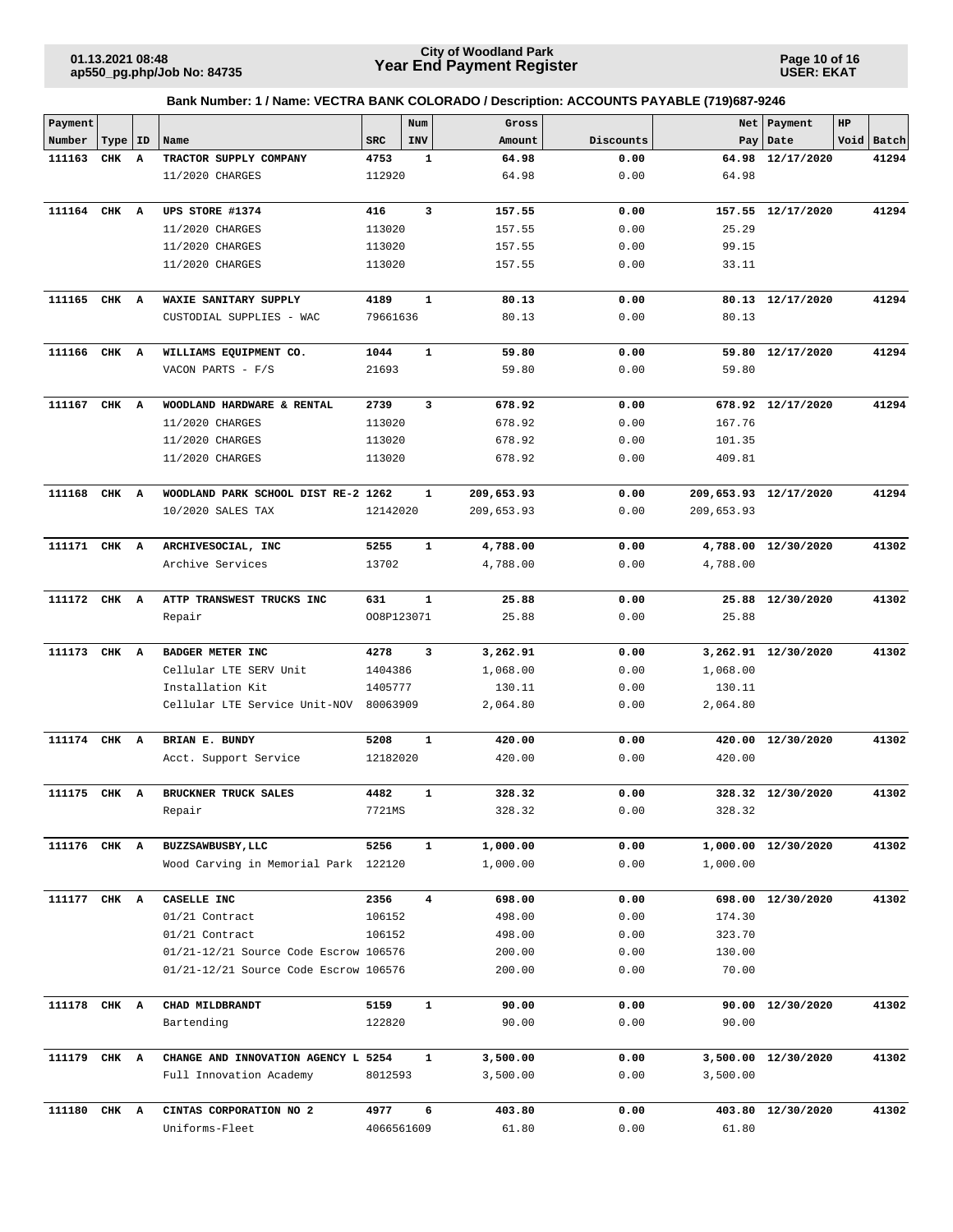**Page 11 of 16 USER: EKAT**

| Bank Number: 1 / Name: VECTRA BANK COLORADO / Description: ACCOUNTS PAYABLE (719)687-9246 |  |
|-------------------------------------------------------------------------------------------|--|
|                                                                                           |  |

| Payment      |           |   |                                            |            | Num          | Gross     |           |           | Net   Payment                  | HP |            |
|--------------|-----------|---|--------------------------------------------|------------|--------------|-----------|-----------|-----------|--------------------------------|----|------------|
| Number       | Type   ID |   | Name                                       | <b>SRC</b> | INV          | Amount    | Discounts | Pay       | Date                           |    | Void Batch |
|              |           |   | Uniforms-Fleet                             | 4067209087 |              | 78.30     | 0.00      | 78.30     |                                |    |            |
|              |           |   | Uniforms-Fleet                             | 4067777228 |              | 61.80     | 0.00      | 61.80     |                                |    |            |
|              |           |   | Uniforms-Fleet                             | 4068429582 |              | 61.80     | 0.00      | 61.80     |                                |    |            |
|              |           |   | Uniforms-Fleet                             | 4069200790 |              | 61.80     | 0.00      | 61.80     |                                |    |            |
|              |           |   | Uniforms-Fleet                             | 4069858336 |              | 78.30     | 0.00      | 78.30     |                                |    |            |
| 111181 CHK A |           |   | CORE & MAIN LP                             | 4980       | 3            | 1,557.56  | 0.00      |           | 1,557.56 12/30/2020            |    | 41302      |
|              |           |   | Parts- F/S                                 | N359309    |              | 277.34    | 0.00      | 277.34    |                                |    |            |
|              |           |   | SWR SAD TEE                                | N388886    |              | 113.12    | 0.00      | 113.12    |                                |    |            |
|              |           |   | Curb Stop                                  | N455979    |              | 1,167.10  | 0.00      | 1,167.10  |                                |    |            |
| 111182       | CHK A     |   | DOCUMART COPIES & PRINTING                 | 3252       | $\mathbf{2}$ | 80.00     | 0.00      |           | 80.00 12/30/2020 VOID 41302    |    |            |
|              |           |   | BUS. CARDS - LAWSON & ALFIERI              | 364549     |              | 40.00     | 0.00      | 40.00     |                                |    |            |
|              |           |   | Bus Cards- Lawson & Alfieri                | 364549A    |              | 40.00     | 0.00      | 40.00     |                                |    |            |
| 111183 CHK A |           |   | EXCEL SERVE PLUS, INC. SERCOM              | 1772       | 1            | 1,190.00  | 0.00      |           | 1,190.00 12/30/2020            |    | 41302      |
|              |           |   | Tree Lighting                              | 40324      |              | 1,190.00  | 0.00      | 1,190.00  |                                |    |            |
| 111184       | CHK A     |   | GEFFREY GIDDENS                            | 5257       | 1            | 67.38     | 0.00      |           | 67.38 12/30/2020               |    | 41302      |
|              |           |   | Work Socks                                 | 7656       |              | 67.38     | 0.00      | 67.38     |                                |    |            |
| 111185 CHK A |           |   | <b>GLASER STEEL</b>                        | 2440       | $\mathbf{1}$ | 173.86    | 0.00      |           | 173.86 12/30/2020              |    | 41302      |
|              |           |   | Steel Cuts-ST                              | 70890      |              | 173.86    | 0.00      | 173.86    |                                |    |            |
| 111186       | CHK A     |   | GRAINGER INC.                              | 282        | 1            | 104.85    | 0.00      |           | 104.85 12/30/2020              |    | 41302      |
|              |           |   | Supplies -WTP                              | 9732505608 |              | 104.85    | 0.00      | 104.85    |                                |    |            |
| 111187       | CHK       | A | HIGH COUNTRY PEST CONTROL                  | 3822       | 1            | 71.00     | 0.00      |           | 71.00 12/30/2020               |    | 41302      |
|              |           |   | Pest Control                               | 73880      |              | 71.00     | 0.00      | 71.00     |                                |    |            |
|              |           |   |                                            |            |              |           |           |           |                                |    |            |
| 111188       | CHK A     |   | HIGH MOUNTAIN MESSENGER LLC                | 4971       | $\mathbf{1}$ | 100.00    | 0.00      |           | 100.00 12/30/2020              |    | 41302      |
|              |           |   | Sponsorship-Almanac                        | 12905      |              | 100.00    | 0.00      | 100.00    |                                |    |            |
| 111189       | CHK A     |   | IREA                                       | 343        | 5            | 27,578.10 | 0.00      |           | 27,578.10 12/30/2020           |    | 41302      |
|              |           |   | Electrical Charges                         | 12292020B  |              | 15,592.26 | 0.00      | 7,115.75  |                                |    |            |
|              |           |   | Electrical Charges                         | 12292020B  |              | 15,592.26 | 0.00      | 3,190.55  |                                |    |            |
|              |           |   | Electrical Charges                         | 12292020B  |              | 15,592.26 | 0.00      | 5,285.96  |                                |    |            |
|              |           |   | Electrical Charges                         | 12292020C  |              | 11,985.84 | 0.00      | 1,625.39  |                                |    |            |
|              |           |   | Electrical Charges                         | 12292020C  |              | 11,985.84 | 0.00      | 10,360.45 |                                |    |            |
| 111190 CHK A |           |   | JACK'S TIRE & OIL MANAGEMENT C 5215        |            | $\mathbf{2}$ | 1,160.56  | 0.00      |           | 1,160.56 12/30/2020 VOID 41302 |    |            |
|              |           |   | TIRE VEH #97                               | 923134-88  |              | 580.28    | 0.00      | 580.28    |                                |    |            |
|              |           |   | Tire Veh # 92 PBG                          | 923134-88A |              | 580.28    | 0.00      | 580.28    |                                |    |            |
| 111191 CHK A |           |   | LEWAN & ASSOCIATES, INC.                   | 398        | 1            | 1,318.79  | 0.00      |           | 1,318.79 12/30/2020            |    | 41302      |
|              |           |   | 12/20-01/21 Usage                          | IN1178602  |              | 1,318.79  | 0.00      | 1,318.79  |                                |    |            |
| 111192 CHK A |           |   | <b>MEBULBS</b>                             | 3794       | ${\bf 1}$    | 567.83    | 0.00      |           | 567.83 12/30/2020              |    | 41302      |
|              |           |   | Repair Outdoor Lights @PW Shop 33310745-01 |            |              | 567.83    | 0.00      | 567.83    |                                |    |            |
| 111193 CHK A |           |   | MCCARTHY, BURGESS & WOLFF                  | 1          | ${\bf 1}$    | 79.80     | 0.00      |           | 79.80 12/30/2020               |    | 41302      |
|              |           |   | Brinks Home Security                       | 12092020   |              | 79.80     | 0.00      | 79.80     |                                |    |            |
| 111194 CHK A |           |   | DAVID SAUER                                | 1          | $\mathbf{1}$ | 131.87    | 0.00      |           | 131.87 12/30/2020              |    | 41302      |
|              |           |   | Clothes                                    | 12132020   |              | 131.87    | 0.00      | 131.87    |                                |    |            |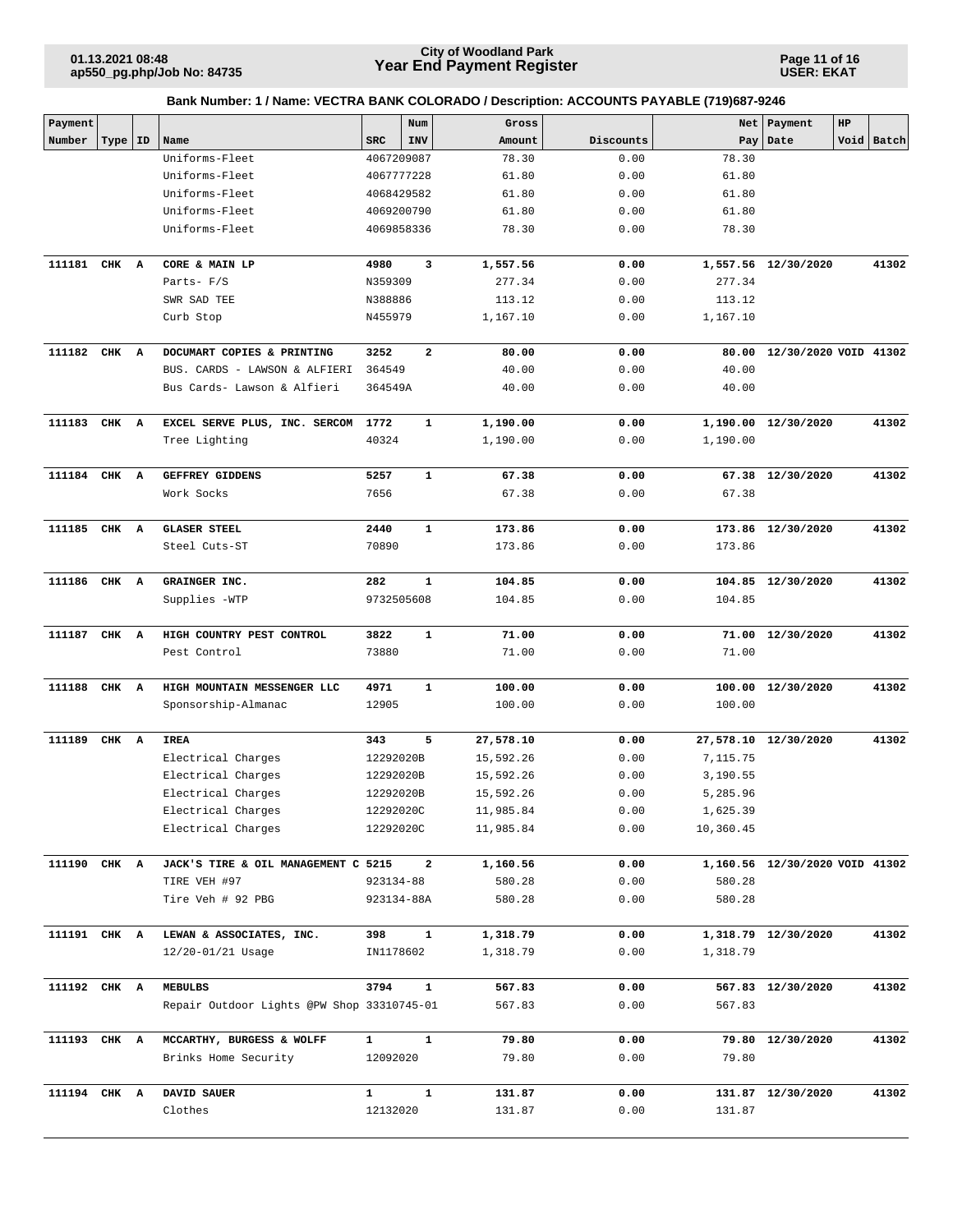**Page 12 of 16 USER: EKAT**

| Payment |       |              |                                                     |                 | Num              | Gross                |              | Net       | Payment                        | HP |            |
|---------|-------|--------------|-----------------------------------------------------|-----------------|------------------|----------------------|--------------|-----------|--------------------------------|----|------------|
| Number  | Type  | <b>ID</b>    | Name                                                | <b>SRC</b>      | INV              | Amount               | Discounts    |           | Pay Date                       |    | Void Batch |
| 111195  | CHK   | $\mathbf{A}$ | ELIZABETH & BRIAN KNODEL                            | $\mathbf{1}$    | 1                | 100.00               | 0.00         | 100.00    | 12/30/2020                     |    | 41302      |
|         |       |              | Utility Refund                                      | 121820          |                  | 100.00               | 0.00         | 100.00    |                                |    |            |
| 111196  | CHK A |              | SHADAI AKA JUDGE'S CHAR GRILL                       | 1               | $\mathbf{1}$     | 15,000.00            | 0.00         | 15,000.00 | 12/30/2020                     |    | 41302      |
|         |       |              | CVRF Business Relief                                | B040            |                  | 15,000.00            | 0.00         | 15,000.00 |                                |    |            |
|         |       |              |                                                     |                 |                  |                      |              |           |                                |    |            |
| 111197  | CHK A |              | RED DIAMOND GASTRO TRUCK LLC                        | $\mathbf{1}$    | $\mathbf{1}$     | 7,089.93             | 0.00         |           | 7,089.93 12/30/2020            |    | 41302      |
|         |       |              | CVRF Business Relief                                | B041            |                  | 7,089.93             | 0.00         | 7,089.93  |                                |    |            |
|         |       |              |                                                     |                 |                  |                      |              |           |                                |    |            |
| 111198  | CHK A |              | BREATHE STUDIO AKA SUN PILATES 1                    |                 | $\mathbf{1}$     | 3,014.50             | 0.00         |           | 3,014.50 12/30/2020            |    | 41302      |
|         |       |              | CVRF Business Relief                                | B042            |                  | 3,014.50             | 0.00         | 3,014.50  |                                |    |            |
| 111199  | CHK A |              | UT PROISM AKA SMARTSTYLE HAIR                       | 1               | $\mathbf{1}$     | 15,000.00            | 0.00         |           | 15,000.00 12/30/2020           |    | 41302      |
|         |       |              | CVRF Business Relief                                | B043            |                  | 15,000.00            | 0.00         | 15,000.00 |                                |    |            |
|         |       |              |                                                     |                 |                  |                      |              |           |                                |    |            |
| 111200  | CHK A |              | MUNICIPAL TREATMENT EQUIPMENT                       | 451             | $\mathbf{1}$     | 4,434.31             | 0.00         |           | 4,434.31 12/30/2020            |    | 41302      |
|         |       |              | Equipment- WTP                                      | 19876           |                  | 4,434.31             | 0.00         | 4,434.31  |                                |    |            |
|         |       |              |                                                     |                 |                  |                      |              |           |                                |    |            |
| 111201  | CHK A |              | MUNIREVS INC                                        | 5196            | $\overline{a}$   | 1,878.71             | 0.00         |           | 1,878.71 12/30/2020            |    | 41302      |
|         |       |              | Implementation                                      | 3428            |                  | 1,250.00             | 0.00         | 1,250.00  |                                |    |            |
|         |       |              | Hosting and Support                                 | 3429            |                  | 628.71               | 0.00         | 628.71    |                                |    |            |
| 111202  | CHK A |              | MUTUAL OF OMAHA INSURANCE COMP 5128                 |                 | $\overline{a}$   | 7,700.91             | 0.00         |           | 7,700.91 12/30/2020            |    | 41302      |
|         |       |              | Disability-Insurance                                |                 | 1133685927       | 3,865.95             | 0.00         | 3,865.95  |                                |    |            |
|         |       |              | Disability-Insurance                                | 1142547059      |                  | 3,834.96             | 0.00         | 3,834.96  |                                |    |            |
|         |       |              |                                                     |                 |                  |                      |              |           |                                |    |            |
| 111203  | CHK A |              | NORTHSTAR CHEMICAL CO. INC.                         | 2569            | $\mathbf{1}$     | 1,412.25             | 0.00         |           | 1,412.25 12/30/2020            |    | 41302      |
|         |       |              | Custodial Supplies- B&G                             | 7902            |                  | 1,412.25             | 0.00         | 1,412.25  |                                |    |            |
| 111204  | CHK   | A            | PEAKVIEW ROOFING & GUTTERS                          | 4252            | $\mathbf{1}$     | 9,410.00             | 0.00         |           | 9,410.00 12/30/2020            |    | 41302      |
|         |       |              | Supply & Install Roof                               | 96280           |                  | 9,410.00             | 0.00         | 9,410.00  |                                |    |            |
|         |       |              |                                                     |                 |                  |                      |              |           |                                |    |            |
| 111205  | CHK A |              | PROFESSIONAL POLICE SUPPLY                          | 4796            | $\mathbf{1}$     | 1,720.00             | 0.00         |           | 1,720.00 12/30/2020            |    | 41302      |
|         |       |              | Training Pistols                                    | INV342311       |                  | 1,720.00             | 0.00         | 1,720.00  |                                |    |            |
|         |       |              |                                                     |                 |                  |                      |              |           |                                |    |            |
| 111206  | CHK A |              | SAFETY-KLEEN SYSTEMS, INC.<br>Solvent Service-Fleet | 555<br>84903379 | $\mathbf{1}$     | 1,722.50<br>1,722.50 | 0.00<br>0.00 | 1,722.50  | 1,722.50 12/30/2020            |    | 41302      |
|         |       |              |                                                     |                 |                  |                      |              |           |                                |    |            |
| 111207  | CHK A |              | <b>SCHUMACHER'S</b>                                 | 561             | 3                | 294.00               | 0.00         |           | 294.00 12/30/2020              |    | 41302      |
|         |       |              | Repair #35                                          | 68607           |                  | 126.00               | 0.00         | 126.00    |                                |    |            |
|         |       |              | Repair # 11                                         | 68621           |                  | 84.00                | 0.00         | 84.00     |                                |    |            |
|         |       |              | Repair #92                                          | 68715           |                  | 84.00                | 0.00         | 84.00     |                                |    |            |
|         |       |              |                                                     |                 |                  |                      |              |           |                                |    |            |
| 111208  | CHK A |              | SGS ACCUTEST INC.<br>10/2020 WATER QUALITY TEST     | 4859            | 4<br>52160123614 | 851.00<br>217.50     | 0.00<br>0.00 | 217.50    | 851.00 12/30/2020 VOID 41302   |    |            |
|         |       |              | 10/20 Water Quality Test                            |                 | 52160123614A     | 217.50               | 0.00         | 217.50    |                                |    |            |
|         |       |              | 11/2020 WATER QUALITY TEST                          |                 | 52160123701      | 208.00               | 0.00         | 208.00    |                                |    |            |
|         |       |              | 11/20 Water Quality Test                            |                 | 52160123701A     | 208.00               | 0.00         | 208.00    |                                |    |            |
|         |       |              |                                                     |                 |                  |                      |              |           |                                |    |            |
| 111209  | CHK A |              | STATUS: CODE 4, INC                                 | 5101            | $\mathbf{1}$     | 3,160.00             | 0.00         |           | 3,160.00 12/30/2020            |    | 41302      |
|         |       |              | Empl. Services Inv #41                              | 41              |                  | 3,160.00             | 0.00         | 3,160.00  |                                |    |            |
| 111210  | CHK A |              | TELLER COUNTY WASTE                                 | 4158            | 10               | 1,925.00             | 0.00         |           | 1,925.00 12/30/2020 VOID 41302 |    |            |
|         |       |              | 12/2020 PORTALET SERVICE                            | 11799           |                  | 350.00               | 0.00         | 350.00    |                                |    |            |
|         |       |              | Portalet Services                                   | 11799A          |                  | 350.00               | 0.00         | 350.00    |                                |    |            |
|         |       |              | 2020 Teller County Waste                            | 12072020        |                  | 612.50               | 0.00         | 410.00    |                                |    |            |
|         |       |              |                                                     |                 |                  |                      |              |           |                                |    |            |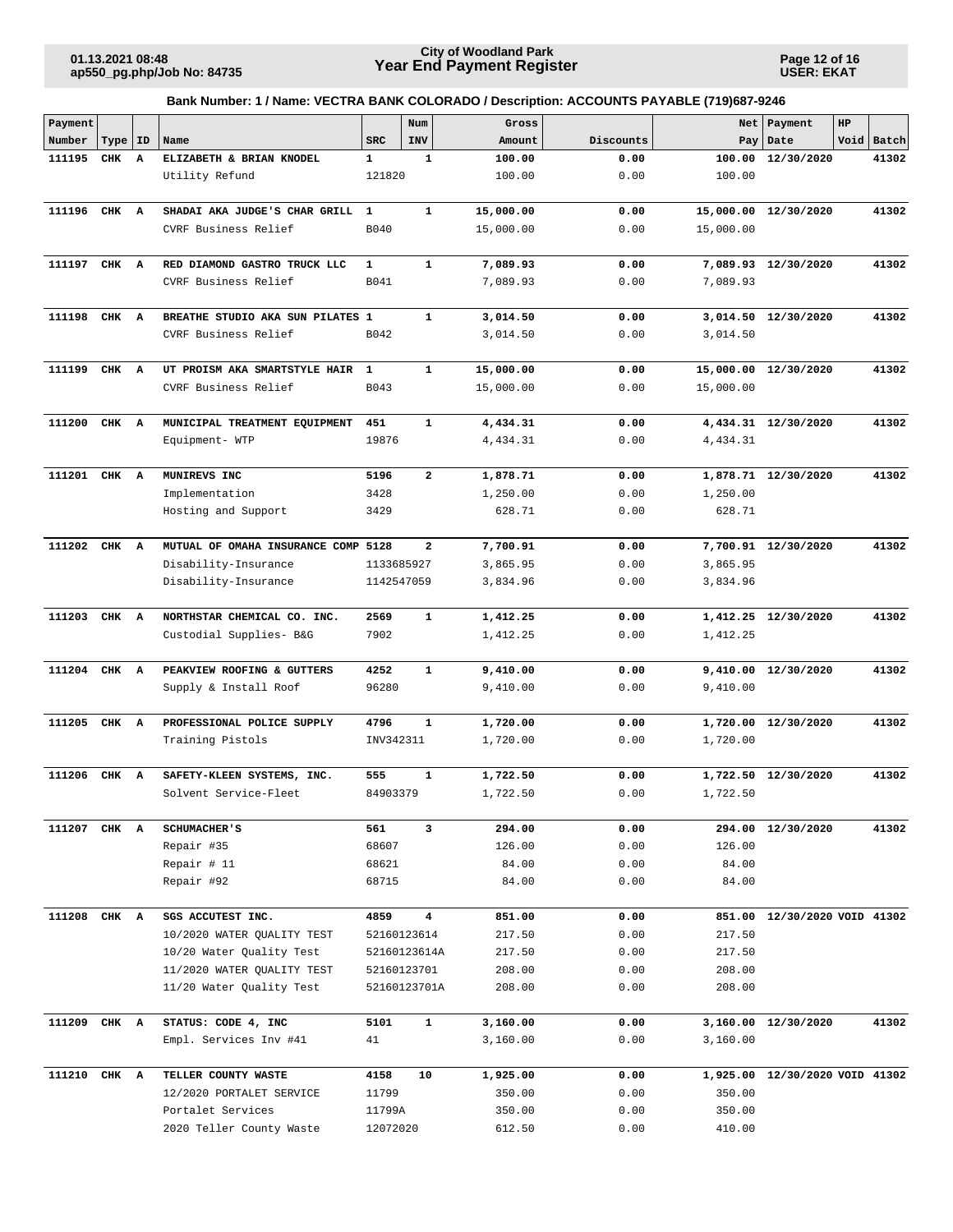**Page 13 of 16 USER: EKAT**

| Payment      |       |    |                                        |            | Num          | Gross                      |           |           | Net   Payment                  | HP |            |
|--------------|-------|----|----------------------------------------|------------|--------------|----------------------------|-----------|-----------|--------------------------------|----|------------|
| Number       | Type  | ID | Name                                   | SRC        | INV          | Amount                     | Discounts | Pay       | Date                           |    | Void Batch |
|              |       |    | 2020 Teller County Waste               | 12072020   |              | 612.50                     | 0.00      | 149.75    |                                |    |            |
|              |       |    | 2020 Teller County Waste               | 12072020   |              | 612.50                     | 0.00      | 39.00     |                                |    |            |
|              |       |    | 2020 Teller County Waste               | 12072020   |              | 612.50                     | 0.00      | 13.75     |                                |    |            |
|              |       |    | 12/20 Trash Service                    | 12072020A  |              | 612.50                     | 0.00      | 39.00     |                                |    |            |
|              |       |    | 12/20 Trash Service                    | 12072020A  |              | 612.50                     | 0.00      | 13.75     |                                |    |            |
|              |       |    | 12/20 Trash Service                    | 12072020A  |              | 612.50                     | 0.00      | 410.00    |                                |    |            |
|              |       |    | 12/20 Trash Service                    | 12072020A  |              | 612.50                     | 0.00      | 149.75    |                                |    |            |
| 111211       | CHK A |    | TREATMENT TECH, INC.                   | 1494       | 1            | 2,681.00                   | 0.00      |           | 2,681.00 12/30/2020            |    | 41302      |
|              |       |    | Sodium Hypochlorite-WTP                | 183521     |              | 2,681.00                   | 0.00      | 2,681.00  |                                |    |            |
| 111212       | CHK A |    | WALMART COMMUNITY                      | 668        | 1            | 907.05                     | 0.00      |           | 907.05 12/30/2020              |    | 41302      |
|              |       |    | Nov 2020                               | 12162020   |              | 907.05                     | 0.00      | 907.05    |                                |    |            |
| 111213 CHK A |       |    | WAXIE SANITARY SUPPLY                  | 4189       | 5            | 1,800.83                   | 0.00      |           | 1,800.83 12/30/2020 VOID 41302 |    |            |
|              |       |    | CUSTODIAL SUPPLIES - WAC               | 79660747   |              | 110.43                     | 0.00      | 110.43    |                                |    |            |
|              |       |    | Custodial Supplies WAC                 | 79660747A  |              | 110.43                     | 0.00      | 110.43    |                                |    |            |
|              |       |    | CUSTODIAL SUPPLIES - WAC               | 79661670   |              | 7.30                       | 0.00      | 7.30      |                                |    |            |
|              |       |    | Custodial Supplies WAC                 | 79661670A  |              | 7.30                       | 0.00      | 7.30      |                                |    |            |
|              |       |    | Custodial Supplies                     | 79679419   |              | 1,565.37                   | 0.00      | 1,565.37  |                                |    |            |
| 111214 CHK A |       |    | WIRELESS WATCHDOGS, LLC                | 5102       | $\mathbf{2}$ | 167.91                     | 0.00      |           | 167.91 12/30/2020              |    | 41302      |
|              |       |    | IPhone Supplies                        | IN0079910  |              | 101.43                     | 0.00      | 101.43    |                                |    |            |
|              |       |    | Phone Supplies                         | IN0079988  |              | 66.48                      | 0.00      | 66.48     |                                |    |            |
| 111215 CHK A |       |    | DOCUMART COPIES & PRINTING             | 3252       | 1            | 40.00                      | 0.00      |           | 40.00 12/30/2020               |    | 41306      |
|              |       |    | Bus. Cards- Lawson and Alfieri 364549B |            |              | 40.00                      | 0.00      | 40.00     |                                |    |            |
| 111216       | CHK A |    | JACK'S TIRE & OIL MANAGEMENT C 5215    |            | 1            | 580.28                     | 0.00      |           | 580.28 12/30/2020              |    | 41306      |
|              |       |    | Tire Veh #97 PBG                       | 923134-88B |              | 580.28                     | 0.00      | 580.28    |                                |    |            |
| 111217       | CHK A |    | SGS ACCUTEST INC.                      | 4859       | $\mathbf{2}$ | 425.50                     | 0.00      |           | 425.50 12/30/2020              |    | 41306      |
|              |       |    | 10/20 Water Quality Test               |            | 52160123614B | 217.50                     | 0.00      | 217.50    |                                |    |            |
|              |       |    | 11/20 Water Quality Test               |            | 52160123701B | 208.00                     | 0.00      | 208.00    |                                |    |            |
| 111218       | CHK A |    | TELLER COUNTY WASTE                    | 4158       | 5            | 962.50                     | 0.00      |           | 962.50 12/30/2020              |    | 41306      |
|              |       |    | 12/20 Portalet Service                 | 11799B     |              | 350.00                     | 0.00      | 350.00    |                                |    |            |
|              |       |    | 12/20 Trash Service                    | 12072020B  |              | 612.50                     | 0.00      | 149.75    |                                |    |            |
|              |       |    | 12/20 Trash Service                    | 12072020B  |              | 612.50                     | 0.00      | 13.75     |                                |    |            |
|              |       |    | 12/20 Trash Service                    | 12072020B  |              | 612.50                     | 0.00      | 410.00    |                                |    |            |
|              |       |    | 12/20 Trash Service                    | 12072020B  |              | 612.50                     | 0.00      | 39.00     |                                |    |            |
| 111219 CHK A |       |    | WAXIE SANITARY SUPPLY                  | 4189       | 3            | 1,683.10                   | 0.00      |           | 1,683.10 12/30/2020            |    | 41306      |
|              |       |    | Custodial Supplies-WAC                 | 79660747B  |              | 110.43                     | 0.00      | 110.43    |                                |    |            |
|              |       |    | Custodial Supplies                     | 79661670B  |              | 7.30                       | 0.00      | 7.30      |                                |    |            |
|              |       |    | Custodial Supplies                     | 79679419A  |              | 1,565.37                   | 0.00      | 1,565.37  |                                |    |            |
| 111220       | CHK A |    | CIVICPLUS, LLC                         | 5189       | $\mathbf{1}$ | 10,800.00                  | 0.00      |           | 10,800.00 12/31/2020           |    | 41309      |
|              |       |    | Civic Clerk                            | 208035     |              | 10,800.00                  | 0.00      | 10,800.00 |                                |    |            |
| 111223 CHK A |       |    | AT&T MOBILITY LLC                      | 5118       | $\mathbf{1}$ | 125.99                     | 0.00      |           | 125.99 12/31/2020              |    | 41322      |
|              |       |    | WIRELESS SERVICE                       |            |              | 287290137930X1228202125.99 | 0.00      | 125.99    |                                |    |            |
| 111224       | CHK A |    | B&H PHOTO-VIDEO                        | 5252       | 1            | 5,810.28                   | 0.00      |           | 5,810.28 12/31/2020            |    | 41322      |
|              |       |    | AV SUPPLIES                            | 181900601  |              | 5,810.28                   | 0.00      | 5,810.28  |                                |    |            |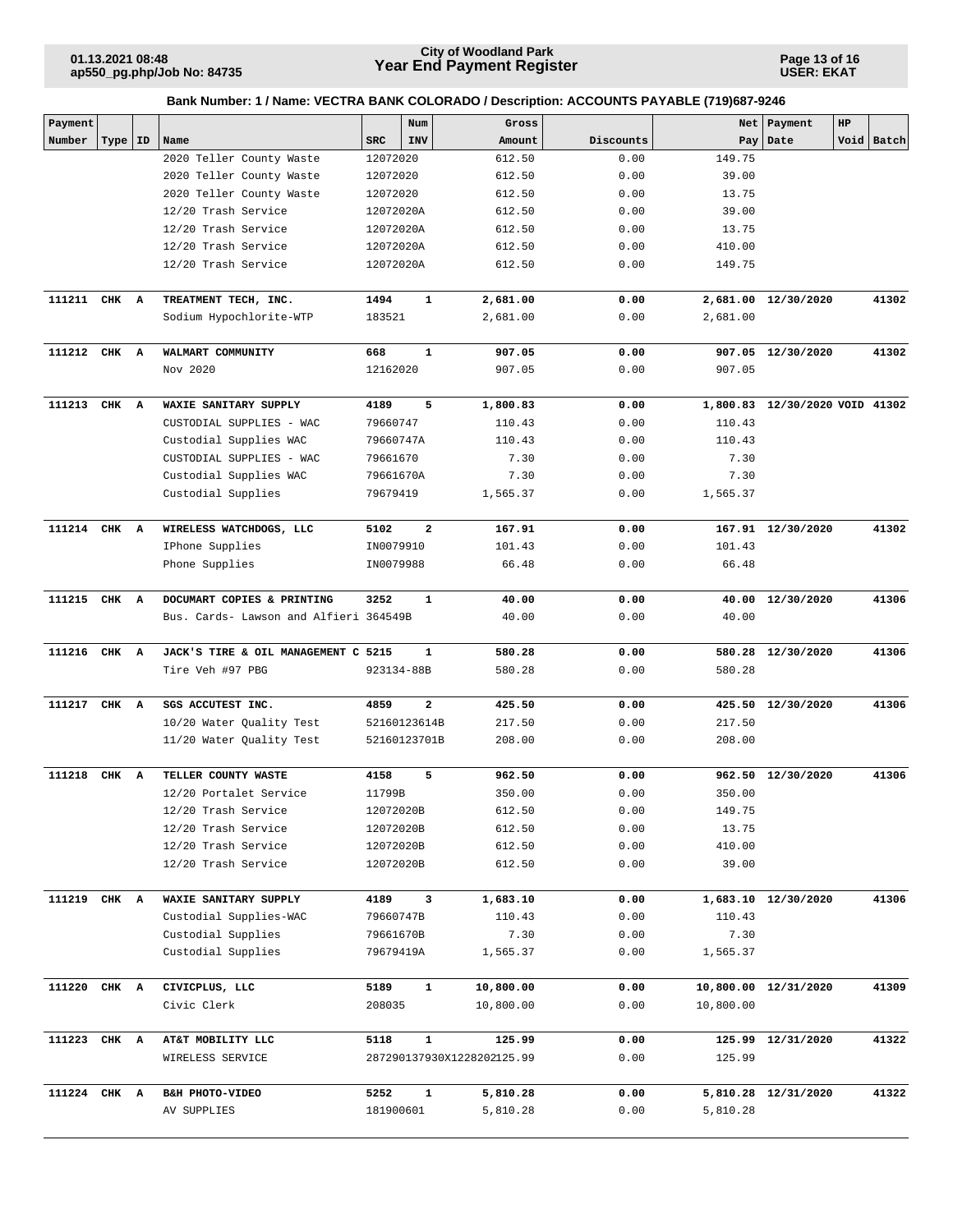**Page 14 of 16 USER: EKAT**

| Payment      |           |   |                                        |             | Num            | Gross     |           |           | Net Payment          | HP |            |
|--------------|-----------|---|----------------------------------------|-------------|----------------|-----------|-----------|-----------|----------------------|----|------------|
| Number       | Type   ID |   | Name                                   | SRC         | INV            | Amount    | Discounts | Pay       | Date                 |    | Void Batch |
| 111225       | CHK       | A | BADGER METER INC                       | 4278        | 3              | 24,299.61 | 0.00      |           | 24,299.61 12/31/2020 |    | 41322      |
|              |           |   | Badger Meter                           | 1400747     |                | 24,128.00 | 0.00      | 24,128.00 |                      |    |            |
|              |           |   | Badger Meter                           | 1401726     |                | 26.50     | 0.00      | 26.50     |                      |    |            |
|              |           |   | WALL BRACKET INSTALL KIT               | 1407042     |                | 145.11    | 0.00      | 145.11    |                      |    |            |
| 111226       | CHK       | A | <b>BLACK HILLS ENERGY</b>              | 4035        | $\overline{4}$ | 10,894.69 | 0.00      |           | 10,894.69 12/31/2020 |    | 41322      |
|              |           |   | UTILITY CHARGES                        | 122220      |                | 10,894.69 | 0.00      | 2,221.56  |                      |    |            |
|              |           |   | UTILITY CHARGES                        | 122220      |                | 10,894.69 | 0.00      | 3,361.03  |                      |    |            |
|              |           |   | UTILITY CHARGES                        | 122220      |                | 10,894.69 | 0.00      | 4,597.07  |                      |    |            |
|              |           |   | UTILITY CHARGES                        | 122220      |                | 10,894.69 | 0.00      | 715.03    |                      |    |            |
| 111227       | CHK A     |   | BURLAP BAG CLOTHING/BOOTS              | 1356        | 4              | 303.65    | 0.00      |           | 303.65 12/31/2020    |    | 41322      |
|              |           |   | UNIFOR - ST - DERRINGTON               | $20 - 8074$ |                | 159.60    | 0.00      | 159.60    |                      |    |            |
|              |           |   | UNIFORM - HEINZELMAN - STREETS 20-8087 |             |                | 113.05    | 0.00      | 113.05    |                      |    |            |
|              |           |   | UNIFORMS - ALEX OFFUT                  | $20 - 8154$ |                | 31.00     | 0.00      | 20.15     |                      |    |            |
|              |           |   | UNIFORMS - ALEX OFFUT                  | $20 - 8154$ |                | 31.00     | 0.00      | 10.85     |                      |    |            |
| 111228       | CHK A     |   | CINTAS CORPORATION NO 2                | 4977        | 1              | 61.80     | 0.00      |           | 61.80 12/31/2020     |    | 41322      |
|              |           |   | UNIFORM - FLEET                        |             | 4070524122     | 61.80     | 0.00      | 61.80     |                      |    |            |
| 111229       | CHK A     |   | COLORADO ANALYTICAL LAB                | 4028        | $\mathbf{2}$   | 234.00    | 0.00      |           | 234.00 12/31/2020    |    | 41322      |
|              |           |   | LAB SERVICES - WWTP                    | 201208030   |                | 112.00    | 0.00      | 112.00    |                      |    |            |
|              |           |   | LAB SERVICES - WWTP                    | 201208033   |                | 122.00    | 0.00      | 122.00    |                      |    |            |
| 111230       | CHK A     |   | COLORADO ELECTRIC MOTOR REPAIR 2793    |             | $\mathbf{1}$   | 352.03    | 0.00      |           | 352.03 12/31/2020    |    | 41322      |
|              |           |   | EQUIPMENT - WWTP                       | 67086       |                | 352.03    | 0.00      | 352.03    |                      |    |            |
| 111231 CHK A |           |   | CONROY'S PLUS ONE INC                  | 4918        | 1              | 1,200.00  | 0.00      |           | 1,200.00 12/31/2020  |    | 41322      |
|              |           |   | PLEXIGLASS - HOCKEY RINK               | 2503        |                | 1,200.00  | 0.00      | 1,200.00  |                      |    |            |
|              |           |   |                                        |             |                |           |           |           |                      |    |            |
| 111232       | CHK       | A | CORE & MAIN LP                         | 4980        | 1              | 364.08    | 0.00      |           | 364.08 12/31/2020    |    | 41322      |
|              |           |   | CURB BOX - $F/S$                       | N505520     |                | 364.08    | 0.00      | 364.08    |                      |    |            |
| 111233       | CHK A     |   | CSG SYSTEMS, INC                       | 5150        | $\mathbf{1}$   | 327.50    | 0.00      |           | 327.50 12/31/2020    |    | 41322      |
|              |           |   | PUBLIC NOTICE SIGN                     | 264490      |                | 327.50    | 0.00      | 327.50    |                      |    |            |
| 111234 CHK A |           |   | ENVIROTECH SERVICES INC                | 5170        | 2              | 3,476.00  | 0.00      |           | 3,476.00 12/31/2020  |    | 41322      |
|              |           |   | Ice Slicer- Delivered                  | CD202104062 |                | 3, 419.52 | 0.00      | 3,419.52  |                      |    |            |
|              |           |   | ICE SLICER - BALANCE DUE               |             | CD202104062A   | 56.48     | 0.00      | 56.48     |                      |    |            |
| 111235 CHK A |           |   | FAITHFUL FRIENDS ANIMAL HOSPIT 5183    |             | $\mathbf{1}$   | 413.12    | 0.00      |           | 413.12 12/31/2020    |    | 41322      |
|              |           |   | K-9 SHOTS                              | 94662       |                | 413.12    | 0.00      | 413.12    |                      |    |            |
| 111236 CHK A |           |   | GLASER GAS, INC.                       | 3244        | $\mathbf{1}$   | 26.00     | 0.00      |           | 26.00 12/31/2020     |    | 41322      |
|              |           |   | ZAMBONI REFILL - PROPANE               | 91720       |                | 26.00     | 0.00      | 26.00     |                      |    |            |
| 111237 CHK A |           |   | HARBOR FREIGHT TOOLS                   | 2298        | $\mathbf{2}$   | 102.95    | 0.00      |           | 102.95 12/31/2020    |    | 41322      |
|              |           |   | TOOLS - $F/S$                          | 934999      |                | 102.95    | 0.00      | 66.92     |                      |    |            |
|              |           |   | TOOLS - $F/S$                          | 934999      |                | 102.95    | 0.00      | 36.03     |                      |    |            |
| 111238 CHK A |           |   | HIGH COUNTRY PEST CONTROL              | 3822        | $\mathbf{1}$   | 101.00    | 0.00      |           | 101.00 12/31/2020    |    | 41322      |
|              |           |   | PD MONTHLY SERVICE                     | 73880A      |                | 101.00    | 0.00      | 101.00    |                      |    |            |
| 111239 CHK A |           |   | FARM PLAN BIG R                        | 2740        | 1              | 71.98     | 0.00      |           | 71.98 12/31/2020     |    | 41322      |
|              |           |   | SEAT COVERS FOR WORK TRUCK             | G11232      |                | 71.98     | 0.00      | 71.98     |                      |    |            |
|              |           |   |                                        |             |                |           |           |           |                      |    |            |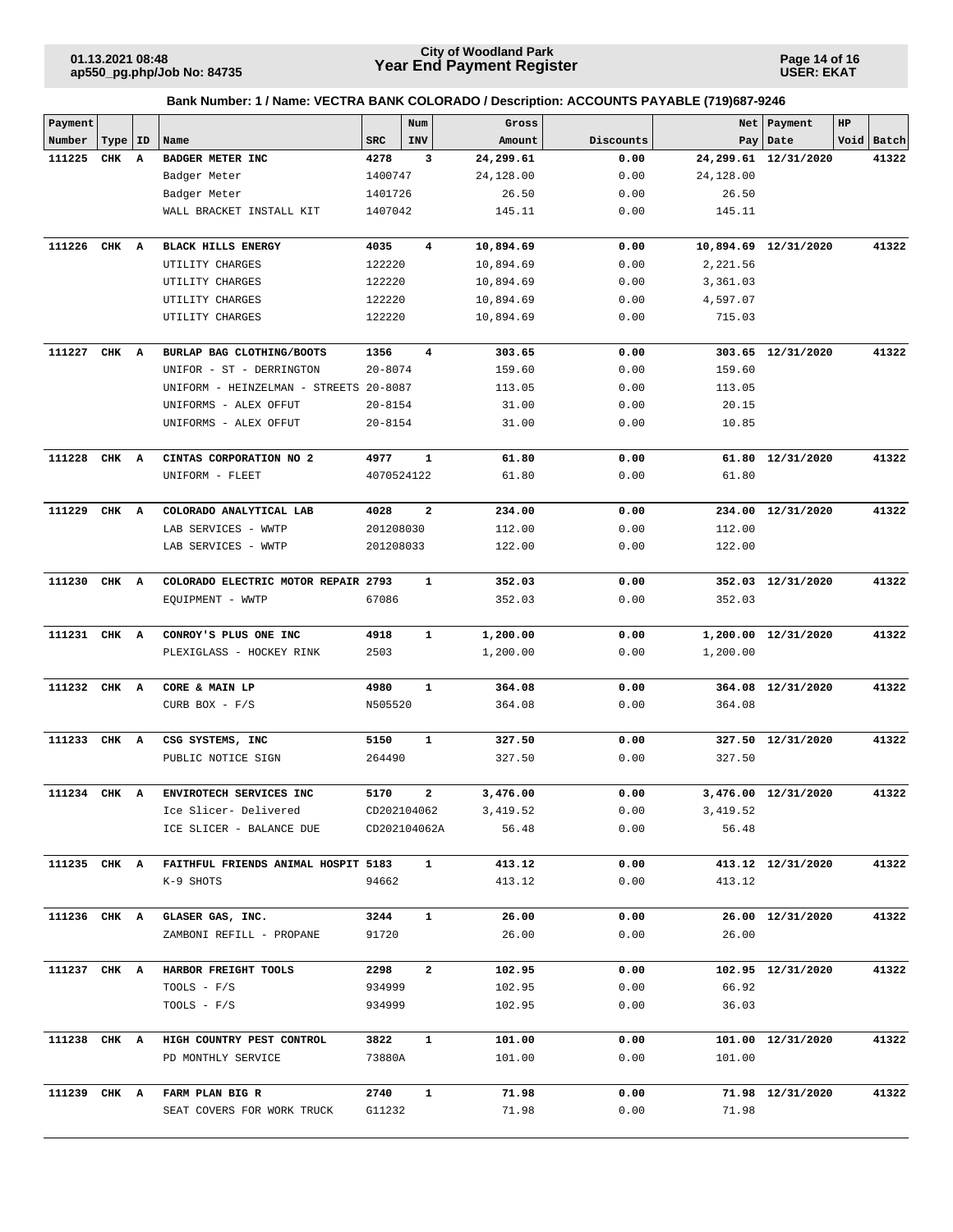**Page 15 of 16 USER: EKAT**

| Payment      |           |              |                                                |                    | Num            | Gross            |              |            | Net   Payment        | HP |            |
|--------------|-----------|--------------|------------------------------------------------|--------------------|----------------|------------------|--------------|------------|----------------------|----|------------|
| Number       | Type   ID |              | Name                                           | <b>SRC</b>         | INV            | Amount           | Discounts    |            | Pay Date             |    | Void Batch |
| 111240       | CHK       | $\mathbf{A}$ | K&K TREE SERVICE/CHIPPING LLC                  | 3995               | 1              | 2,475.00         | 0.00         |            | 2,475.00 12/31/2020  |    | 41322      |
|              |           |              | LOGS - MEADOWOOD PARKING                       | 10129-20           |                | 2,475.00         | 0.00         | 2,475.00   |                      |    |            |
| 111241       | CHK A     |              | LAB INSTRUMENT SPECIAL.                        | 3250               | $\mathbf{1}$   | 579.85           | 0.00         |            | 579.85 12/31/2020    |    | 41322      |
|              |           |              | FILTERS - WWTP                                 | 21299              |                | 579.85           | 0.00         | 579.85     |                      |    |            |
|              |           |              |                                                |                    |                |                  |              |            |                      |    |            |
| 111242 CHK A |           |              | MCCANDLESS TRUCK CENTER LLC                    | 2792               | 1              | 22.10            | 0.00         |            | 22.10 12/31/2020     |    | 41322      |
|              |           |              | BALANCE DUE-INV. S103015325:01 S103015325:01A  |                    |                | 22.10            | 0.00         | 22.10      |                      |    |            |
|              |           |              |                                                |                    |                |                  |              |            |                      |    |            |
| 111243 CHK A |           |              | MEBULBS                                        | 3794               | 1              | 191.14           | 0.00         |            | 191.14 12/31/2020    |    | 41322      |
|              |           |              | LIGHTING - B&G                                 | 33555245-01        |                | 191.14           | 0.00         | 191.14     |                      |    |            |
|              |           |              |                                                |                    |                |                  |              |            |                      |    |            |
| 111244 CHK A |           |              | ROBERT FELTS                                   | $\mathbf{1}$       | $\mathbf{1}$   | 112.34           | 0.00         |            | 112.34 12/31/2020    |    | 41322      |
|              |           |              | REIMBURSEMENT                                  | 12312020           |                | 112.34           | 0.00         | 112.34     |                      |    |            |
|              |           |              |                                                |                    |                |                  |              |            |                      |    |            |
| 111245 CHK A |           |              | PETTY CASH - WPPD                              | 2067               | 1              | 336.16           | 0.00         |            | 336.16 12/31/2020    |    | 41322      |
|              |           |              | 10/2020-12/2020 RECONCILIATION 12312020        |                    |                | 336.16           | 0.00         | 336.16     |                      |    |            |
|              |           |              |                                                |                    |                |                  |              |            |                      |    |            |
| 111246 CHK A |           |              | PIONEER SAND CO INC                            | 512                | $\mathbf{1}$   | 493.67           | 0.00         |            | 493.67 12/31/2020    |    | 41322      |
|              |           |              | PEA GRAVEL - F/S                               | PSI1517660         |                | 493.67           | 0.00         | 493.67     |                      |    |            |
|              |           |              |                                                |                    |                |                  |              |            |                      |    |            |
| 111247 CHK A |           |              | PRIORITY RESEARCH                              | 4392               | $\mathbf{1}$   | 35.60            | 0.00         |            | 35.60 12/31/2020     |    | 41322      |
|              |           |              | BACKROUND CHECKS                               | $220 - 451 - 3335$ |                | 35.60            | 0.00         | 35.60      |                      |    |            |
|              |           |              |                                                |                    |                |                  |              |            |                      |    |            |
| 111248 CHK A |           |              | SAFETY-KLEEN SYSTEMS, INC.                     | 555                | $\mathbf{1}$   | 384.05           | 0.00         |            | 384.05 12/31/2020    |    | 41322      |
|              |           |              | SOLVENT SERVICE                                | 84615511           |                | 384.05           | 0.00         | 384.05     |                      |    |            |
|              |           |              |                                                |                    |                |                  |              |            |                      |    |            |
| 111249       | CHK A     |              | SHERWIN-WILLIAMS                               | 1890               | $\mathbf{1}$   | 205.05           | 0.00         |            | 205.05 12/31/2020    |    | 41322      |
|              |           |              | PAINT - B&G                                    | $8314 - 0$         |                | 205.05           | 0.00         | 205.05     |                      |    |            |
|              |           |              |                                                |                    |                |                  |              |            |                      |    |            |
| 111250       | CHK A     |              | SOUTHWEST CONTRACTOR SUPPLIES<br>GLOVES - WWTP | 5115<br>1636       | 1              | 418.60<br>418.60 | 0.00<br>0.00 | 418.60     | 418.60 12/31/2020    |    | 41322      |
|              |           |              |                                                |                    |                |                  |              |            |                      |    |            |
| 111251 CHK A |           |              | STONE MOTORS, INC DBA KORF CON 5110            |                    | 2              | 55,525.00        | 0.00         |            | 55,525.00 12/31/2020 |    | 41322      |
|              |           |              | 2020 Ford F350                                 | 49648              |                | 55,525.00        | 0.00         | 36,091.25  |                      |    |            |
|              |           |              | 2020 Ford F350                                 | 49648              |                | 55,525.00        | 0.00         | 19, 433.75 |                      |    |            |
|              |           |              |                                                |                    |                |                  |              |            |                      |    |            |
|              |           |              | 111252 CHK A STRATEGIC INSIGHTS, INC           | 5258               | $\mathbf{1}$   | 1,500.00         | 0.00         |            | 1,500.00 12/31/2020  |    | 41322      |
|              |           |              | CAPITOL PLANNING SOFTWARE                      | 256                |                | 1,500.00         | 0.00         | 1,500.00   |                      |    |            |
|              |           |              |                                                |                    |                |                  |              |            |                      |    |            |
| 111253 CHK A |           |              | RED BARON CAR WASH                             | 4191               | $\overline{a}$ | 137.00           | 0.00         |            | 137.00 12/31/2020    |    | 41322      |
|              |           |              | 11/2020 CHARGES                                | 1765               |                | 137.00           | 0.00         | 30.00      |                      |    |            |
|              |           |              | 11/2020 CHARGES                                | 1765               |                | 137.00           | 0.00         | 107.00     |                      |    |            |
|              |           |              |                                                |                    |                |                  |              |            |                      |    |            |
| 111254 CHK A |           |              | TRANSWEST TRUCK TRAILER RV                     | 5253               | $\mathbf{1}$   | 25.88            | 0.00         |            | 25.88 12/31/2020     |    | 41322      |
|              |           |              | PARTS - #13                                    | 008P123071         |                | 25.88            | 0.00         | 25.88      |                      |    |            |
|              |           |              |                                                |                    |                |                  |              |            |                      |    |            |
| 111255 CHK A |           |              | UNCC UTILITY NOTIFICATION CNTR 2012            |                    | $\overline{a}$ | 151.98           | 0.00         |            | 151.98 12/31/2020    |    | 41322      |
|              |           |              | UTILITY LOCATES                                | 220121336          |                | 151.98           | 0.00         | 98.79      |                      |    |            |
|              |           |              | UTILITY LOCATES                                | 220121336          |                | 151.98           | 0.00         | 53.19      |                      |    |            |
|              |           |              |                                                |                    |                |                  |              |            |                      |    |            |
| 111256 CHK A |           |              | UNITED REPROGRAPHIC SUPPLY                     | 4285               | 1              | 215.50           | 0.00         |            | 215.50 12/31/2020    |    | 41322      |
|              |           |              | INK & ENGINEERING BOND                         | IN251783           |                | 215.50           | 0.00         | 215.50     |                      |    |            |
|              |           |              |                                                |                    |                |                  |              |            |                      |    |            |
| 111257 CHK A |           |              | USA BLUEBOOK                                   | 1779               | $\mathbf{1}$   | 92.30            | 0.00         |            | 92.30 12/31/2020     |    | 41322      |
|              |           |              | TUBING - WWTP                                  | 436879             |                | 92.30            | 0.00         | 92.30      |                      |    |            |
|              |           |              |                                                |                    |                |                  |              |            |                      |    |            |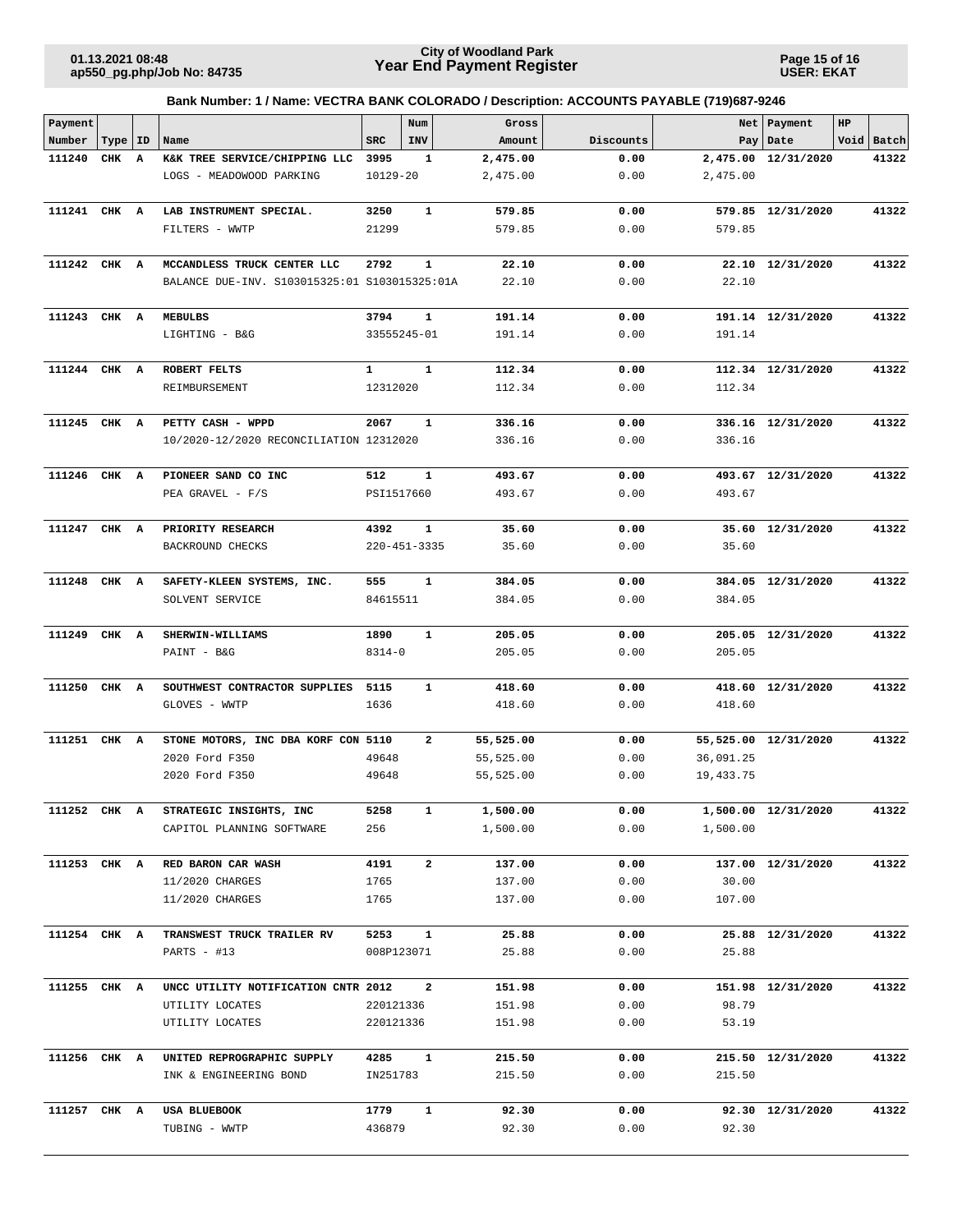**Page 16 of 16 USER: EKAT**

| Payment |                 |   |                                     |            | Num            | Gross        |           | Net          | Payment    | HP |            |
|---------|-----------------|---|-------------------------------------|------------|----------------|--------------|-----------|--------------|------------|----|------------|
| Number  | Type   ID       |   | Name                                | <b>SRC</b> | INV            | Amount       | Discounts |              | Pay   Date |    | Void Batch |
| 111258  | CHK             | A | VSP-VISION SERVICE PLAN             | 664        | 1              | 835.80       | 0.00      | 835.80       | 12/31/2020 |    | 41322      |
|         |                 |   | 12/2020 VISION                      | 11182020   |                | 835.80       | 0.00      | 835.80       |            |    |            |
|         |                 |   |                                     |            |                |              |           |              |            |    |            |
| 111259  | CHK             | A | VWR INTERNATIONAL, INC.             | 983        | 1              | 552.74       | 0.00      | 552.74       | 12/31/2020 |    | 41322      |
|         |                 |   | LAB SUPPLIES - WWTP                 | 8803035265 |                | 552.74       | 0.00      | 552.74       |            |    |            |
|         |                 |   |                                     |            |                |              |           |              |            |    |            |
| 111260  | CHK             | A | WASTE MANAGEMENT WOODLAND PARK 3004 |            | 1              | 13.34        | 0.00      | 13.34        | 12/31/2020 |    | 41322      |
|         |                 |   | XTRA TRASH SERVICE - WTP            |            | 0005882-2517-7 | 13.34        | 0.00      | 13.34        |            |    |            |
|         |                 |   |                                     |            |                |              |           |              |            |    |            |
| 111261  | CHK             | A | WESTWOOD LAKES WATER DISTRICT       | 679        | 1              | 1,559.90     | 0.00      | 1,559.90     | 12/31/2020 |    | 41322      |
|         |                 |   | WATER FEES                          | 12232020   |                | 1,559.90     | 0.00      | 1,559.90     |            |    |            |
|         |                 |   |                                     |            |                |              |           |              |            |    |            |
|         | REGISTER TOTALS |   | Voids: 5<br>Checks: 243             |            | 338            | 1,004,655.56 | 0.00      | 1,004,655.56 |            |    |            |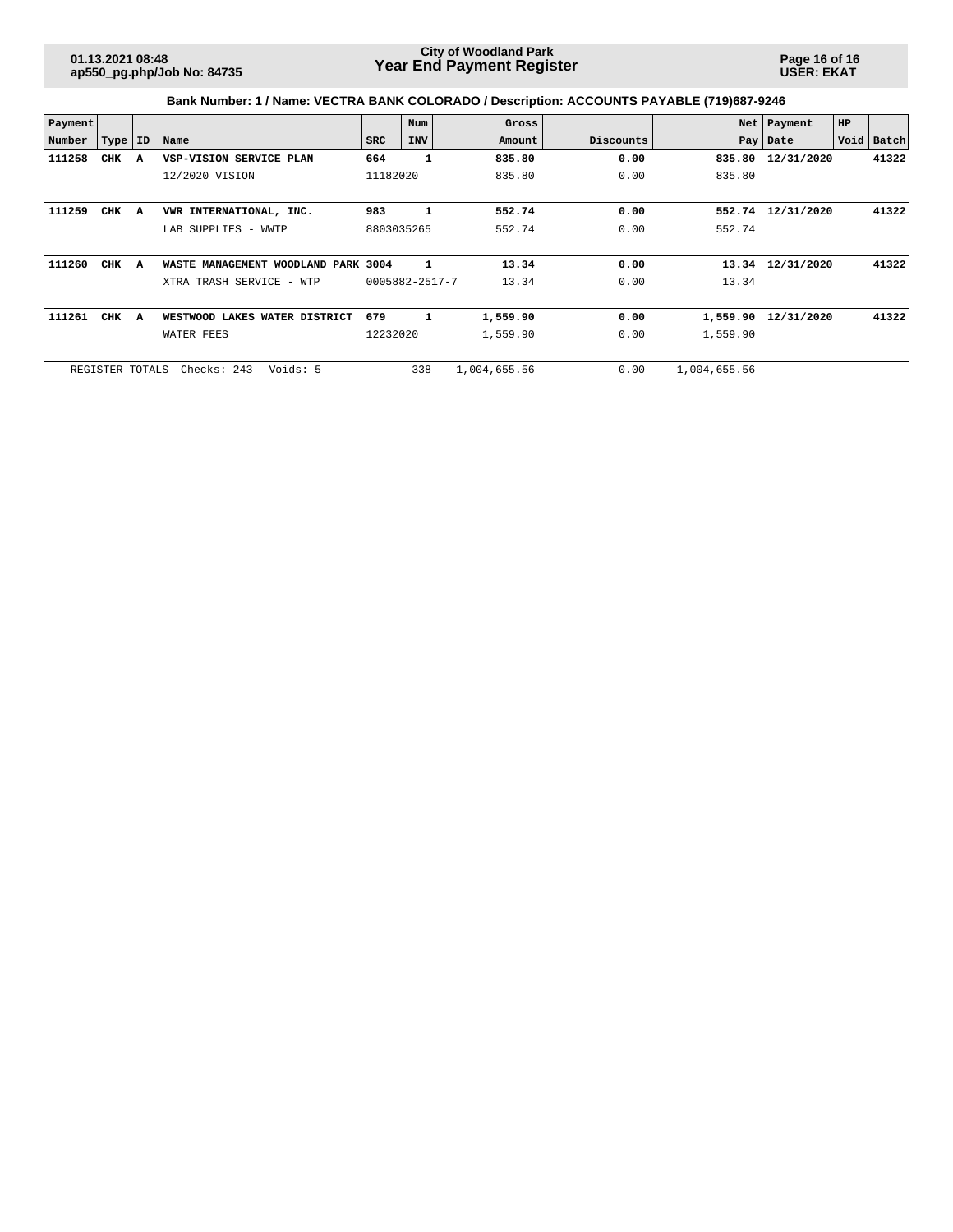**Page 1 of 5 USER: EKAT**

| Payment |            |   |                            |            | Num        | Gross      |           |          | Net   Payment         | HP |              |
|---------|------------|---|----------------------------|------------|------------|------------|-----------|----------|-----------------------|----|--------------|
| Number  | Type   ID  |   | Name                       | <b>SRC</b> | <b>INV</b> | Amount     | Discounts |          | Pay Date              |    | Void   Batch |
| 111122  | <b>CHK</b> | D | PARK STATE BANK & TRUST    | 487        |            | 3, 197. 16 | 0.00      |          | 3, 197, 16 12/04/2020 |    | 41234        |
| 111123  | <b>CHK</b> | P | PARK STATE BANK & TRUST    | 4764       |            | 3,916.75   | 0.00      |          | 3,916.75 12/04/2020   |    | 41234        |
| 111169  | <b>CHK</b> | P | BANK & TRUST<br>PARK STATE | 487        |            | 3,142.99   | 0.00      | 3,142.99 | 12/18/2020            |    | 41295        |
| 111170  | CHK        | P | PARK STATE BANK & TRUST    | 4764       |            | 250.00     | 0.00      | 250.00   | 12/18/2020            |    | 41295        |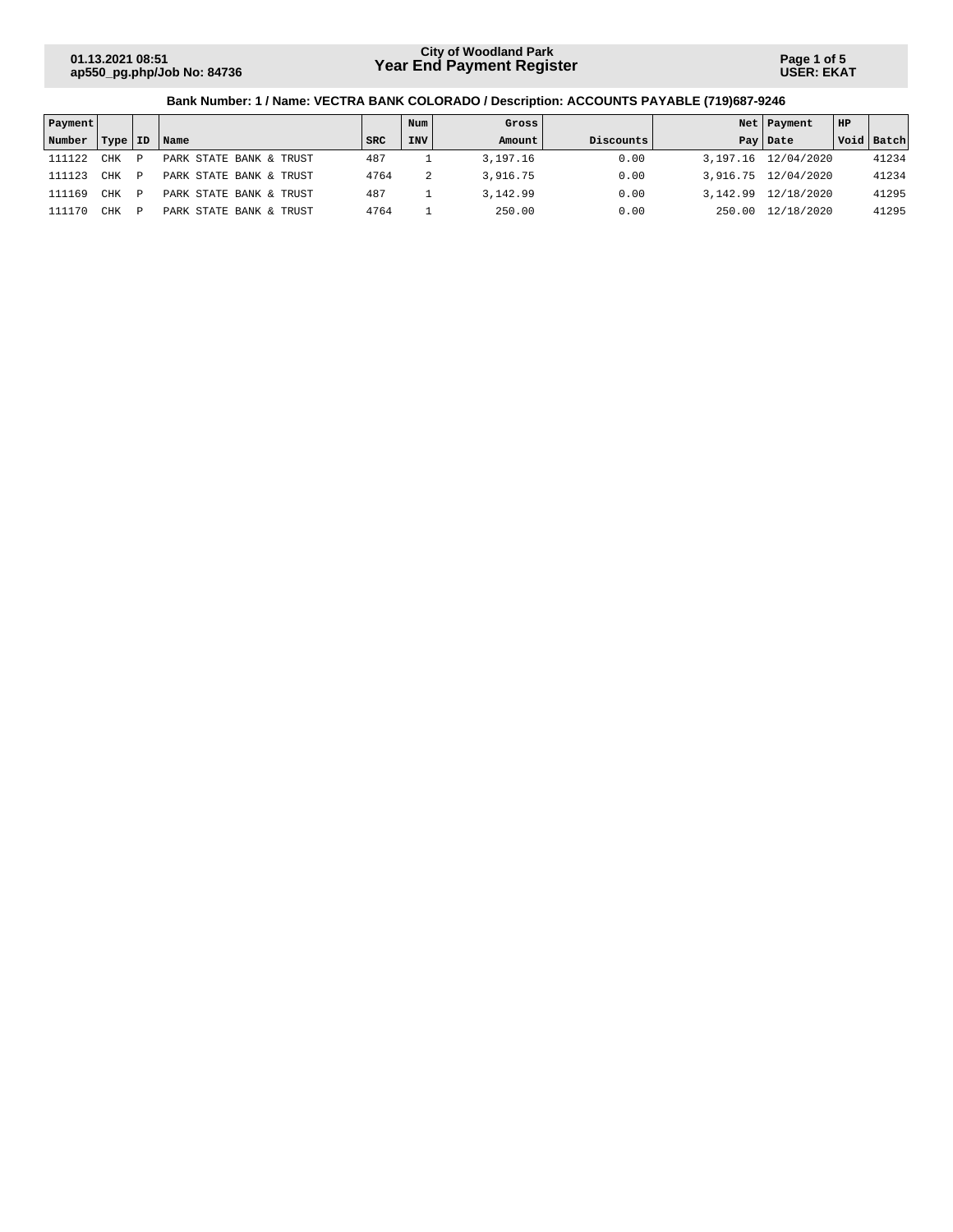**Page 2 of 5 USER: EKAT**

| Payment |            |              |                         |            | Num          | Gross    |           |          | Net   Payment       | HP |            |
|---------|------------|--------------|-------------------------|------------|--------------|----------|-----------|----------|---------------------|----|------------|
| Number  | Type   ID  |              | Name                    | <b>SRC</b> | INV          | Amount   | Discounts |          | Pay   Date          |    | Void Batch |
| 18654   | CHK        | $\, {\bf P}$ | JOEL SMITH              | 7206       | $\mathbf{1}$ | 864.00   | 140.95    |          | 723.05 12/04/2020   |    | 41231      |
| 45684   | <b>NOD</b> | $\mathbf P$  | NINA B ALLMOND          | 3306       | $1\,$        | 2,059.77 | 701.40    |          | 1,358.37 12/04/2020 |    | 41231      |
| 45685   | <b>NOD</b> | $\mathbf P$  | RUSTY L ANTHONY         | 1275       | $\mathbf{1}$ | 2,657.90 | 961.12    | 1,696.78 | 12/04/2020          |    | 41231      |
| 45686   | <b>NOD</b> | $\mathbf P$  | RICHARD L AVERY IV      | 1293       | $\mathbf{1}$ | 2,532.86 | 561.44    |          | 1,971.42 12/04/2020 |    | 41231      |
| 45687   | <b>NOD</b> | $\mathbf P$  | <b>JUSTIN R BAADE</b>   | 1300       | $\mathbf{1}$ | 1,453.40 | 381.94    |          | 1,071.46 12/04/2020 |    | 41231      |
| 45688   | <b>NOD</b> | $\mathbf P$  | SARA R BAIRD            | 1331       | $\mathbf{1}$ | 360.74   | 62.06     |          | 298.68 12/04/2020   |    | 41231      |
| 45689   | <b>NOD</b> | $\mathbf P$  | JEREMY M BARNES         | 1335       | $\mathbf{1}$ | 2,192.40 | 869.74    |          | 1,322.66 12/04/2020 |    | 41231      |
| 45690   | <b>NOD</b> | $\mathbf P$  | JOANNA E BARTKO         | 1339       | $\mathbf{1}$ | 341.60   | 26.13     |          | 315.47 12/04/2020   |    | 41231      |
| 45691   | <b>NOD</b> | $\mathbf P$  | ROBERT L BRAATZ JR      | 1421       | $\mathbf{1}$ | 1,819.26 | 577.64    |          | 1,241.62 12/04/2020 |    | 41231      |
| 45692   | <b>NOD</b> | $\mathbf P$  | TIMOTHY S BRADLEY       | 1425       | $\mathbf{1}$ | 2,262.14 | 522.17    |          | 1,739.97 12/04/2020 |    | 41231      |
| 45693   | <b>NOD</b> | $\mathbb P$  | KAITLYN K BROWN         | 5018       | $\mathbf{1}$ | 212.20   | 16.23     |          | 195.97 12/04/2020   |    | 41231      |
| 45694   | <b>NOD</b> | $\mathbf P$  | ROBYN BROWN             | 1452       | $\mathbf{1}$ | 3,577.55 | 1,648.14  |          | 1,929.41 12/04/2020 |    | 41231      |
| 45695   | <b>NOD</b> | $\mathbf{P}$ | JUDITH A BUNDY          | 1473       | $\mathbf{1}$ | 1,752.80 | 589.72    |          | 1,163.08 12/04/2020 |    | 41231      |
| 45696   | <b>NOD</b> | $\mathbf P$  | DAVID J BURGESS         | 1472       | $\mathbf{1}$ | 1,930.29 | 589.36    |          | 1,340.93 12/04/2020 |    | 41231      |
| 45697   | <b>NOD</b> | $\mathbf P$  | KAREN BURSACK           | 1467       | $\mathbf{1}$ | 618.40   | 121.39    |          | 497.01 12/04/2020   |    | 41231      |
| 45698   | <b>NOD</b> | $\mathbf P$  | <b>JASON Z CALDWELL</b> | 1495       | $\mathbf{1}$ | 1,701.77 | 574.90    |          | 1,126.87 12/04/2020 |    | 41231      |
| 45699   | <b>NOD</b> | $\mathbf P$  | SUZANNE M CALVIN-YIM    | 1494       | $\mathbf{1}$ | 228.38   | 17.47     |          | 210.91 12/04/2020   |    | 41231      |
| 45700   | <b>NOD</b> | $\mathbf P$  | HEATH CARGILL           | 1504       | $\mathbf{1}$ | 1,649.00 | 373.78    |          | 1,275.22 12/04/2020 |    | 41231      |
| 45701   | <b>NOD</b> | $\mathbf P$  | KENNETH J CASE          | 1502       | $\mathbf{1}$ | 2,343.00 | 1,393.90  |          | 949.10 12/04/2020   |    | 41231      |
| 45702   | <b>NOD</b> | $\mathbf P$  | <b>JANEL CAVILEE</b>    | 1506       | $\mathbf{1}$ | 2,239.72 | 446.51    |          | 1,793.21 12/04/2020 |    | 41231      |
| 45703   | <b>NOD</b> | $\mathbf P$  | AYDEN J COLLINGE        | 1543       | $\mathbf{1}$ | 279.00   | 43.62     | 235.38   | 12/04/2020          |    | 41231      |
| 45704   | <b>NOD</b> | $\mathbf P$  | KARLA K COLLINS         | 1533       | $\mathbf{1}$ | 1,152.75 | 250.38    |          | 902.37 12/04/2020   |    | 41231      |
| 45705   | <b>NOD</b> | $\mathbf P$  | MICHAEL CORNELL         | 1541       | $\mathbf{1}$ | 1,531.45 | 405.95    |          | 1,125.50 12/04/2020 |    | 41231      |
| 45706   | <b>NOD</b> | $\mathbf P$  | HOPE A COUCH            | 1524       | $\mathbf{1}$ | 2,555.75 | 796.46    |          | 1,759.29 12/04/2020 |    | 41231      |
| 45707   | <b>NOD</b> | $\mathbf P$  | DENA M CURRIN           | 1598       | $\mathbf{1}$ | 3,891.00 | 1,305.32  | 2,585.68 | 12/04/2020          |    | 41231      |
| 45708   | <b>NOD</b> | $\mathbf P$  | MAXIMILIAN G DALTON     | 1978       | $\mathbf{1}$ | 1,856.61 | 506.12    |          | 1,350.49 12/04/2020 |    | 41231      |
| 45709   | <b>NOD</b> | $\mathbf P$  | CHARLES DAVIS           | 1979       | $\mathbf{1}$ | 66.00    | 5.05      |          | 60.95 12/04/2020    |    | 41231      |
| 45710   | <b>NOD</b> | $\mathbf P$  | MILES J DE YOUNG        | 2010       | $\mathbf{1}$ | 4,221.15 | 1,491.14  |          | 2,730.01 12/04/2020 |    | 41231      |
| 45711   | <b>NOD</b> | $\mathbf P$  | MANOLO DEJESUS          | 2011       | $\mathbf{1}$ | 2,471.46 | 476.38    | 1,995.08 | 12/04/2020          |    | 41231      |
| 45712   | <b>NOD</b> | $\mathbf P$  | BRUCE L DERINGTON       | 2025       | $\mathbf{1}$ | 2,262.14 | 582.02    |          | 1,680.12 12/04/2020 |    | 41231      |
| 45713   | <b>NOD</b> | $\mathbf P$  | TARYN DIMARITI          | 2056       | $\mathbf{1}$ | 1,856.61 | 432.90    |          | 1,423.71 12/04/2020 |    | 41231      |
| 45714   | <b>NOD</b> | $\mathbf P$  | HUNTER S DRUMMOND       | 2151       | $\mathbf{1}$ | 250.25   | 19.14     |          | 231.11 12/04/2020   |    | 41231      |
| 45715   | <b>NOD</b> | $\mathbf P$  | TINA M EDWARDS          | 2184       | $\mathbf{1}$ | 2,663.95 | 869.80    |          | 1,794.15 12/04/2020 |    | 41231      |
| 45716   | <b>NOD</b> | $\mathbf P$  | LUCAS J ELLSWORTH       | 2194       | $\mathbf{1}$ | 1,587.14 | 512.63    |          | 1,074.51 12/04/2020 |    | 41231      |
| 45717   | <b>NOD</b> | $\mathbf P$  | NICOLE S EVANS          | 2465       | $\mathbf{1}$ | 1,365.71 | 433.12    |          | 932.59 12/04/2020   |    | 41231      |
| 45718   | <b>NOD</b> | $\mathbf{P}$ | SHANNON D EVERHART      | 2470       | $\mathbf{1}$ | 2,262.14 | 477.85    | 1,784.29 | 12/04/2020          |    | 41231      |
| 45719   | <b>NOD</b> | $\mathbf P$  | ROBERT FELTS            | 2536       | $\mathbf{1}$ | 2,708.22 | 850.68    |          | 1,857.54 12/04/2020 |    | 41231      |
| 45720   | NOD P      |              | CHAD FORSETT            | 2667       | $\mathbf{1}$ | 1,995.27 | 559.34    |          | 1,435.93 12/04/2020 |    | 41231      |
| 45721   | NOD        | $\mathbb{P}$ | RYAN J GALBREATH        | 2989       | $\mathbf{1}$ | 2,243.84 | 519.67    |          | 1,724.17 12/04/2020 |    | 41231      |
| 45722   | NOD        | $\mathbb{P}$ | BARRY GAMBLIN           | 3001       | $\mathbf{1}$ | 477.25   | 56.47     |          | 420.78 12/04/2020   |    | 41231      |
| 45723   | NOD        | $\mathbb{P}$ | GEFFREY V GIDDENS       | 3025       | $\mathbf{1}$ | 1,276.25 | 371.26    |          | 904.99 12/04/2020   |    | 41231      |
| 45724   | NOD        | $\mathbb{P}$ | ESPERANZA GIPSON        | 3067       | $\mathbf{1}$ | 228.00   | 31.62     |          | 196.38 12/04/2020   |    | 41231      |
| 45725   | NOD        | $\mathbb{P}$ | ANDREW HEINTZELMAN      | 3367       | $\mathbf{1}$ | 1,601.13 | 505.71    |          | 1,095.42 12/04/2020 |    | 41231      |
| 45726   | NOD        | $\mathbf P$  | BEVERLY A HODGES        | 4425       | $\mathbf{1}$ | 1,896.36 | 565.62    |          | 1,330.74 12/04/2020 |    | 41231      |
| 45727   | NOD        | $\mathbb{P}$ | RYAN P HOLZWARTH        | 3434       | 1            | 3,248.86 | 1,231.73  |          | 2,017.13 12/04/2020 |    | 41231      |
| 45728   | NOD        | $\mathbb P$  | CHRISTINE A HUBER       | 3600       | $\mathbf{1}$ | 1,590.37 | 501.68    |          | 1,088.69 12/04/2020 |    | 41231      |
| 45729   | NOD        | $\mathbb P$  | DOROTHY E HUBER         | 3601       | $\mathbf{1}$ | 2,624.42 | 1,088.00  |          | 1,536.42 12/04/2020 |    | 41231      |
| 45730   | NOD        | $\mathbf P$  | LISA A IVEY             | 3805       | $\mathbf{1}$ | 1,872.10 | 408.07    |          | 1,464.03 12/04/2020 |    | 41231      |
| 45731   | NOD        | $\mathbb{P}$ | MARY J JACKSON          | 3897       | $\mathbf{1}$ | 1,112.02 | 323.54    |          | 788.48 12/04/2020   |    | 41231      |
| 45732   | NOD        | $\mathbb{P}$ | AMY K JACOB             | 3885       | $\mathbf{1}$ | 2,375.12 | 888.68    |          | 1,486.44 12/04/2020 |    | 41231      |
| 45733   | NOD        | $\mathbb{P}$ | GRACE JOHNSON           | 3969       | $\mathbf{1}$ | 1,694.40 | 425.52    |          | 1,268.88 12/04/2020 |    | 41231      |
| 45734   | NOD        | $\mathbb{P}$ | EMILY KATSIMPALIS       | 3989       | $\mathbf{1}$ | 3,577.32 | 1,148.29  |          | 2,429.03 12/04/2020 |    | 41231      |
| 45735   | NOD        | $\mathbb{P}$ | CYNTHIA K KEATING       | 4200       | $\mathbf{1}$ | 3,577.32 | 1,215.91  |          | 2,361.41 12/04/2020 |    | 41231      |
| 45736   | NOD        | $\mathbb{P}$ | KAIDEN KENYON           | 4208       | $\mathbf{1}$ | 192.00   | 24.27     |          | 167.73 12/04/2020   |    | 41231      |
| 45737   | NOD        | $\mathbb P$  | MICHAEL LAWSON          | 5064       | $\mathbf{1}$ | 3,910.31 | 1,014.20  |          | 2,896.11 12/04/2020 |    | 41231      |
| 45738   | NOD        | $\mathbb{P}$ | SUZANNE LECLERCQ        | 4699       | $\mathbf{1}$ | 3,577.32 | 1,199.77  |          | 2,377.55 12/04/2020 |    | 41231      |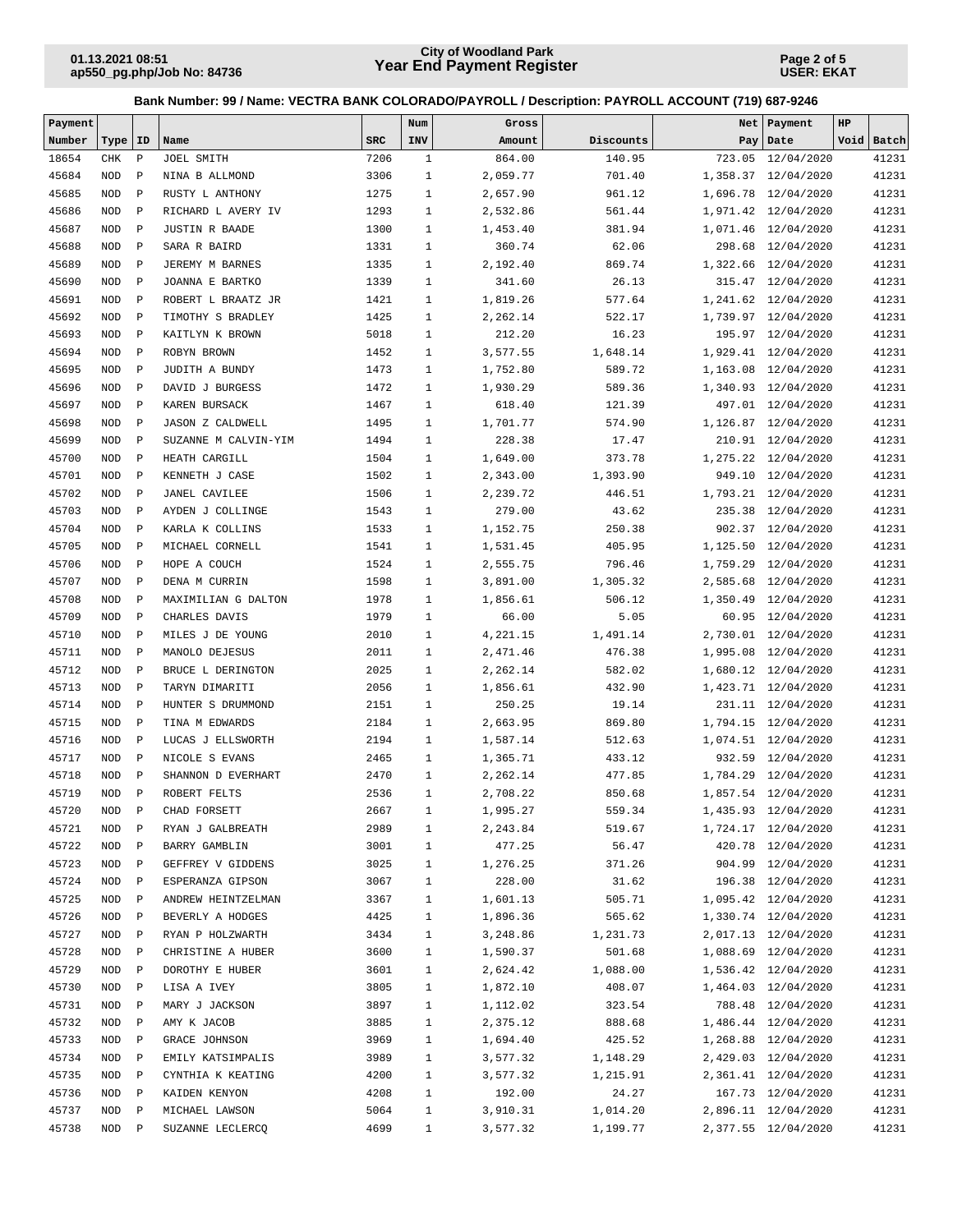**Page 3 of 5 USER: EKAT**

| Payment |              |              |                                     |            | Num          | Gross     |           | Net      | Payment                   | HP |            |
|---------|--------------|--------------|-------------------------------------|------------|--------------|-----------|-----------|----------|---------------------------|----|------------|
| Number  | Type         | ID           | Name                                | <b>SRC</b> | INV          | Amount    | Discounts |          | Pay Date                  |    | Void Batch |
| 45739   | <b>NOD</b>   | $\, {\bf P}$ | <b>JENNIFER LEHTINEN</b>            | 4703       | $\mathbf{1}$ | 1,545.85  | 473.88    |          | 1,071.97 12/04/2020       |    | 41231      |
| 45740   | <b>NOD</b>   | $\mathbf P$  | ANDREW A LEIBBRAND                  | 4702       | $\mathbf{1}$ | 3,248.86  | 857.13    |          | 2,391.73 12/04/2020       |    | 41231      |
| 45741   | <b>NOD</b>   | $\mathbf P$  | ROBIN D LINDBERG                    | 4790       | $\mathbf{1}$ | 2,844.83  | 851.32    |          | 1,993.51 12/04/2020       |    | 41231      |
| 45742   | <b>NOD</b>   | $\mathbf P$  | ROBERT G LUCE                       | 4855       | $\mathbf{1}$ | 256.80    | 19.65     |          | 237.15 12/04/2020         |    | 41231      |
| 45743   | <b>NOD</b>   | $\mathbf P$  | MARK W MACKEL                       | 5010       | $\mathbf{1}$ | 2,671.50  | 1,169.23  |          | 1,502.27 12/04/2020       |    | 41231      |
| 45744   | <b>NOD</b>   | $\mathbf P$  | ELIZABETH A MCCLINTOCK              | 5044       | $\mathbf{1}$ | 423.51    | 32.41     |          | 391.10 12/04/2020         |    | 41231      |
| 45745   | <b>NOD</b>   | $\mathbf P$  | DAVID MCCORMICK                     | 5043       | $\mathbf{1}$ | 2,308.88  | 534.69    |          | 1,774.19 12/04/2020       |    | 41231      |
| 45746   | <b>NOD</b>   | $\mathbf P$  | KANDY L MCDANIEL                    | 5055       | $\mathbf{1}$ | 1,547.17  | 524.15    |          | 1,023.02 12/04/2020       |    | 41231      |
| 45747   | <b>NOD</b>   | $\mathbf P$  | MICHAEL G MCDANIEL                  | 5056       | $\mathbf{1}$ | 4,553.06  | 1,130.00  |          | 3,423.06 12/04/2020       |    | 41231      |
| 45748   | <b>NOD</b>   | $\mathbf{P}$ | BRITTANY MEYERS                     | 5161       | $\mathbf{1}$ | 309.44    | 23.67     |          | 285.77 12/04/2020         |    | 41231      |
| 45749   | <b>NOD</b>   | $\mathbf P$  | <b>JASON E MEYERS</b>               | 5160       | $\mathbf{1}$ | 4,713.66  | 1,501.37  | 3,212.29 | 12/04/2020                |    | 41231      |
| 45750   | <b>NOD</b>   | $\mathbf{P}$ | CHAD M MILDBRANDT                   | 5172       | $\mathbf{1}$ | 387.36    | 32.64     |          | 354.72 12/04/2020         |    | 41231      |
| 45751   | <b>NOD</b>   | $\mathbf{P}$ | CHRIS E MOORE                       | 5200       | $\mathbf{1}$ | 940.75    | 171.88    |          | 768.87 12/04/2020         |    | 41231      |
| 45752   | <b>NOD</b>   | $\mathbf{P}$ | LAWRENCE W NORQUIST                 | 5606       | $\mathbf{1}$ | 1,995.65  | 559.46    |          | 1,436.19 12/04/2020       |    | 41231      |
| 45753   | <b>NOD</b>   | $\, {\bf P}$ | ALEXANDER OFFUTT                    | 5690       | $\mathbf{1}$ | 1,276.25  | 333.81    |          | 942.44 12/04/2020         |    | 41231      |
| 45754   | <b>NOD</b>   | $\mathbb{P}$ | LORETTA PELLEGRINO                  | 6190       | $\mathbf{1}$ | 2,907.80  | 825.51    |          | 2,082.29 12/04/2020       |    | 41231      |
| 45755   | <b>NOD</b>   | $\mathbf P$  | PHILIP K PYLES                      | 6700       | $\mathbf{1}$ | 2,340.49  | 696.35    |          | 1,644.14 12/04/2020       |    | 41231      |
| 45756   | <b>NOD</b>   | $\mathbf P$  | LEVENTE RACZ                        | 6719       | $\mathbf{1}$ | 1,909.06  | 586.41    |          | 1,322.65 12/04/2020       |    | 41231      |
| 45757   | <b>NOD</b>   | $\mathbf P$  | EUGENE A RAMIREZ                    | 6722       | $\mathbf{1}$ | 7,049.28  | 2,190.79  |          | 4,858.49 12/04/2020       |    | 41231      |
| 45758   | <b>NOD</b>   | $\mathbf P$  | JOSEF P RICHARDSON                  | 6782       | $\mathbf{1}$ | 797.88    | 562.35    |          | 235.53 12/04/2020         |    | 41231      |
| 45759   | <b>NOD</b>   | $\mathbf P$  | SALLY W RILEY                       | 6800       | $\mathbf{1}$ | 3,832.10  | 1,364.89  |          | 2,467.21 12/04/2020       |    | 41231      |
| 45760   | <b>NOD</b>   | $\mathbf P$  | <b>JASMINE RIVAS</b>                | 6877       | $\mathbf{1}$ | 1,499.20  | 397.42    |          | 1,101.78 12/04/2020       |    | 41231      |
| 45761   | <b>NOD</b>   | $\mathbf P$  | IVAN RODRIGUEZ                      | 3372       | $\mathbf{1}$ | 3,105.90  | 640.47    |          | 2,465.43 12/04/2020       |    | 41231      |
| 45762   | <b>NOD</b>   | $\mathbf P$  | CRYSTAL ROE                         | 6906       | $\mathbf{1}$ | 2,871.81  | 745.83    |          | 2,125.98 12/04/2020       |    | 41231      |
| 45763   | <b>NOD</b>   | $\mathbf P$  | MITCHELL L ROTH                     | 6903       | $\mathbf{1}$ | 1,683.20  | 524.63    |          | 1,158.57 12/04/2020       |    | 41231      |
| 45764   | <b>NOD</b>   | $\mathbf P$  | ALLY RUSSO                          | 6966       | $\mathbf{1}$ | 66.00     | 5.05      |          | 60.95 12/04/2020          |    | 41231      |
| 45765   | <b>NOD</b>   | $\mathbf P$  | JEFFREY SANCHEZ                     | 6974       | $\mathbf{1}$ | 4,802.83  | 1,440.05  |          | 3,362.78 12/04/2020       |    | 41231      |
| 45766   | <b>NOD</b>   | $\mathbf P$  | DAVID J SAUER                       | 6988       | $\mathbf{1}$ | 1,449.59  | 504.37    |          | 945.22 12/04/2020         |    | 41231      |
| 45767   | <b>NOD</b>   | $\mathbf P$  | KELLY A SIMPKINS                    | 7193       | $\mathbf{1}$ | 2,059.77  | 1,022.44  |          | 1,037.33 12/04/2020       |    | 41231      |
| 45768   | <b>NOD</b>   | $\mathbf P$  | DORIE D SLAUGHTER                   | 7198       | $\mathbf{1}$ | 861.44    | 255.27    |          | 606.17 12/04/2020         |    | 41231      |
| 45769   | <b>NOD</b>   | $\mathbf{P}$ | JOHN M SOCZEK                       | 7227       | $\mathbf{1}$ | 2,361.12  | 833.48    |          | 1,527.64 12/04/2020       |    | 41231      |
| 45770   | <b>NOD</b>   | $\mathbf{P}$ | RYAN M SQUIRES                      | 7276       | $\mathbf{1}$ | 1,640.88  | 386.80    |          | 1,254.08 12/04/2020       |    | 41231      |
| 45771   | <b>NOD</b>   | $\, {\bf P}$ | DANIEL L STOVER                     | 7430       | $\mathbf{1}$ | 2,808.92  | 1,060.96  |          | 1,747.96 12/04/2020       |    | 41231      |
| 45772   | <b>NOD</b>   | $\, {\bf P}$ | KYLE D STROM                        | 7447       | $\mathbf{1}$ | 1,996.00  | 571.23    |          | 1,424.77 12/04/2020       |    | 41231      |
| 45773   | <b>NOD</b>   | $\mathbf{P}$ | DARRIN K TANGEMAN                   | 7477       | $\mathbf{1}$ | 5,918.36  | 1,453.57  |          | 4,464.79 12/04/2020       |    | 41231      |
| 45774   | <b>NOD</b>   | $\mathbf P$  | JENNIFER K TOBIAS                   | 4205       | $\mathbf{1}$ | 2,389.40  | 910.28    |          | 1,479.12 12/04/2020       |    | 41231      |
| 45775   | <b>NOD</b>   | $\mathbf{P}$ | DARREN TRAYLOR RIVERA               | 7766       | $\mathbf{1}$ | 2,713.59  | 881.78    |          | 1,831.81 12/04/2020       |    | 41231      |
| 45776   | NOD          | $\mathbf{P}$ | KRISTOFER L TROEGER                 | 7777       | $\mathbf{1}$ | 1,762.28  | 576.46    |          | 1,185.82 12/04/2020       |    | 41231      |
| 45777   | NOD P        |              | STEVEN E VARNER                     | 8316       | $\mathbf{1}$ | 2,346.98  | 542.79    |          | 1,804.19 12/04/2020       |    | 41231      |
| 45778   | NOD P        |              | ERIKA D VIDA                        | 8355       | $\mathbf{1}$ | 2,404.07  | 707.58    |          | 1,696.49 12/04/2020       |    | 41231      |
| 45779   | NOD          | $\mathbb{P}$ | COURTNEY C WADHAM                   | 8475       | $\mathbf{1}$ | 2,000.80  | 471.26    |          | 1,529.54 12/04/2020       |    | 41231      |
| 45780   | NOD          | $\mathbf{P}$ | JOE WAGNER                          | 8597       | $\mathbf{1}$ | 1,276.25  | 229.84    |          | 1,046.41 12/04/2020       |    | 41231      |
| 45781   | NOD          | $\mathbf{P}$ | LAWRENCE E WATTERS                  | 8600       | $\mathbf{1}$ | 3,607.52  | 1,274.98  |          | 2,332.54 12/04/2020       |    | 41231      |
| 45782   | NOD          | $\mathbb{P}$ | LAINE M WILBERDING                  | 8743       | $\mathbf{1}$ | 562.03    | 130.62    |          | 431.41 12/04/2020         |    | 41231      |
| 45783   | NOD          | $\mathbb{P}$ | HARRY H WILEY IV                    | 8744       | $\mathbf{1}$ | 4,525.11  | 1,992.59  |          | 2,532.52 12/04/2020       |    | 41231      |
| 45784   | NOD          | $\mathbb{P}$ | MATT ZIMMERMAN                      | 9020       | $\mathbf{1}$ | 1,515.50  | 393.93    |          | 1, 121.57 12/04/2020      |    | 41231      |
| 18655   |              | $\mathbb{P}$ |                                     | 5064       | $\mathbf{1}$ | 5,000.00  | 1,078.65  |          | 3,921.35 12/11/2020       |    | 41272      |
|         | CHK          |              | MICHAEL LAWSON<br>DARRIN K TANGEMAN | 7477       |              |           |           |          | 14,966.73 12/11/2020 VOID |    |            |
| 18656   | CHK<br>CHK P | $\mathbb{P}$ |                                     | 1258       | $\mathbf{1}$ | 21,812.26 | 6,845.53  |          | 99.74 12/18/2020          |    | 41272      |
| 18657   |              |              | JOHNAVON J ALLISON                  | 7206       | $\mathbf{1}$ | 108.00    | 8.26      |          |                           |    | 41291      |
| 18658   | CHK P        |              | JOEL SMITH                          |            | $\mathbf{1}$ | 1,080.00  | 193.39    |          | 886.61 12/18/2020         |    | 41291      |
| 45785   | NOD          | $\mathbb{P}$ | NINA B ALLMOND                      | 3306       | $\mathbf{1}$ | 2,059.77  | 701.39    |          | 1,358.38 12/18/2020       |    | 41291      |
| 45786   | NOD          | $\mathbb{P}$ | RUSTY L ANTHONY                     | 1275       | $\mathbf{1}$ | 2,561.84  | 941.21    |          | 1,620.63 12/18/2020       |    | 41291      |
| 45787   | NOD          | $\mathbb{P}$ | RICHARD L AVERY IV                  | 1293       | $\mathbf{1}$ | 3,036.44  | 652.18    |          | 2,384.26 12/18/2020       |    | 41291      |
| 45788   | NOD          | $\mathbb{P}$ | JUSTIN R BAADE                      | 1300       | $\mathbf{1}$ | 1,272.60  | 359.07    |          | 913.53 12/18/2020         |    | 41291      |
| 45789   | NOD          | $\mathbb{P}$ | SARA R BAIRD                        | 1331       | $\mathbf{1}$ | 848.80    | 176.64    |          | 672.16 12/18/2020         |    | 41291      |
| 45790   | NOD          | $\mathbb{P}$ | JEREMY M BARNES                     | 1335       | $\mathbf{1}$ | 2,192.40  | 869.75    |          | 1,322.65 12/18/2020       |    | 41291      |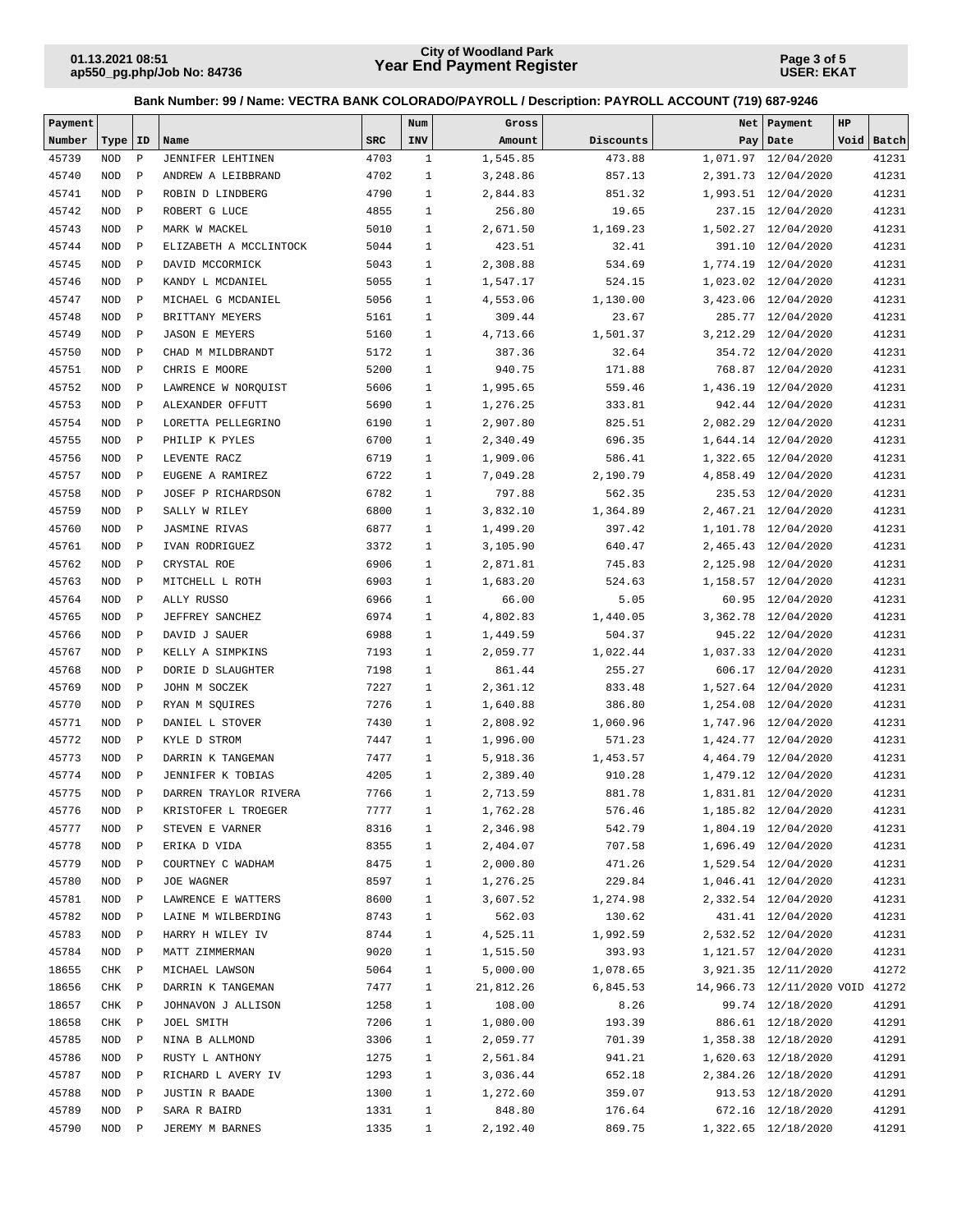**Page 4 of 5 USER: EKAT**

| Payment |            |              |                         |            | Num          | Gross    |           |          | Net   Payment        | HP |            |
|---------|------------|--------------|-------------------------|------------|--------------|----------|-----------|----------|----------------------|----|------------|
| Number  | Type       | ID           | Name                    | <b>SRC</b> | INV          | Amount   | Discounts |          | Pay   Date           |    | Void Batch |
| 45791   | <b>NOD</b> | $\mathbf P$  | JOANNA E BARTKO         | 1339       | $\mathbf{1}$ | 167.75   | 12.83     |          | 154.92 12/18/2020    |    | 41291      |
| 45792   | <b>NOD</b> | $\mathbf P$  | ROBERT L BRAATZ JR      | 1421       | $\mathbf{1}$ | 1,819.26 | 577.64    |          | 1,241.62 12/18/2020  |    | 41291      |
| 45793   | <b>NOD</b> | $\mathbf P$  | TIMOTHY S BRADLEY       | 1425       | $\mathbf{1}$ | 2,262.14 | 522.16    |          | 1,739.98 12/18/2020  |    | 41291      |
| 45794   | <b>NOD</b> | $\mathbf P$  | KAITLYN K BROWN         | 5018       | $\mathbf{1}$ | 424.40   | 51.76     |          | 372.64 12/18/2020    |    | 41291      |
| 45795   | <b>NOD</b> | $\mathbf P$  | ROBYN BROWN             | 1452       | $\mathbf{1}$ | 3,577.55 | 1,648.14  |          | 1,929.41 12/18/2020  |    | 41291      |
| 45796   | <b>NOD</b> | $\mathbf P$  | JUDITH A BUNDY          | 1473       | $\mathbf{1}$ | 1,752.80 | 596.59    |          | 1, 156.21 12/18/2020 |    | 41291      |
| 45797   | <b>NOD</b> | $\mathbf P$  | DAVID J BURGESS         | 1472       | $\mathbf{1}$ | 1,930.29 | 589.36    |          | 1,340.93 12/18/2020  |    | 41291      |
| 45798   | <b>NOD</b> | $\mathbf P$  | KAREN BURSACK           | 1467       | $\mathbf{1}$ | 618.40   | 121.38    |          | 497.02 12/18/2020    |    | 41291      |
| 45799   | <b>NOD</b> | $\mathbf P$  | <b>JASON Z CALDWELL</b> | 1495       | $\mathbf{1}$ | 1,701.77 | 574.91    |          | 1,126.86 12/18/2020  |    | 41291      |
| 45800   | <b>NOD</b> | $\mathbf P$  | SUZANNE M CALVIN-YIM    | 1494       | $\mathbf{1}$ | 268.98   | 20.58     |          | 248.40 12/18/2020    |    | 41291      |
| 45801   | <b>NOD</b> | $\mathbf P$  | HEATH CARGILL           | 1504       | $\mathbf{1}$ | 1,649.00 | 373.78    |          | 1,275.22 12/18/2020  |    | 41291      |
| 45802   | <b>NOD</b> | $\mathbf P$  | KENNETH J CASE          | 1502       | $\mathbf{1}$ | 2,343.00 | 1,393.89  |          | 949.11 12/18/2020    |    | 41291      |
| 45803   | <b>NOD</b> | $\mathbf{P}$ | <b>JANEL CAVILEE</b>    | 1506       | $\mathbf{1}$ | 1,909.06 | 387.05    |          | 1,522.01 12/18/2020  |    | 41291      |
| 45804   | <b>NOD</b> | $\mathbf P$  | AYDEN J COLLINGE        | 1543       | $\mathbf{1}$ | 225.00   | 31.09     |          | 193.91 12/18/2020    |    | 41291      |
| 45805   | <b>NOD</b> | $\mathbf P$  | KARLA K COLLINS         | 1533       | $\mathbf{1}$ | 1,550.25 | 347.49    |          | 1,202.76 12/18/2020  |    | 41291      |
| 45806   | <b>NOD</b> | $\mathbf P$  | MICHAEL CORNELL         | 1541       | $\mathbf{1}$ | 1,491.58 | 395.41    |          | 1,096.17 12/18/2020  |    | 41291      |
| 45807   | <b>NOD</b> | $\mathbf{P}$ | HOPE A COUCH            | 1524       | $\mathbf{1}$ | 3,128.00 | 812.76    |          | 2,315.24 12/18/2020  |    | 41291      |
| 45808   | <b>NOD</b> | $\mathbf P$  | DENA M CURRIN           | 1598       | $\mathbf{1}$ | 3,822.33 | 1,267.90  |          | 2,554.43 12/18/2020  |    | 41291      |
| 45809   | <b>NOD</b> | $\mathbf P$  | MAXIMILIAN G DALTON     | 1978       | $\mathbf{1}$ | 1,605.19 | 437.20    |          | 1,167.99 12/18/2020  |    | 41291      |
| 45810   | <b>NOD</b> | $\mathbf P$  | CHARLES DAVIS           | 1979       | $\mathbf{1}$ | 141.00   | 10.78     |          | 130.22 12/18/2020    |    | 41291      |
| 45811   | <b>NOD</b> | $\mathbf P$  | MILES J DE YOUNG        | 2010       | $\mathbf{1}$ | 4,221.15 | 1,491.15  |          | 2,730.00 12/18/2020  |    | 41291      |
| 45812   | <b>NOD</b> | $\mathbf P$  | MANOLO DEJESUS          | 2011       | $\mathbf{1}$ | 2,229.16 | 464.92    |          | 1,764.24 12/18/2020  |    | 41291      |
| 45813   | <b>NOD</b> | $\mathbf P$  | BRUCE L DERINGTON       | 2025       | $\mathbf{1}$ | 2,262.14 | 583.21    |          | 1,678.93 12/18/2020  |    | 41291      |
| 45814   | <b>NOD</b> | $\mathbf P$  | TARYN DIMARITI          | 2056       | $\mathbf{1}$ | 2,166.05 | 570.13    |          | 1,595.92 12/18/2020  |    | 41291      |
| 45815   | <b>NOD</b> | $\mathbf P$  | HUNTER S DRUMMOND       | 2151       | $\mathbf{1}$ | 156.85   | 12.01     |          | 144.84 12/18/2020    |    | 41291      |
| 45816   | <b>NOD</b> | $\mathbf P$  | TINA M EDWARDS          | 2184       | $\mathbf{1}$ | 2,663.95 | 869.79    |          | 1,794.16 12/18/2020  |    | 41291      |
| 45817   | <b>NOD</b> | $\mathbf P$  | LUCAS J ELLSWORTH       | 2194       | $\mathbf{1}$ | 1,587.14 | 512.62    |          | 1,074.52 12/18/2020  |    | 41291      |
| 45818   | <b>NOD</b> | $\mathbf P$  | NICOLE S EVANS          | 2465       | $\mathbf{1}$ | 1,365.71 | 433.13    |          | 932.58 12/18/2020    |    | 41291      |
| 45819   | <b>NOD</b> | $\mathbf P$  | SHANNON D EVERHART      | 2470       | $\mathbf{1}$ | 2,262.14 | 477.85    | 1,784.29 | 12/18/2020           |    | 41291      |
| 45820   | <b>NOD</b> | $\mathbf P$  | ROBERT FELTS            | 2536       | $\mathbf{1}$ | 2,262.55 | 742.12    |          | 1,520.43 12/18/2020  |    | 41291      |
| 45821   | <b>NOD</b> | $\mathbf P$  | CHAD FORSETT            | 2667       | $\mathbf{1}$ | 1,995.27 | 559.33    |          | 1,435.94 12/18/2020  |    | 41291      |
| 45822   | <b>NOD</b> | $\mathbf P$  | RYAN J GALBREATH        | 2989       | $\mathbf{1}$ | 2,277.33 | 536.88    |          | 1,740.45 12/18/2020  |    | 41291      |
| 45823   | <b>NOD</b> | $\mathbf P$  | BARRY GAMBLIN           | 3001       | $\mathbf{1}$ | 610.88   | 86.05     |          | 524.83 12/18/2020    |    | 41291      |
| 45824   | <b>NOD</b> | $\mathbf P$  | GEFFREY V GIDDENS       | 3025       | $\mathbf{1}$ | 1,276.25 | 371.24    |          | 905.01 12/18/2020    |    | 41291      |
| 45825   | <b>NOD</b> | $\mathbf{P}$ | ESPERANZA GIPSON        | 3067       | $\mathbf{1}$ | 153.00   | 15.38     |          | 137.62 12/18/2020    |    | 41291      |
| 45826   | <b>NOD</b> | $\mathbf{P}$ | ANDREW HEINTZELMAN      | 3367       | $\mathbf{1}$ | 1,605.19 | 506.68    |          | 1,098.51 12/18/2020  |    | 41291      |
| 45827   | <b>NOD</b> | $\mathbf P$  | BEVERLY A HODGES        | 4425       | $\mathbf{1}$ | 1,896.36 | 565.61    |          | 1,330.75 12/18/2020  |    | 41291      |
| 45828   | NOD P      |              | RYAN P HOLZWARTH        | 3434       | $\mathbf{1}$ | 3,248.86 | 1,231.73  |          | 2,017.13 12/18/2020  |    | 41291      |
| 45829   | NOD        | $\mathbf{P}$ | CHRISTINE A HUBER       | 3600       | $\mathbf{1}$ | 1,580.00 | 506.47    |          | 1,073.53 12/18/2020  |    | 41291      |
| 45830   | NOD        | $\mathbb{P}$ | DOROTHY E HUBER         | 3601       | $\mathbf{1}$ | 2,979.22 | 1,187.21  |          | 1,792.01 12/18/2020  |    | 41291      |
| 45831   | NOD        | $\mathbb{P}$ | LISA A IVEY             | 3805       | $\mathbf{1}$ | 1,701.94 | 375.99    |          | 1,325.95 12/18/2020  |    | 41291      |
| 45832   | NOD        | $\mathbb{P}$ | MARY J JACKSON          | 3897       | 1            | 966.97   | 281.67    |          | 685.30 12/18/2020    |    | 41291      |
| 45833   | NOD        | $\mathbb{P}$ | AMY K JACOB             | 3885       | $\mathbf{1}$ | 2,203.06 | 839.28    |          | 1,363.78 12/18/2020  |    | 41291      |
| 45834   | NOD        | $\mathbf P$  | GRACE JOHNSON           | 3969       | $\mathbf{1}$ | 1,694.40 | 425.51    |          | 1,268.89 12/18/2020  |    | 41291      |
| 45835   | NOD        | $\mathbb{P}$ | EMILY KATSIMPALIS       | 3989       | $\mathbf{1}$ | 3,577.32 | 1,148.29  |          | 2,429.03 12/18/2020  |    | 41291      |
| 45836   | NOD        | $\mathbb P$  | CYNTHIA K KEATING       | 4200       | $\mathbf{1}$ | 3,577.32 | 1,215.91  |          | 2,361.41 12/18/2020  |    | 41291      |
| 45837   | NOD        | $\mathbb P$  | KAIDEN KENYON           | 4208       | $\mathbf{1}$ | 210.00   | 28.44     |          | 181.56 12/18/2020    |    | 41291      |
| 45838   | NOD        | $\mathbf{P}$ | MICHAEL LAWSON          | 5064       | $\mathbf{1}$ | 3,910.31 | 1,014.21  |          | 2,896.10 12/18/2020  |    | 41291      |
| 45839   | NOD        | $\mathbb{P}$ | SUZANNE LECLERCQ        | 4699       | $\mathbf{1}$ | 3,577.32 | 1,199.76  |          | 2,377.56 12/18/2020  |    | 41291      |
| 45840   | NOD        | $\mathbb{P}$ | JENNIFER LEHTINEN       | 4703       | $\mathbf{1}$ | 1,547.20 | 481.87    |          | 1,065.33 12/18/2020  |    | 41291      |
| 45841   | NOD        | $\mathbb{P}$ | ANDREW A LEIBBRAND      | 4702       | $\mathbf{1}$ | 3,248.86 | 857.13    |          | 2,391.73 12/18/2020  |    | 41291      |
| 45842   | NOD        | $\mathbb{P}$ | ROBIN D LINDBERG        | 4790       | 1            | 2,711.14 | 830.40    |          | 1,880.74 12/18/2020  |    | 41291      |
| 45843   | NOD        | $\mathbb{P}$ | ROBERT G LUCE           | 4855       | $\mathbf{1}$ | 513.60   | 40.29     |          | 473.31 12/18/2020    |    | 41291      |
| 45844   | NOD        | $\mathbb{P}$ | MARK W MACKEL           | 5010       | $\mathbf{1}$ | 2,771.70 | 1,200.24  |          | 1,571.46 12/18/2020  |    | 41291      |
| 45845   | NOD        | $\mathbb P$  | ELIZABETH A MCCLINTOCK  | 5044       | $\mathbf{1}$ | 847.02   | 104.19    |          | 742.83 12/18/2020    |    | 41291      |
| 45846   | NOD        | $\mathbf{P}$ | DAVID MCCORMICK         | 5043       | 1            | 1,909.06 | 449.72    |          | 1,459.34 12/18/2020  |    | 41291      |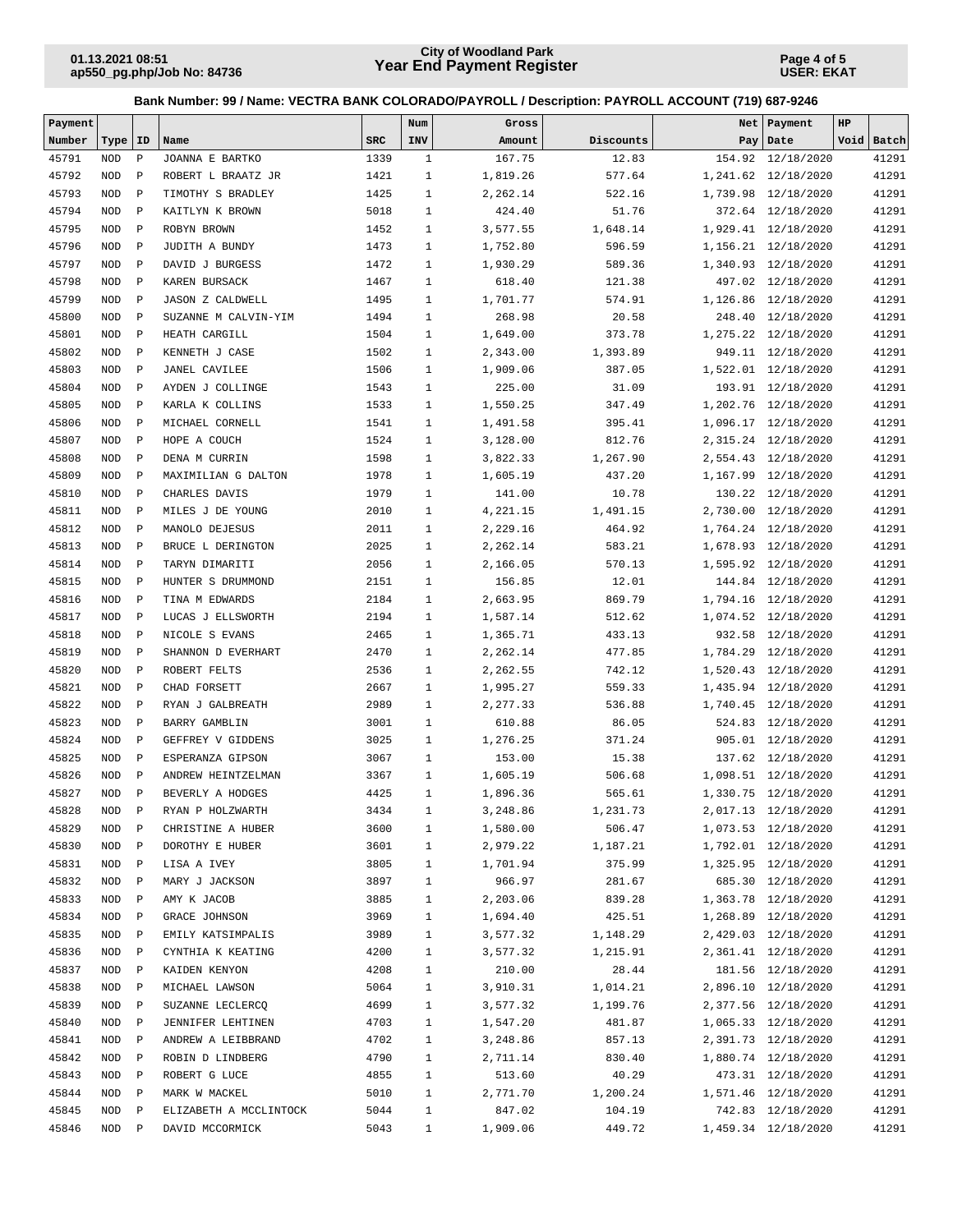**Page 5 of 5 USER: EKAT**

| Payment |                 |                |                         |            | Num          | Gross      |            | Net         | Payment             | HP |            |
|---------|-----------------|----------------|-------------------------|------------|--------------|------------|------------|-------------|---------------------|----|------------|
| Number  | Type            | ID             | Name                    | <b>SRC</b> | INV          | Amount     | Discounts  | Pay         | Date                |    | Void Batch |
| 45847   | <b>NOD</b>      | $\, {\bf P}$   | KANDY L MCDANIEL        | 5055       | $\mathbf{1}$ | 1,547.17   | 524.15     | 1,023.02    | 12/18/2020          |    | 41291      |
| 45848   | <b>NOD</b>      | $\mathbf{P}$   | MICHAEL G MCDANIEL      | 5056       | $\mathbf{1}$ | 3,763.46   | 1,159.94   |             | 2,603.52 12/18/2020 |    | 41291      |
| 45849   | <b>NOD</b>      | $\, {\bf p}$   | KENNETH J MERENDA       | 5158       | $1\,$        | 94.64      | 7.23       |             | 87.41 12/18/2020    |    | 41291      |
| 45850   | <b>NOD</b>      | $\mathbf P$    | BRITTANY MEYERS         | 5161       | $1\,$        | 328.78     | 25.15      | 303.63      | 12/18/2020          |    | 41291      |
| 45851   | <b>NOD</b>      | $\mathbf{P}$   | <b>JASON E MEYERS</b>   | 5160       | $\mathbf{1}$ | 4,713.66   | 1,501.37   | 3,212.29    | 12/18/2020          |    | 41291      |
| 45852   | <b>NOD</b>      | $\, {\bf p}$   | CHAD M MILDBRANDT       | 5172       | $\mathbf{1}$ | 387.36     | 32.63      | 354.73      | 12/18/2020          |    | 41291      |
| 45853   | <b>NOD</b>      | $\mathbf{P}$   | CHRIS E MOORE           | 5200       | $\mathbf{1}$ | 987.13     | 182.99     |             | 804.14 12/18/2020   |    | 41291      |
| 45854   | <b>NOD</b>      | $\mathbf{P}$   | LAWRENCE W NORQUIST     | 5606       | $\mathbf{1}$ | 1,995.65   | 559.45     | 1,436.20    | 12/18/2020          |    | 41291      |
| 45855   | <b>NOD</b>      | $\, {\bf P}$   | ALEXANDER OFFUTT        | 5690       | $\mathbf{1}$ | 1,276.25   | 333.79     | 942.46      | 12/18/2020          |    | 41291      |
| 45856   | <b>NOD</b>      | $\mathbf P$    | LORETTA PELLEGRINO      | 6190       | $\mathbf{1}$ | 2,907.80   | 825.51     | 2,082.29    | 12/18/2020          |    | 41291      |
| 45857   | <b>NOD</b>      | $\mathbf P$    | PHILIP K PYLES          | 6700       | $\mathbf{1}$ | 2,340.49   | 696.34     | 1,644.15    | 12/18/2020          |    | 41291      |
| 45858   | <b>NOD</b>      | $\mathbf{P}$   | LEVENTE RACZ            | 6719       | $\mathbf{1}$ | 1,909.06   | 586.41     | 1,322.65    | 12/18/2020          |    | 41291      |
| 45859   | <b>NOD</b>      | $\mathbf{P}$   | JOSEF P RICHARDSON      | 6782       | $\mathbf{1}$ | 797.88     | 566.58     | 231.30      | 12/18/2020          |    | 41291      |
| 45860   | <b>NOD</b>      | $\mathbf P$    | SALLY W RILEY           | 6800       | $\mathbf{1}$ | 3,832.10   | 1,366.66   |             | 2,465.44 12/18/2020 |    | 41291      |
| 45861   | <b>NOD</b>      | $\mathbf{P}$   | <b>JASMINE RIVAS</b>    | 6877       | $\mathbf{1}$ | 1,499.20   | 397.41     | 1,101.79    | 12/18/2020          |    | 41291      |
| 45862   | <b>NOD</b>      | $\mathbf P$    | IVAN RODRIGUEZ          | 3372       | $\mathbf{1}$ | 3,262.40   | 721.09     |             | 2,541.31 12/18/2020 |    | 41291      |
| 45863   | <b>NOD</b>      | $\mathbf P$    | CRYSTAL ROE             | 6906       | $\mathbf{1}$ | 2,498.35   | 697.95     | 1,800.40    | 12/18/2020          |    | 41291      |
| 45864   | <b>NOD</b>      | $\mathbf{P}$   | MITCHELL L ROTH         | 6903       | $\mathbf{1}$ | 1,683.20   | 524.64     | 1,158.56    | 12/18/2020          |    | 41291      |
| 45865   | <b>NOD</b>      | $\mathbf P$    | ALLY RUSSO              | 6966       | $\mathbf{1}$ | 111.00     | 8.50       | 102.50      | 12/18/2020          |    | 41291      |
| 45866   | <b>NOD</b>      | $\, {\bf P}$   | JEFFREY SANCHEZ         | 6974       | $\mathbf{1}$ | 3,194.84   | 1,108.51   | 2,086.33    | 12/18/2020          |    | 41291      |
| 45867   | <b>NOD</b>      | $\mathbf{P}$   | DAVID J SAUER           | 6988       | $\mathbf{1}$ | 1,376.33   | 487.43     | 888.90      | 12/18/2020          |    | 41291      |
| 45868   | <b>NOD</b>      | $\mathbf P$    | KELLY A SIMPKINS        | 7193       | $\mathbf{1}$ | 2,059.77   | 1,022.43   |             | 1,037.34 12/18/2020 |    | 41291      |
| 45869   | <b>NOD</b>      | $\mathbf P$    | DORIE D SLAUGHTER       | 7198       | $\mathbf 1$  | 850.80     | 253.40     | 597.40      | 12/18/2020          |    | 41291      |
| 45870   | <b>NOD</b>      | $\mathbf P$    | JOHN M SOCZEK           | 7227       | $\mathbf{1}$ | 2,262.14   | 795.28     | 1,466.86    | 12/18/2020          |    | 41291      |
| 45871   | <b>NOD</b>      | $\, {\bf P}$   | RYAN M SOUIRES          | 7276       | $\mathbf{1}$ | 1,640.88   | 386.79     | 1,254.09    | 12/18/2020          |    | 41291      |
| 45872   | <b>NOD</b>      | $\mathbf{P}$   | DANIEL L STOVER         | 7430       | $\mathbf{1}$ | 2,808.92   | 1,060.97   | 1,747.95    | 12/18/2020          |    | 41291      |
| 45873   | <b>NOD</b>      | $\mathbf P$    | KYLE D STROM            | 7447       | $\mathbf{1}$ | 1,996.00   | 571.22     | 1,424.78    | 12/18/2020          |    | 41291      |
| 45874   | <b>NOD</b>      | $\mathbf P$    | DARRIN K TANGEMAN       | 7477       | $\mathbf{1}$ | 24,925.23  | 8,888.98   | 16,036.25   | 12/18/2020          |    | 41291      |
| 45875   | <b>NOD</b>      | $\mathbf{P}$   | JOHN E THOMPSON III     | 7599       | $\mathbf{1}$ | 80.47      | 6.16       |             | 74.31 12/18/2020    |    | 41291      |
| 45876   | <b>NOD</b>      | $\mathbf P$    | JENNIFER K TOBIAS       | 4205       | $1\,$        | 2,262.14   | 879.29     | 1,382.85    | 12/18/2020          |    | 41291      |
| 45877   | <b>NOD</b>      | $\, {\bf P}$   | DARREN TRAYLOR RIVERA   | 7766       | $\mathbf{1}$ | 2,338.44   | 793.53     |             | 1,544.91 12/18/2020 |    | 41291      |
| 45878   | <b>NOD</b>      | $\mathbf{P}$   | KRISTOFER L TROEGER     | 7777       | $\mathbf{1}$ | 1,762.28   | 576.47     |             | 1,185.81 12/18/2020 |    | 41291      |
| 45879   | <b>NOD</b>      | $\, {\bf P}$   | STEVEN E VARNER         | 8316       | $\mathbf{1}$ | 2,453.03   | 564.88     | 1,888.15    | 12/18/2020          |    | 41291      |
| 45880   | $\rm NOD$       | $\, {\bf P}$   | ERIKA D VIDA            | 8355       | $1\,$        | 2,280.45   | 673.69     |             | 1,606.76 12/18/2020 |    | 41291      |
| 45881   | <b>NOD</b>      | $\mathbf{P}$   | COURTNEY C WADHAM       | 8475       | $\mathbf{1}$ | 2,000.80   | 471.25     | 1,529.55    | 12/18/2020          |    | 41291      |
| 45882   | <b>NOD</b>      | $\, {\bf P}$   | JOE WAGNER              | 8597       | $\mathbf{1}$ | 1,348.03   | 246.51     |             | 1,101.52 12/18/2020 |    | 41291      |
| 45883   | <b>NOD</b>      | $\mathbf P$    | LAWRENCE E WATTERS      | 8600       | $1\,$        | 3,607.52   | 1,274.99   |             | 2,332.53 12/18/2020 |    | 41291      |
| 45884   | <b>NOD</b>      | $\mathbf{P}$   | LAINE M WILBERDING      | 8743       | $\mathbf{1}$ | 820.26     | 211.39     | 608.87      | 12/18/2020          |    | 41291      |
| 45885   | <b>NOD</b>      | $\, {\bf P}$   | HARRY H WILEY IV        | 8744       | $\mathbf{1}$ | 4,525.11   | 1,995.94   | 2,529.17    | 12/18/2020          |    | 41291      |
| 45886   | <b>NOD</b>      | $\mathbf P$    | AMY C WOLIN             | 8800       | $\mathbf{1}$ | 286.70     | 21.94      | 264.76      | 12/18/2020          |    | 41291      |
| 45887   | <b>NOD</b>      | $\overline{P}$ | MATT ZIMMERMAN          | 9020       | $\mathbf{1}$ | 1,383.91   | 359.95     | 1,023.96    | 12/18/2020          |    | 41291      |
| 18662   | <b>CHK</b>      | $\mathbf{P}$   | DARRIN K TANGEMAN       | 7477       | $\mathbf{1}$ | 21,812.26  | 6,108.98   | 15,703.28   | 12/31/2020          |    | 41311      |
|         | REGISTER TOTALS |                | Checks: 213<br>Voids: 1 |            | 214          | 469,769.71 | 141,356.59 | 328, 413.12 |                     |    |            |